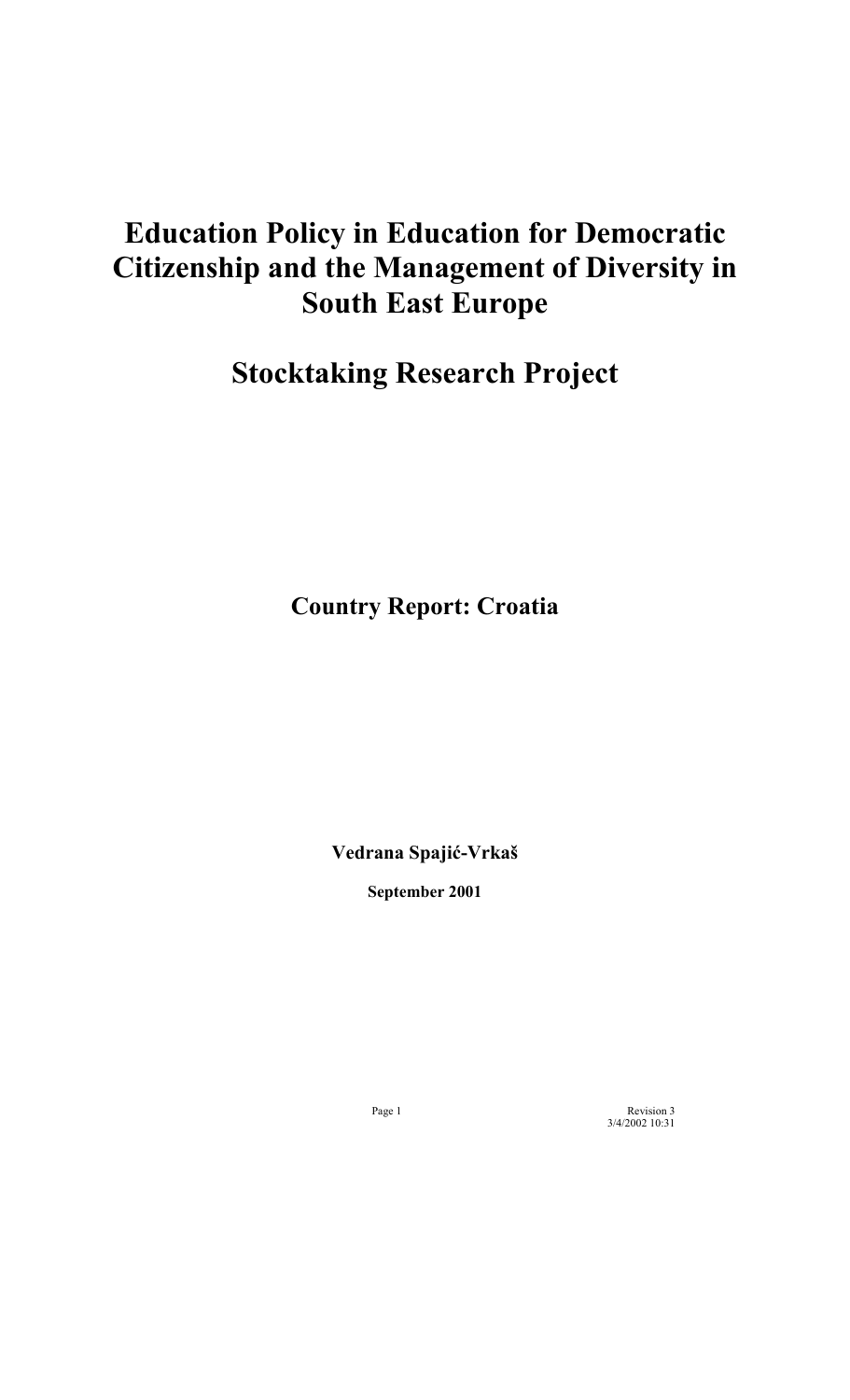# **1. National context**

The Republic of Croatia is, according to its 1990 *Constitution*, a "unitary and indivisible democratic and social state" in which "the power derives from, and belongs to the people" seen as "a community of free and equal citizens that exercise their power either through free election of their representatives or by direct decision-making". It stretches over 56.538 sq. km of land and sea with population of 4,784.265 (1991 Census; the 2001 Census estimates are 4,554.000).

The Croatian people have experienced turbulent and discontinuous social, political and cultural changes throughout their history. Documents testify that Croats inhabited their homeland in the 7th century. In the beginning of the 10th century Croatia became the kingdom recognised by the pope that also encompassed the territories of Bosnia and Herzegovina. After the extinction of the Croat dynasty in the 11th century, the Croatian Parliament (*Sabor*) came to the decision to preserve the state by establishing personal union with the Hungarian kings. The decision had many detrimental effects on the development of Croatia in the centuries to come. The territory in which Croats lived was disintegrated and ruled by different rulers (Austro-Hungarian Monarchy, Venice and the Ottoman Empire) that frequently traded and exchanged Croatian territory. Nevertheless, the Croatian Parliament located in Zagreb resumed considerable sovereignty over the territories that were included into the Austro-Hungarian Monarchy. It was responsible for the nomination of the Croatian viceroy (*ban*) as well as for the organisation and staffing of domestic administration. Although the official language of the Parliament was Latin until 1848 and despite permanent clashes of interests among Croatian parties represented, as well as between Zagreb and Vienna/Budapest, the Parliament managed to preserve a considerable level of autonomy inside the Monarchy and thus to act as an integral political factor, particularly from the middle of the 19th century when the issue of nation building became the key driving force in Europe. Additionally, Croats preserved the sense of "people-hood" in this period through shared language, customs and religion. The majority was socialised into a peasant society having little contact with foreign administration and formal schooling. A strong integrating force was the Roman Catholic church which, from the Middle Ages onward, used the Croatian language in its liturgy. The preservation of the state institutions and national symbols as well as the sense of "people-hood" shared by the population were crucial points for the 19th century national awareness building. The idea was spread over the "all Croatian lands" by number of Croatian intellectuals, artists and politicians (*Illirian Movement*), especially after an attempt to introduce Hungarian as a compulsory language into Croatian schools. The national movement was organised around the idea that Balkans Slavs (Bulgarians, Croats, Serbs, Slovenes) were descendants of a single illustrious race, the Illyrians and, since at that time language and linguistic uniformity were seen as an essential prerequisite for political independence and/or unity, that they should have its own independent state.

When after WW 1 in 1918 the Croatian Parliament broke off the ties with the Habsburg Monarchy, Croatia joined the State of Slovenes, Croats and Serbs. With no consent from the Croatian side, the State was in a matter of months renamed into the Kingdom of Serbs, Croats

Page 2 Revision 3 3/4/2002 10:31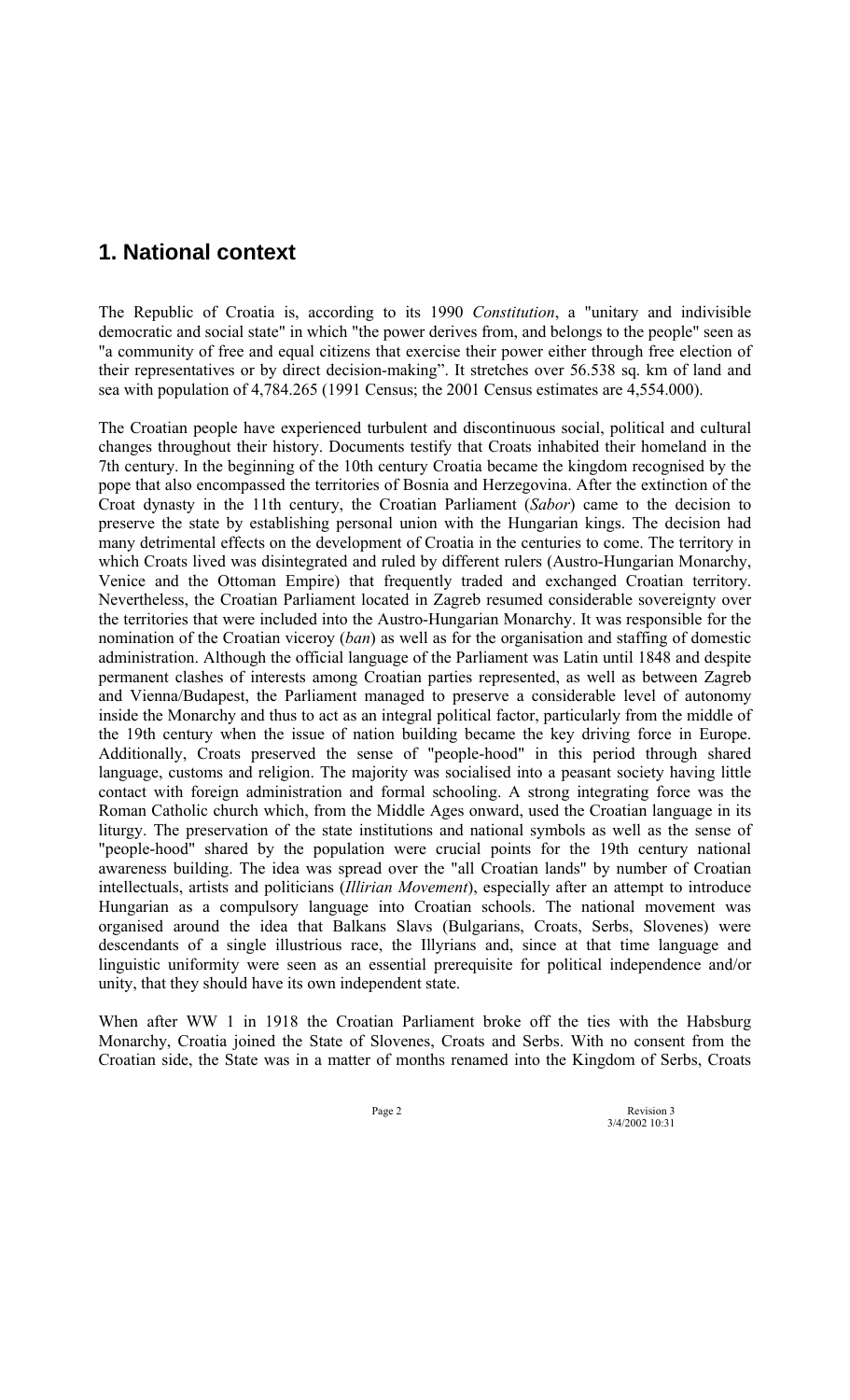and Slovenes headed by the Serbian king. As a consequence, Croatian Parliament was dissolved from 1920 until 1939 for the first time in its history. The Serbian king proclaimed dictatorship and once more renamed the state into the Kingdom of Yugoslavia. With the beginning of the WW2, Croatia emerged as a sharply divided society. On the one side were those that were loyal to the Independent State of Croatia ruled by the Ustasha Movement that came into power through its collaboration with German and Italian nazi/fascist regimes., On the other, were the followers of the Antifascist Movement which from 1943 was headed by the State Antifascist Council of the National Liberation of Croatia. The former managed to bring independence from the Serbian regime at the expense of human rights and freedoms, pluralism and social integrity, while the latter offered a new version of South Slavs integration at the expense of Croatian national interests. By the end of the WW2, communists managed to fully marginalise the role of other political parties in the antifascist movement, particularly liberal and traditionally oriented peasants' leaders. They turned the end of the war and the dissolving of the Ustasha regime into a one-party victory and laid down the foundations of the post-war communist Yugoslavia.

The new state evolved as a socialist federation of six republics, five of which were, in the terms of Anthony D. Smith, ethnic nations and the sixth (Bosnia and Herzegovina) was recognised as such in the 60s through the hybridisation of religion and ethnicity (Muslims). The integration of the state was assured through a repressive communist party apparatus that controlled all spheres of life by fictitiously acting "from the ground". Civil liberties were suppressed, liberal ideas condemned and national strivings punished. Croats experienced two waves of mass political exodus following the end of WW2 and after 1971 with a great number of emigrants between these periods. The number of Croats living in Diaspora was thus enlarged to over 2 million. The need to stabilise and politically modernise the country led the communists to adopt a new Constitution in 1974 that introduced elements of a confederate system by giving more autonomy to the republics.

The Constitution not only failed to stabilise the country but also caused new tensions on national and political grounds. With the collapse of communism in Europe, Croatia and Slovenia opted for more dynamic democratic changes. In spring 1990 both countries decided to independently organise multi-party elections. In May 1990, the *Croatian Democratic Union* (HDZ) led by Dr Franjo Tuđman won a majority of seats in the Croatian Parliament. The new Croatian Constitution was proclaimed in December 1990 and in May 1991 the referendum showed that 94 percent of Croatian citizens supported the idea of Croatian sovereignty, independence and autonomy. Relying on the results of referendum, the Croatian Parliament adopted the Proclamation of Sovereignty and Independence of the Republic of Croatia on June 25, 1991.

The militant Serbian nationalists living in Croatia received the Proclamation as a threat. Manipulated and assisted in arms by the Serbian Government led by President Miloöević, who from a hard-line communist suddenly became a militant nationalist, and the Yugoslav Army that remained "the last fortress of communism", Croatian Serbs engaged in an aggressive war against Croatia. In few months, one third of Croatian territory was already occupied and nearly half a million of its citizens displaced from their homes. Following the attack on Bosnia and Herzegovina in 1992 Croatia additionally cared for 300.000 refugees. In the summer of 1995, part of the occupied territories was regained through military and police operations while the remaining part (Eastern Slavonia) was peacefully reintegrated in January 1998. The reintegration led to a huge migration of Croatian Serbs from the formerly occupied territories to Serbia.

In less than a decade Croatian citizens have been faced with number of deep crises and challenges: from post-communist enthusiasm, awareness-rising and nation-building, through the loss of national territory, the experience of insecurity, aggression and displacement, to the

Page 3 Revision 3 3/4/2002 10:31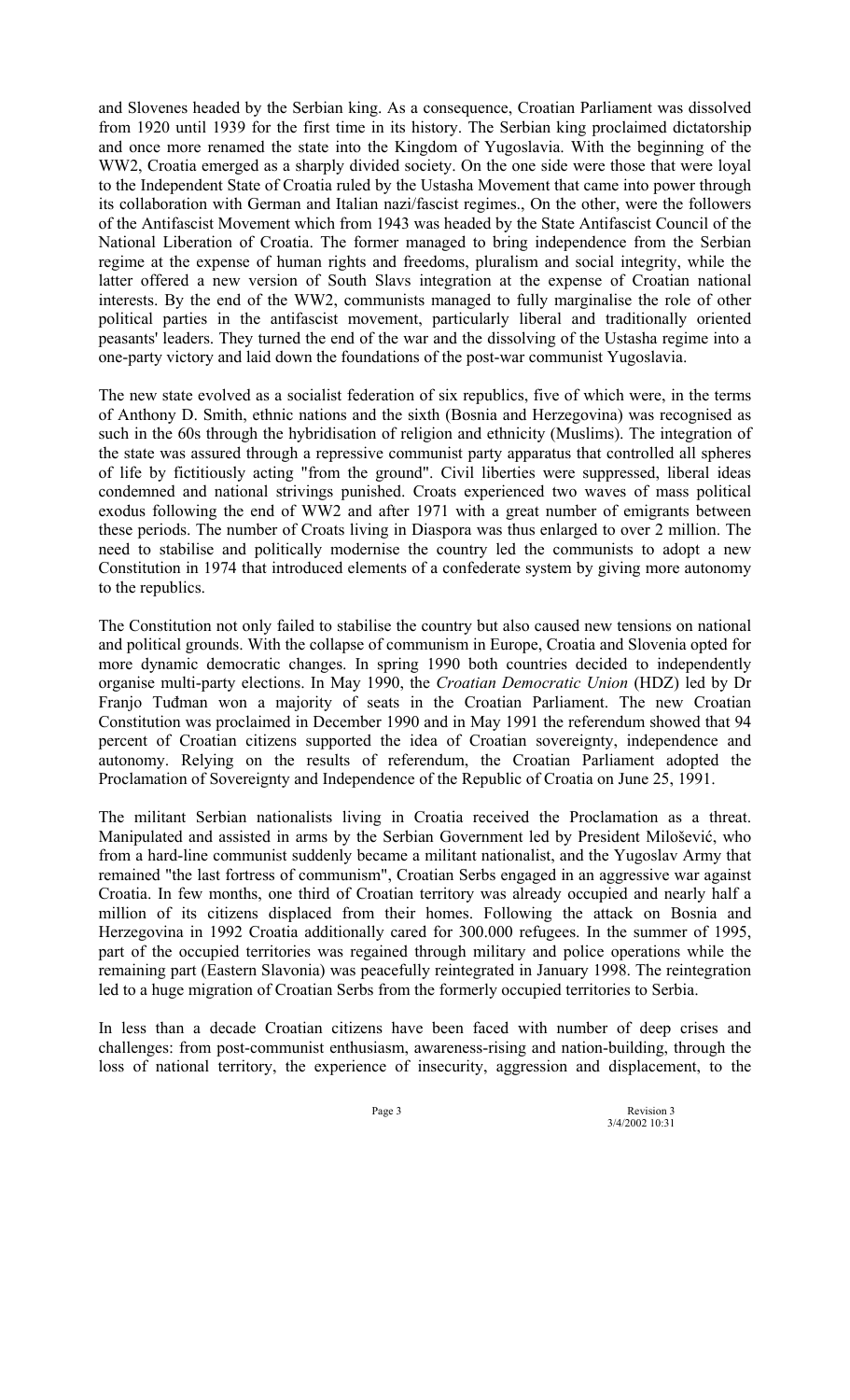renewal of social fabric and the re-balancing of pluralism, the reconstruction of national economy and the restoration of human potentials, as well as the renovation of natural resources for the country's further development and growth.

Unfortunately, independence and war victory did not automatically bring long-expected benefits to Croatian citizens. Partly due to the war and partly to an autocratic political leadership, the democratic changes that most of the post-communist countries were passing through rather continuously in that period, were halted in Croatia. The parliamentary democracy remained at an immature stage as well as civil society. Political rhetoric dominated over the need for political correctness and responsibility and nationalistic discourses were frequently used by political elite as instruments of public manipulation. The legal system was adopted to provide for nepotism, corruption and arbitrariness, leaving an average citizen unprotected from the power structures. The national enthusiasm that marked the beginning of 90's turned to social apathy by the end of 90s with the lack of vision, low level of citizens' empowerment and their almost non-existent participation in decision-making processes, especially among the young. The implementation of privatisation policy deprived many Croatian citizens of their rights to have a share in the distribution of the society's wealth which they themselves had accumulated during socialism. Modernisation and social development was equated with populism and false traditionalism; the society was once more divided on ideological, ethnic and religious grounds.

The general election held on 3 January 2000 brought victory to two opposition political blocks, one formed by the *Social Democratic Party of Croatia* and the *Croatian Social Liberal Party* which secured 40 percent of the popular vote and another formed by *Croatian Peasant Party*, *Croatian People's Party*, *Istrian Democratic Parliament* and *Liberal Party* with 16 percent of the votes. The two blocs formed a six-party coalition that announced, in its *2000-2004 Action Programme*, comprehensive changes with a view to pull the country out of the economic and social crisis and, moreover, to create a solid foundation for economic and social development in the years to come. The principles, to which the Government has committed itself, are:

- development of democracy and civil society
- strengthening of market-economy, and the
- preparation of Croatia for integration into the European Union

Some of the areas to be primarily targeted are: the change of legislation in line with the EU standards; the stabilisation of public finance and the introduction of an efficient budget management; the reduction of the state power and of public spending, as well as the rationalisation of the use of public resources; strengthening of the rule of law; making the state and local government more efficient, accountable and responsive to the citizens' needs and demands; the promotion of the entrepreneurship as well as the quality education, science and technology.

### *1.1. Social context*

Although there has been no systemic research on the changes in Croatian society during the last decade, the results of several small-scale studies indicate that it has assumed a bipolar structure. The middle class has almost disappeared and the society is being divided into the two opposing groups, in terms of income, wealth, power and dominance. On the one side is a group, small in number, of "nouveau riches" for which the term "mafiocracy" has been coined. This group is, in the perception of many, the only beneficiaries of the introduction of market economy and privatisation, except possibly for those involved in new communication technologies, The dominance of the so called mafiocracy was reputedly ensured mainly through links to the former

Page 4 Revision 3 3/4/2002 10:31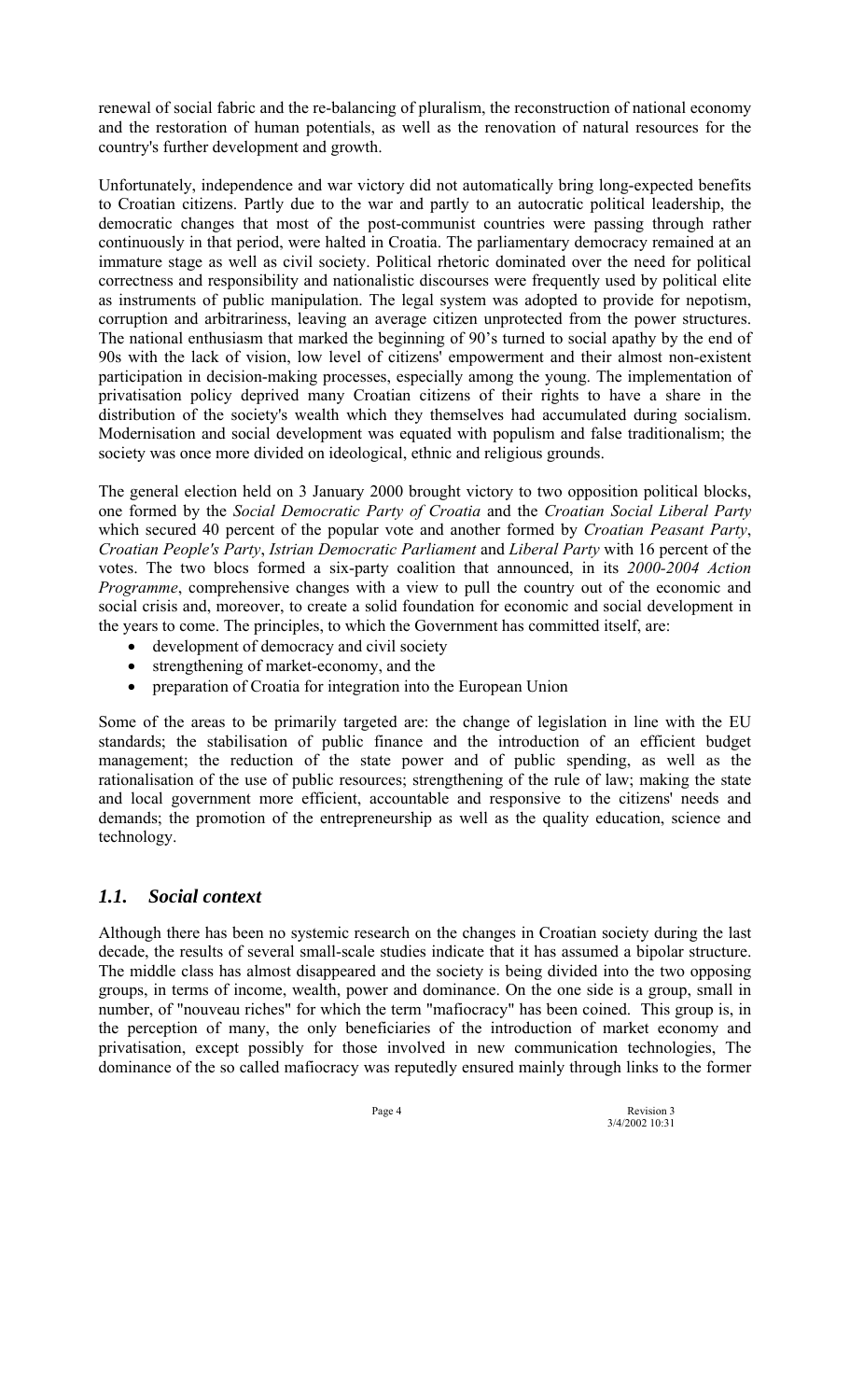government structures and, especially, to a small number of former political leaders. The year 2000 parliamentary changes challenged their social position but did not alter their economic privileges, as the process of privatisation and its misconduct have not yet been thoroughly reviewed. On the other side, there is a majority of impoverished citizens that live little above existence minimum. Those who work regularly without pay for months and those who are unemployed occupy the lowest niches of this group.

Due to the lack of data, the recent shift in political power that brought disconnection in the former wealth-power-dominance structure does not allow us to define a social mobility system nor to determine the mechanisms of social restructuring in Croatia nowadays. It remains unclear whether social positions are still reproduced through family background, ethnicity/nationality and/or political "correctness", or are more dependent on the level of education and/or market opportunities. Everyday experience would seem to show that the role of education in upward mobility is still limited to a small number of cases, that ethnicity/national background has less and less importance and that party and nepotistic mechanisms still prevail - although market forces may soon alter such relations.

Another two important features of Croatian social structure are demographic loss and the depopulation of island areas. Indirect and direct losses in population are the consequence of wars and of a negative migration balance in the 20th century. As indicated above, more than 2,000.000 of the first, second and third generation Croats live in Diaspora. As a direct and indirect outcome of the last war, it is estimated that 250-350,000 Croatian citizens have left the country. Up to 20,000 persons has been declared killed or missing, and over 30,000 are remained disabled. It is estimated that over 120,000 young men and women have migrated to the developed countries all over the world and that an almost equal number of Croatian Serbs who were living on the occupied territories left the country after the reintegration.

As the figures below show, the average age of Croatian population is high and the reproduction rate is unfavourable. The death rate is slightly higher than the birth rate (11.3 as compared to 11.2) producing a negative natural increase of - 0,1. Demographic trends are positive in urban centres and negative in almost all rural areas, especially on small islands where the problem of continuous depopulation has been faced throughout the century. Despite the fact that the parent-child bonds remain strong throughout one's life, most Croatian families live as two-generation social units and the average number of persons per household is 3.1. By 1991, more than half of the population (54.29) lived in 14 municipalities, towns and cities, including Zagreb, the capital, which has a population of 1 million.

The structure of population by sex and age as well as the life expectancy at birth by sex, are the following:

#### *Population by sex (1991 Census)*

| Total                                  | 4,784.265 | $\%$ |
|----------------------------------------|-----------|------|
| Men                                    | 2,318.623 | 48.5 |
| Women                                  | 2,465.642 | 51.5 |
| <b>Population by age</b> (1991 Census) |           |      |
| $0 - 14$                               | 19.8      |      |
| $15 - 24$                              | 13.6      |      |
| $25 - 64$                              | 55.0      |      |
| 65 and over                            | 11,6      |      |
|                                        |           |      |

Page 5 Revision 3 3/4/2002 10:31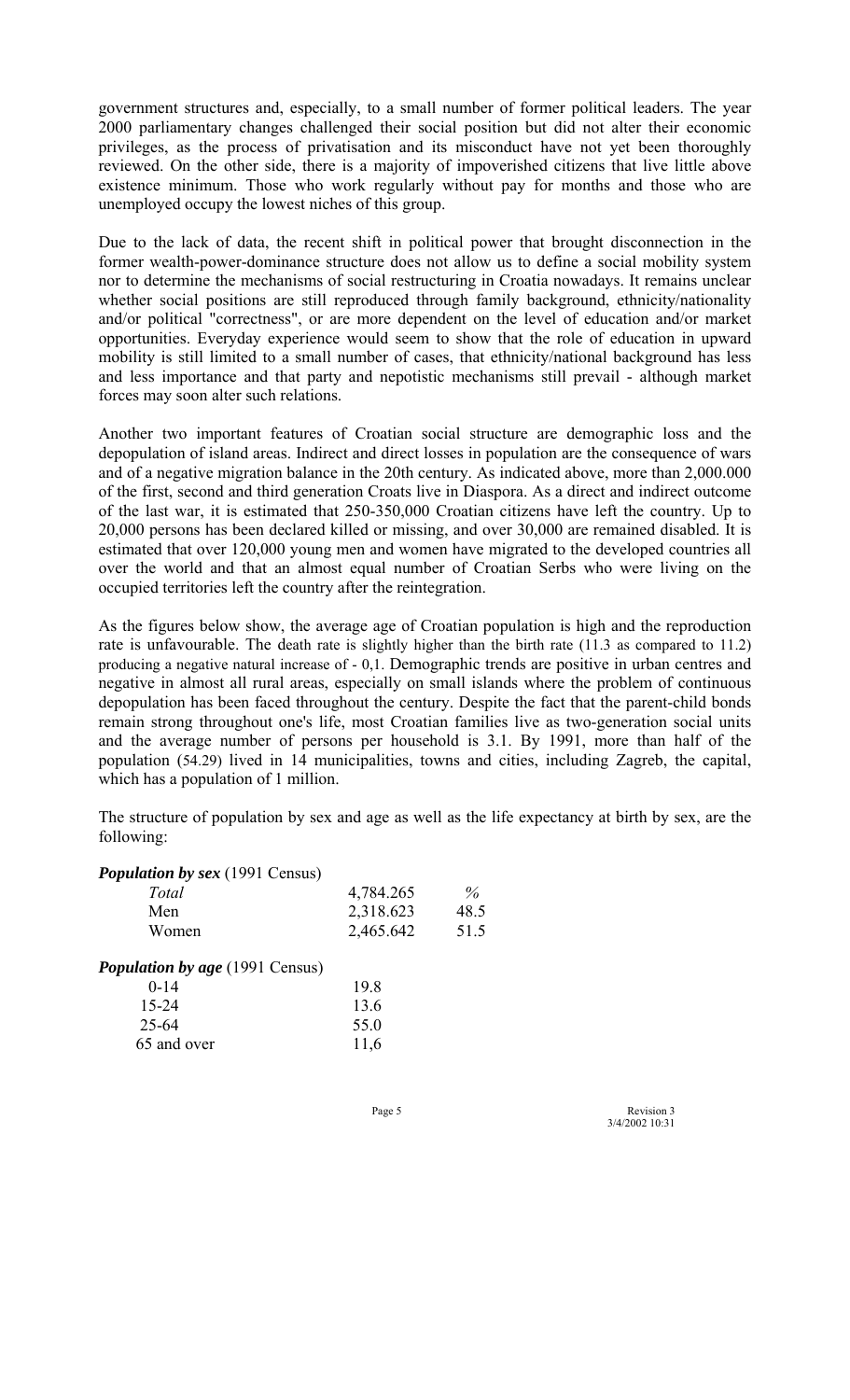#### *Life expectancy at birth by sex* (1988-1990):

| 72.27 |
|-------|
| 68.59 |
| 75.95 |
|       |

| <b>Population aged 15 and over by educational attainment</b> (1991 Census, in percentage) |  |  |
|-------------------------------------------------------------------------------------------|--|--|
|-------------------------------------------------------------------------------------------|--|--|

|                                      | Total | men  | women |
|--------------------------------------|-------|------|-------|
| No schooling or unknown              | 10.1  | 6.3  | 13.5  |
| 4-7 of basic schooling               | 21.2  | 17.6 | 24.6  |
| basic school                         | 23.4  | 22.4 | 24.2  |
| vocational school                    | 12.7  | 17.8 | 8.0   |
| technical school                     | 11.5  | 12.3 | 10.9  |
| grammar school                       | 2.3   | 18   | 2.8   |
| non-grammar secondary school         | 9.5   | 10.9 | 8.1   |
| non-university college               | 4.0   | 4.5  | 3.7   |
| university (faculty and art academy) | 5.3   | 64   | 4.2   |

*Population aged 10 and over by illiteracy* (1991 Census, in percentage)

| Total | 2,97 |
|-------|------|
| Men   | 1,16 |
| Women | 4,78 |

# *1.2. Political context*

Croatia has been established as a parliamentary multiparty republic. The work of the central government is based on the principle of the sharing of power as well as of co-operation and control among its legislative (Parliament), executive (President and Government) and judicial branches. The exercise of central power is further limited by the Constitutional right to local and regional self-government. The supreme head of the executive power in Croatia is the President.

The political scene includes several major and middle-size parties and a great number of small parties with specific political interests and programmes. Although many still lack clear political priorities, the major ones are, with some exceptions, now becoming more stabilised and balanced on the left-right continuum. Contemporary political pluralism consists of 74 parties as registered by the Ministry of Administration and Judiciary by June 2001. A total of 7 parties represent the political interests of national and ethnic minorities or communities:

- 4 Serbian (*Independent Democratic Serbian Party*, *Party of Danubian's Serbs*, *Serb People's Party, Serbian Democratic Party of Baranja*)
- 1 Italian (*Italian Democratic Union*)
- 1 Roma/Gypsy (*Romany Party of Croatia*).

Serb People's Party holds one seat in the Parliament.

From 1990 to 2000, the *Croatian Democratic Union* held a majority of seats in the Parliament. At the 3 January 2000 parliamentary elections, the two opposition blocks secured 56 percent of the votes and later formed a six-party-coalition government headed by the *Social Democratic Party of Croatia*'s leader Ivica Račan (*Croatian Social Liberal Party*, *Croatian Peasant Party*, *Croatian People's Party*, *Liberal Party*, *Istrian Democratic Parliament*). The candidate of the *Croatian* 

Page 6 Revision 3 3/4/2002 10:31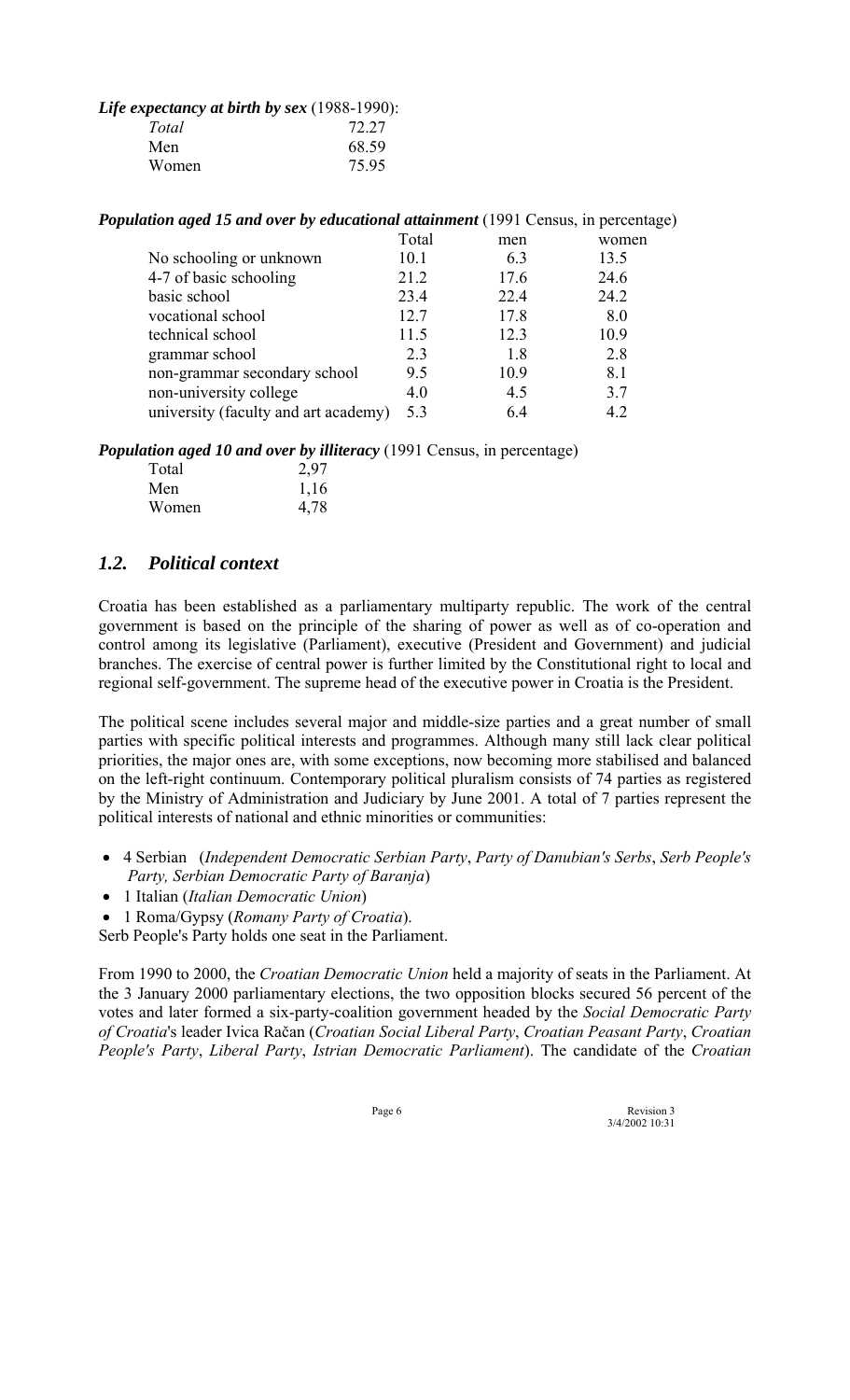*People's Party*, Stjepan Mesić, won the presidential elections. The parties represented in the Parliament and the number of seats they currently hold (in percentage), is as follows:

|           | Social Democratic Party of Croatia (SDP)             | 30.46 %  |
|-----------|------------------------------------------------------|----------|
|           | Croatian Democratic Union (HDZ)                      | 27.15 %  |
|           | Croatian Social Liberal Party (HSLS)                 | 14.60 %  |
|           | Croatian Peasant Party (HSS)                         | 10.60%   |
|           | Istrian Democratic Parliament (IDS)                  | $2.65\%$ |
| $\bullet$ | Democratic Centre (DC)                               | $2.65\%$ |
|           | Croatian Party of Rights (HSP)                       | $2.65\%$ |
|           | Croatian People's Party (HNS)                        | $1.32\%$ |
|           | Liberal Party (LS)                                   | $1.32\%$ |
|           | Alliance of the Croatian Littoral and Highland (PGS) | $1.32\%$ |
|           | Croatian Christian Democratic Union (HKDU)           | $0.66\%$ |
|           | Croatian Independent Democrats (HND)                 | $0.66\%$ |
|           | Slavonia and Baranja Croatian Party                  | $0.66\%$ |
|           | Serb People's Party                                  | $0.66\%$ |

Although the-six-party coalition is passing through a number of crises and has recently been reduced to the "group of five" and although the government and administration structure is still burdened by political divisions, the coalition has shown that political dialogue is possible at all levels. The government has, in some sectors more than in others, initiated discussion with local leaders, non-governmental and professional organisations in drafting, financing and the implementation of policy programmes, legislative and the plans of actions. However, the changes are still slow and often handicapped by a narrow politicisation of public and professional life.

### *1.3. Cultural Context*

Croatia is a multicultural, multilingual, multi-religious and multi-ethnic country. *Multiculturality* in the narrow sense of the term refers to differences in the style of living. For Croatia, this distinction is applicable to regional, rural-urban and sex/gender differences as well as to the age variations. *Multilingualism* refers to the existence of different languages recognised officially (usually as bilingualism in the territories where non-Croats make the majority of the population) or practised in everyday encounters of citizens of different linguistic background. The category can as well be extended to include dialect and regional variations of both majority and some minority languages. *Multi-religiosity* refers to different religious practices in Croatia, including atheism. *Multi-ethnicity* covers the differences in ethnic (self)identification of Croatian citizens. The Croatian legal system differentiates between national minority and ethnic community, reflecting the dualism inherited from the communist past. The status of national minority has a group that by origin belongs to a nation with its majority living within its own state (e.g. Albanians, Hungarians). Ethnic minority is a group that by its origin differs from the majority of the population but has no majority of the same origin that lives in its own state (e.g. Roma/Gypsies). These groups *de jure* enjoy equal rights and are guaranteed equal protection by law. This is probably the reason why in the amended Article 3 of the *Constitutional Law on Human Rights and Freedoms and Rights of Ethnic and National Communities and Minorities in the Republic of Croatia*, which establishes the principle of equal protection of all persons belonging to minorities, all groups are listed by name and recognised as "national minorities", including Roma/Gypsy population.

Page 7 Revision 3<br>  $3/4/20021031$ 3/4/2002 10:31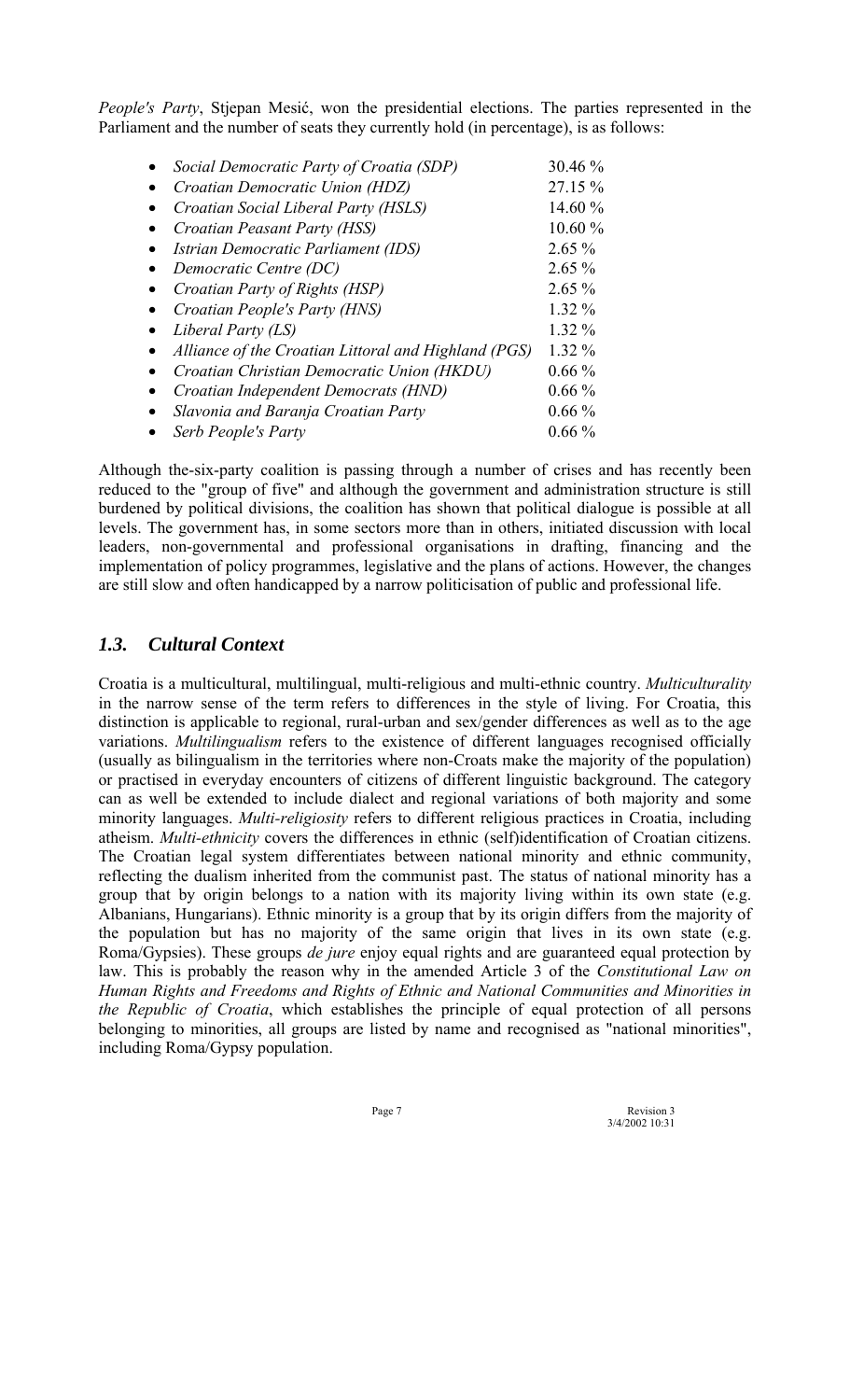According to the 1991 Census, Croats make 78.1 percent of the total population while 21.9 percent goes, according to the Preamble of the Constitutional Law, to 22 minority groups: Albanians, Austrians, Bosniaks, Bulgarians, Czechs, Germans, Greeks, Hungarians, Italians, Jews, Macedonians, Montenegrins, Poles, Roma/Gypsies, Romanians, Russians, Russinians, Serbs, Slovenes, Turks, Ukrainians and Vlachs. Five out of 22 are the "new minority groups" i.e. those groups that were recognised as constitutive peoples/nations in former Yugoslavia (Bosniaks formerly referred to as Muslims, Macedonians, Montenegrins, Serbs and Slovenes).

Contemporary ethnic composition of the country is as follows (1991 Census, in percentage):

| Croats         | 78.1 |
|----------------|------|
| Serbs          | 12.2 |
| <b>Muslims</b> | 0.9  |
| Slovenians     | 0.5  |
| Hungarians     | 0.5  |
| Italians       | 0.4  |
| Czechs         | 0.3  |
| Albanians      | 0.2  |
| Montenegrins   | 0.2  |
| Others         | 6.7  |

The Roma/Gypsy population makes 0.14 of the total. The group is historically small in number although recent estimates done by some ethnic associations put the population at around 40,000 which is over six times more than the official data from the 1991 Census. The discrepancy in statistics may be the consequence of the waves of (re)migration of the population in the last decade as well as an outcome of a long history of stigmatisation and segregation of Roma/Gypsy population in former Yugoslavia. Over two-thirds of Roma/Gypsies living in Croatia are longterm settlers and over 70 percent of them live in 7 municipalities, a second largest group settled on the outskirts of the Croatian capital. Most of them still live in disadvantaged conditions: poor housing, lack of water supplies and electricity, illiteracy, high rate of unemployment, etc. An average Roma/Gypsy family has three times more children than an average Croatian family and, in the same time, far too little means for living. Some 30 percent of the families have either four or five children. The groups differ in dialect, religion and settlement. A significant number of Roma/Gypsy population (70 percent), known as *Bajaöi*, speaks a dialect of the Romanian language (*Ljimba alu Bajaöalor*) and belongs either to Roman Catholic or Orthodox Church. The *Romani čib* dialects are spoken by *Lovari*, *Kalderaöi* and *Kanjari* who identify themselves either as Catholics or Orthodox, as well as by *Arlije*, *Gurbeti* and *Đambasi* who belong to Islam. Thr former two groups consider themselves as autochthonous Croat Roma/Gipsies and feel distant from the third group that came recently from different parts of former Yugoslavia. These intragroup divisions have a negative impact on the promotion of Roma/Gypsy interests in Croatia. The population has now 16 different ethnic associations and institutions with no shared and integrated agenda which make it even more difficult for the group to define and pursue its common interests.

Religious composition of the country comprises the following communities (1991 Census):

| Roman Catholic    | 76.5   |
|-------------------|--------|
| Orthodox          | 11.1   |
| Islamic           | $1\,2$ |
| Protestant        | 1.4    |
| Atheists          | 3.9    |
| Others or unknown | 6,9    |

Page 8 Revision 3<br>3/4/2002 10:31 3/4/2002 10:31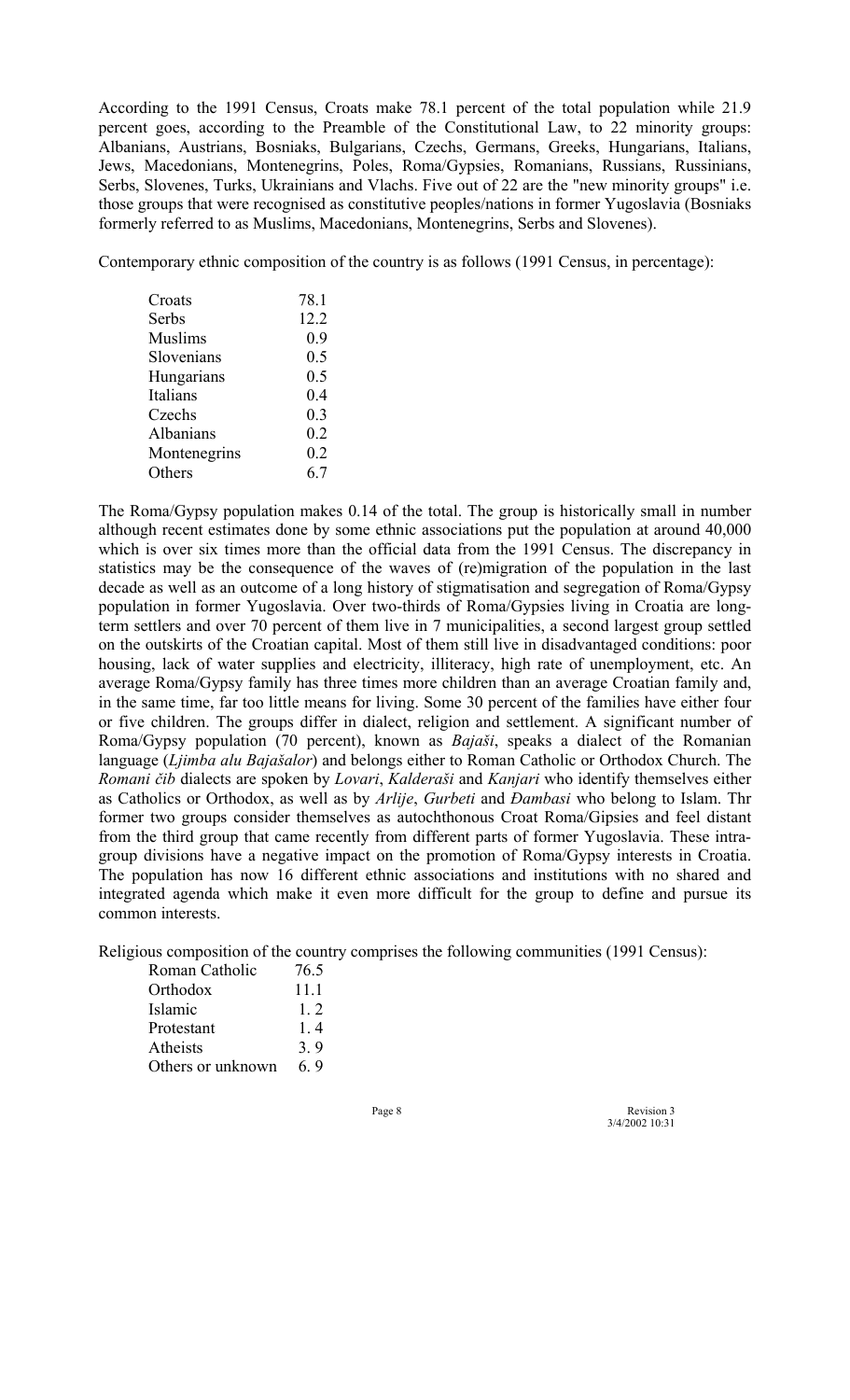The ecumenical dialogue has been held for a while among the high-ranked representatives of major denominations although very little has yet been achieved at the lower levels of church hierarchy and among the believers. Freedom of conscience and religion is guaranteed by the *Constitution of the Republic of Croatia*. Article 42 further stipulates that "All religious communities are equal before the law and separated from the state." However, the process of "privatisation" of religion is still to be achieved. The transformation of the churches from a former role of national gatekeepers to modern civil institutions is disjointed and slow in Croatia as in many post-communist countries, due to a long period in which religious sentiments were used and abused for political purposes.

The Croatian language and Latin script are in official use in the Republic of Croatia. The Constitution stipulates that " in particular local units and under the terms regulated by laws, another language as well as Cyrillic and some other script may also be in use besides Croatian language", (see the next chapter for details).

The state's markers derive from the history of Croatian people. The flag symbolises the unification of historical Croatian lands. It consists of red, white and blue that were the colours of the 19th century Illyrian Movement known as Croatian national renaissance. In its centre is a shield-shaped coat of arms filled with red and silver squares and crowned with five historical symbols: the oldest Croatian coat of arms and the coats of arms of the Dubrovnik Republic, Dalmatia, Istria and Slavonia.

The days recognised as national holidays are: New Year's Day, Labour Day, Bleiburg and the Way of the Cross, Victims Day, Statehood Day, the Day of the Antifascist Struggle, Homeland Thanksgiving Day, Assumption of Mary and Christmas. Other holidays for which a paid oneday-leave is guaranteed apply to the members of religious communities, i.e. Orthodox Christmas, Epiphany, Easter Monday, The Ramazan Bayram, All Saints' Day, Kurban Bayram, Rosh Hashanah and Yom Kippur.

### *1.4. Economic context*

Until very recently, Croatia was confronted by deep economic crisis which was the combination of transitional recession and war devastation. It has sustained direct and indirect war damages totalling to HRK 236.4 billion (US\$ 37.4 billion. The GDP dropped by 21.1 percent in 1991. In 1993 it fell by another 17.7 percent, and in 1993 by an additional 8 percent. Of a total of 488 municipalities in the Republic of Croatia, 362 sustained war damage to a certain extent and some 1,200 companies suffered direct damage. The war also caused loss of some 150,000 jobs. Vast areas of agricultural land are still contaminated by land mines and unsafe for use. Industry and tourism were reduced to one third of their pre-war capacity until the summer of 2001. The structure of national economy in which agriculture accounted for 10%, industry for 30% and services for 60% was severely disturbed. At the same time, the need for nation building, extremely high war expenses, reconstruction, accommodation of refugees and displaced persons, the improvement of social well-being of the citizens, as well as an expensive state apparatus, placed severe upward pressure on expenditures. Between 1991 and 1999, public sector spending increased by more than 16 percent.

Some of the indicators for 1998 and 2001 are presented in the table below:

Page 9 Revision 3 3/4/2002 10:31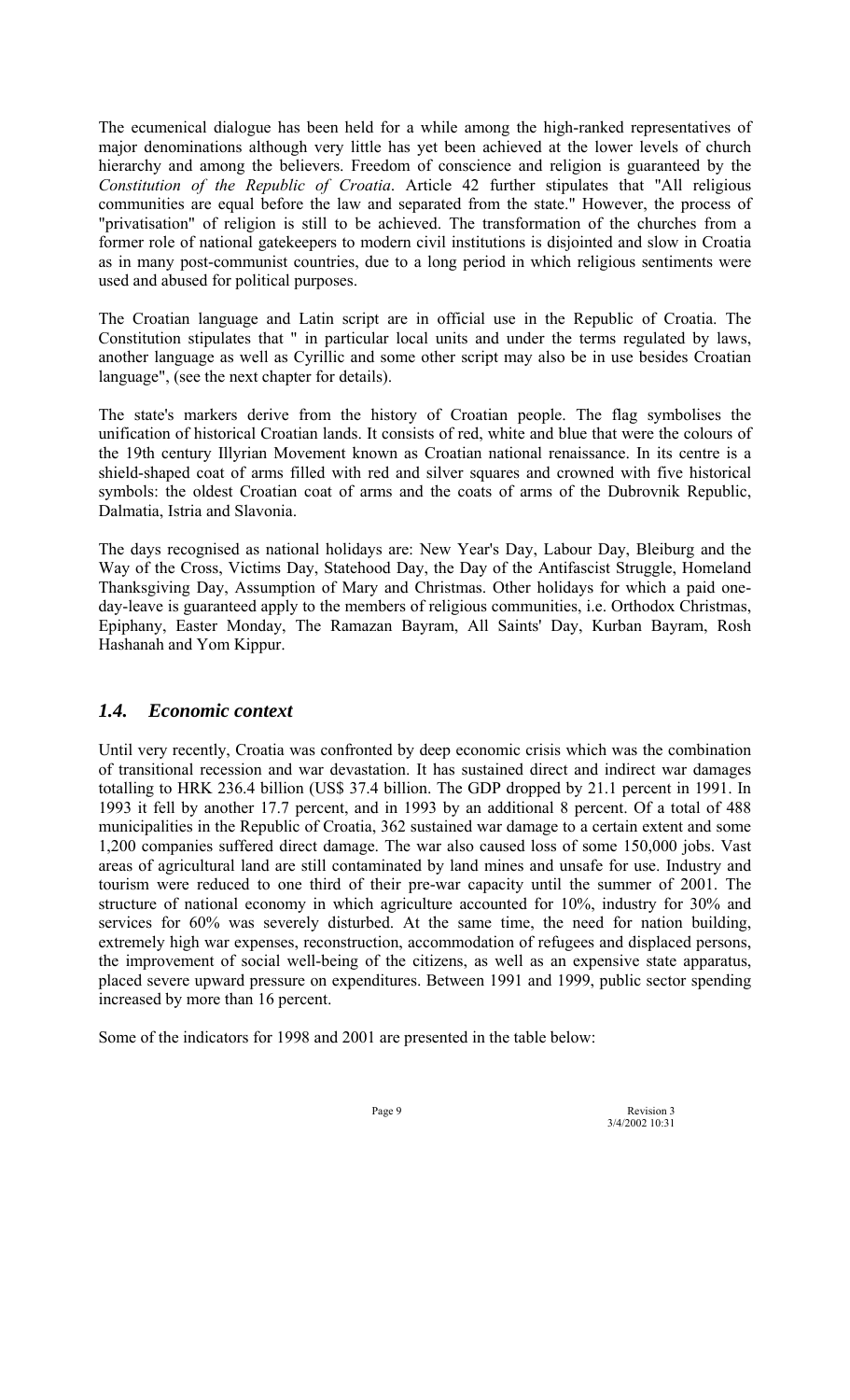| Selected economic indicators*                  | 1998     | 2001            |
|------------------------------------------------|----------|-----------------|
| GDP (mill US\$)                                | 21,628   | 21,195          |
| Real GDP (% growth rate)                       | 2.52     | 4.21            |
| Real private consumption (% growth rate)       | $-0.6$   | 5.3 $(I-IV)$    |
| Real general govern. consumpt. (% growth rate) | 2.3      | $-2.7$ (I-III)  |
| Real investments(% growth rate)                | 2,5      | $11,6$ (I-III)  |
| Industrial production (pa, %change)            | 3.7      | $7.0$ (I-III)   |
| Trade balance (mill US\$)                      | $-4,147$ | $1,853$ (I-V)   |
| Domestic public debt (mill US\$)               | 15,047.8 | $22,900.2$ (IV) |
| External public debt (mill HRK)                | 21,049.7 | 43,430.3 (IV)   |
| Total public debt (% GDP)                      | 26,2     | 38,2            |
| Unemployment rate (pa, % change)               | 17.2     | $22.75$ (I-IV)  |
| Average monthly net wages (pa, % change)       | 12.8     | $8.3$ (I-III)   |

\*Source: The World Bank Country Office Zagreb (based on the Central Bureau of Statistics, Croatian National Bank, Ministry of Finance)

Recently, the stabilisation program has begun to show the first signs of economic recovery. Upward trends are recorded in exports, industrial output, retail trade, salaries and tourist-bednights. Privatisation has been largely completed; nearly two thirds of the economy is privatised and more than three quarters of banking assets are in private hands. In 2000, the Government reduced expenditures by some 5 percent of GDP and has continued to do so in 2001. However, because of the high taxes a considerable part of the economic activity still goes underground thus reducing the profitability in the formal sector. The rate of investments is still very low.

# **2. Policies and legislative base**

Three groups of documents are described below:

- constitutional provisions,
- the laws on education
- the laws on the protection of human rights and freedoms and the rights of national and ethnic minorities or communities

# *2.1. General considerations*

The Croatian authorities are in the process of preparing for extensive and systemic legislative changes. A large number of new laws are being drafted with a view to making the legal system of the country more efficient in meeting the needs of democratic development and more congruent with the European integration processes. The changes are pertinent to the *Stabilisation and Association Agreement between the European Communities and Its Member States and the Republic of Croatia*, initiated in May 2001, as well as to other international and national agreements.

Croatia has signed and ratified a large number of international and European legal instruments relevant for the promotion of EDC and MofD, including *the European Framework Convention on the Protection of National Minorities* and the *Convention on the Elimination of all Forms of Racial Discrimination*. The government is now considering the acceptance of Article 14 of the Convention that would allow individuals and groups of individuals to file petitions before the Committee on the Elimination of Racial Discrimination.

Page 10 Revision 3  $3/4/20021031$ 3/4/2002 10:31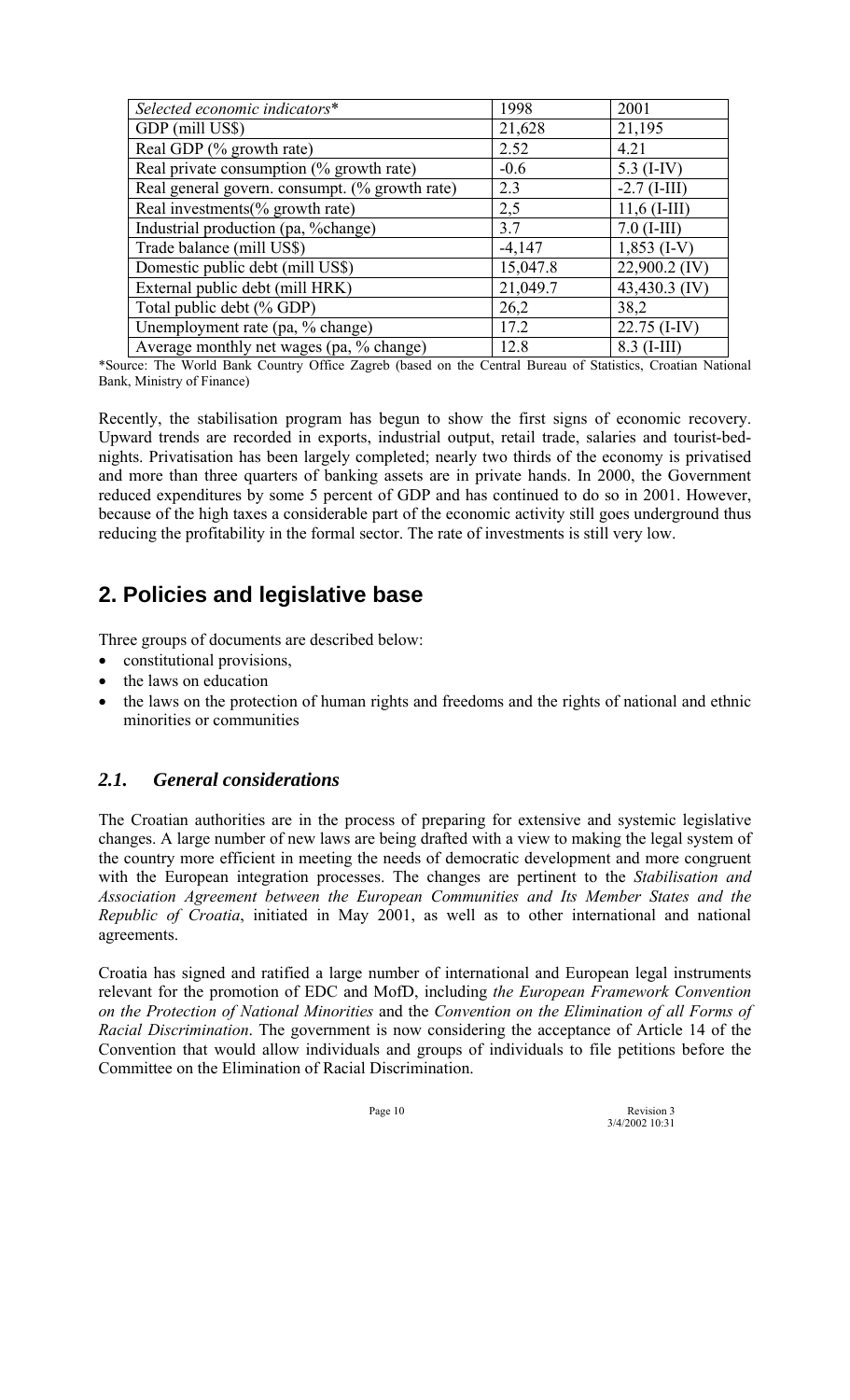### A) The Constitution of the Republic of Croatia

The Constitution in Article 3 determines that "the highest values of the constitutional order of the Republic of Croatia are: *freedom, equality, equality of nations and sexes, peacefulness, social justice, respect for human rights, inviolability of ownership, conservation of natural and human environment, the rule of law, and a democratic multiparty system*. Article 14 establishes the fundamental principles of equality before the law as well as the right of every individual to enjoy all rights and freedoms "regardless of race, colour, sex, language, religion, political or other opinion, national or social origin, property, birth, education, social status or other characteristics". Among the civil and political liberties, the Constitution in Article 38 guarantees the freedom of the media and prohibits censorship, while Article 39 stipulates that any call for the incitement to national, racial or religious hatred or any form of intolerance shall be prohibited and punishable.

Article 15 the Constitution refers to the right of the members of national minorities. Republic of Croatia guarantees equal rights to the members of all national minorities and, in particular, the right to express their nationality, to use freely their language and script ant to exercise their cultural autonomy. In addition to the general suffrage, the law may provide, to the members of national minorities, the right to elect their own representatives to the Croatian Parliament. Equality and protection of the members of national minorities are governed by the Constitutional law adopted according to the procedure valid for the adoption of organic laws.

Articles 40 establishes the freedom of conscience and religion and free public expression of religion or other conviction while the Article 42 stipulates that "all religious communities are equal before the law and separated from the state". Subject only to such limitations as prescribed by law, religious communities are free to practice their religion in public, establish and administer schools and institutes as well as social and charity institutions and "shall, in their work, enjoy the protection of, and assistance from the state".

Articles 65-66 set forth the main principles related to education. The Constitution stipulates that "(p)rimary schooling shall be compulsory and free" and that "(e)veryone shall have access, under the same conditions, to secondary and higher education in accordance with his abilities". Under the conditions provided by law, citizens may open private schools and teaching institutions. In addition, Article 67 guarantees autonomy to the university in making decisions on its organisation and activities, in accordance with the law.

### B) The laws on education

### *The Law on Pre-school Upbringing and Education*

The Law determines pre-school education as an integral part of the Croatian educational system which begins with the nursery and kindergarten and ends up at the pre-collegiate level. It establishes the principles of equality of access, freedom of parental choice, and a humanistic approach to child development as the basis for pre-school upbringing and education. It stimulates the variety of educational forms in which pre-school education can be established, including alternative and short-term specialised and school-preparation programmes and stipulates that these programmes may be carried out by public, private or church organisations. The main focus is on the fulfilment of comprehensive needs of pre-school children, their well-being and prosocial competencies as well as their parent's interests following humanistic and developmental approaches of high standard.

Page 11 Revision 3<br>3/4/2002 10:31 3/4/2002 10:31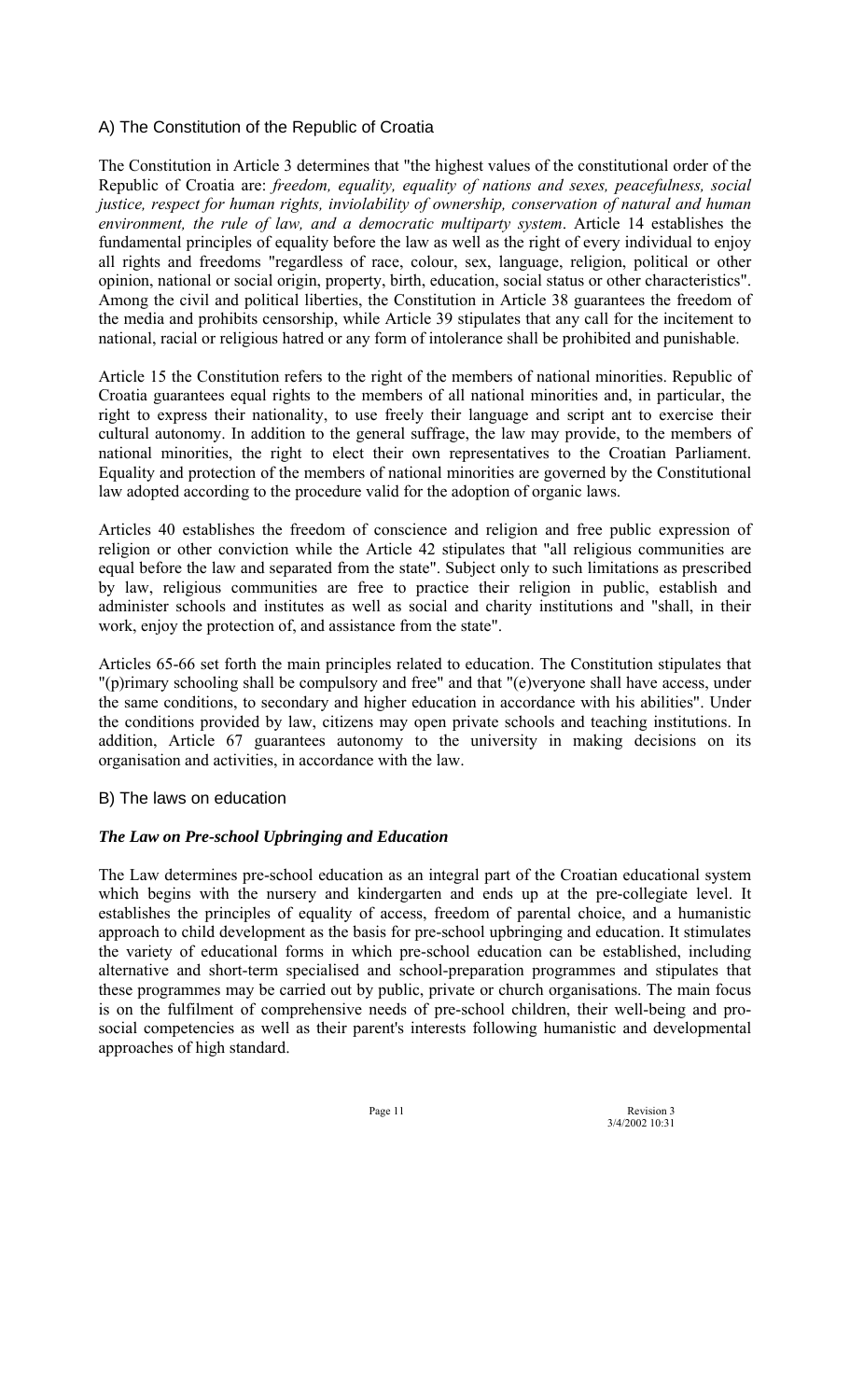### *The Law on the Changes and the Amendments of the Law on Primary Schooling* **and the** *Law on the Changes and the Amendments of the Law on Secondary Schooling*

The new laws on the changes and amendments of the laws regulating primary and secondary schooling passed through Parliament in June 2001, after a number of trials in drafting a comprehensive, non-partial law on education. Two main reasons for the adoption of changes were said to be the quest for the decentralisation of financing and for fostering the autonomy of schools and local communities in decision-making and management. The need for assuring more responsibility at local level was also mentioned among the reasons. Unfortunately, some of the major systemic strategies that have emerged recently, i.e. a standard driven accountability, whole school reform, market strategies and a horizontally and vertically shared decision-making system, have not been discussed nor legally defined in Croatia yet.

Both new laws on primary and secondary schooling recognise schools as legal entities. The founder of educational institutions can be the Republic of Croatia, local and regional selfgovernment units, religious communities and other legal and natural persons. Public needs in primary schooling are determined by pedagogical standards issued by Parliament. The teaching language is Croatian except for the minority school and the schools with international programmes. The laws stipulate that alternative programmes and methods may be used in education and that parents and students have the right to choose the type, form and methods of learning. School statutes regulate the organisation and governing of the school, including the election of the principal and the role of the parents' council. The main governing body is the school committee comprising of representatives of teachers and teacher assistants, parents' council and the local/regional government. In the secondary school, the representatives of the students' council may participate in the work of the school committee when decisions on students' rights and responsibilities are made but have no right to vote. The committee is solely responsible for the nomination of school principal. The laws also stipulate that central and local/regional governments share in financing public schools. The resources from the state budget are allocated, *inter alia*, to teachers' salaries, in-service teacher training, additional expenditures for minority programmes and the programmes for the gifted, information provision to schools, co-financing of private schools and for capital investments. The *Law on Education in Language and Script of National Minorities* regulates the education of primary and secondary school minority students.

### *The Law on Higher Education*

A draft new law on institutions of tertiary education has been prepared and is now being reviewed and discussed in the academic community. It is influenced by the standards of the *Bologna Declaration*, as well as the *CRE International Institutional Quality Review* and *the Report of the Universities Project Visiting Advisors Programme of the Salzburg Seminar*. It is expected that the changes will target several major drawbacks of the existing system, in particular the institutional autonomy in decision-making on personnel and allocation of resources, academic freedom, standards of achievement, evaluation and quality control, transparency and accountability, partnership in financing, intra-institutional and inter-institutional co-operation, in particular between the Ministry of Science (responsible for the tertiary sector, including preservice teacher education) and the Ministry of Education and Sport (responsible for the pretertiary sector and in-service teacher training), etc.

The existing Higher Education Law (Article 3) recognises the principle of academic autonomy and freedom (freedom of scientific, artistic, and technological research and production; autonomy in designing educational, scientific, artistic, and professional programmes; appointing personnel and heads of institutions, decision-making on study regulations and student enrolment criteria,

Page 12 Revision 3 3/4/2002 10:31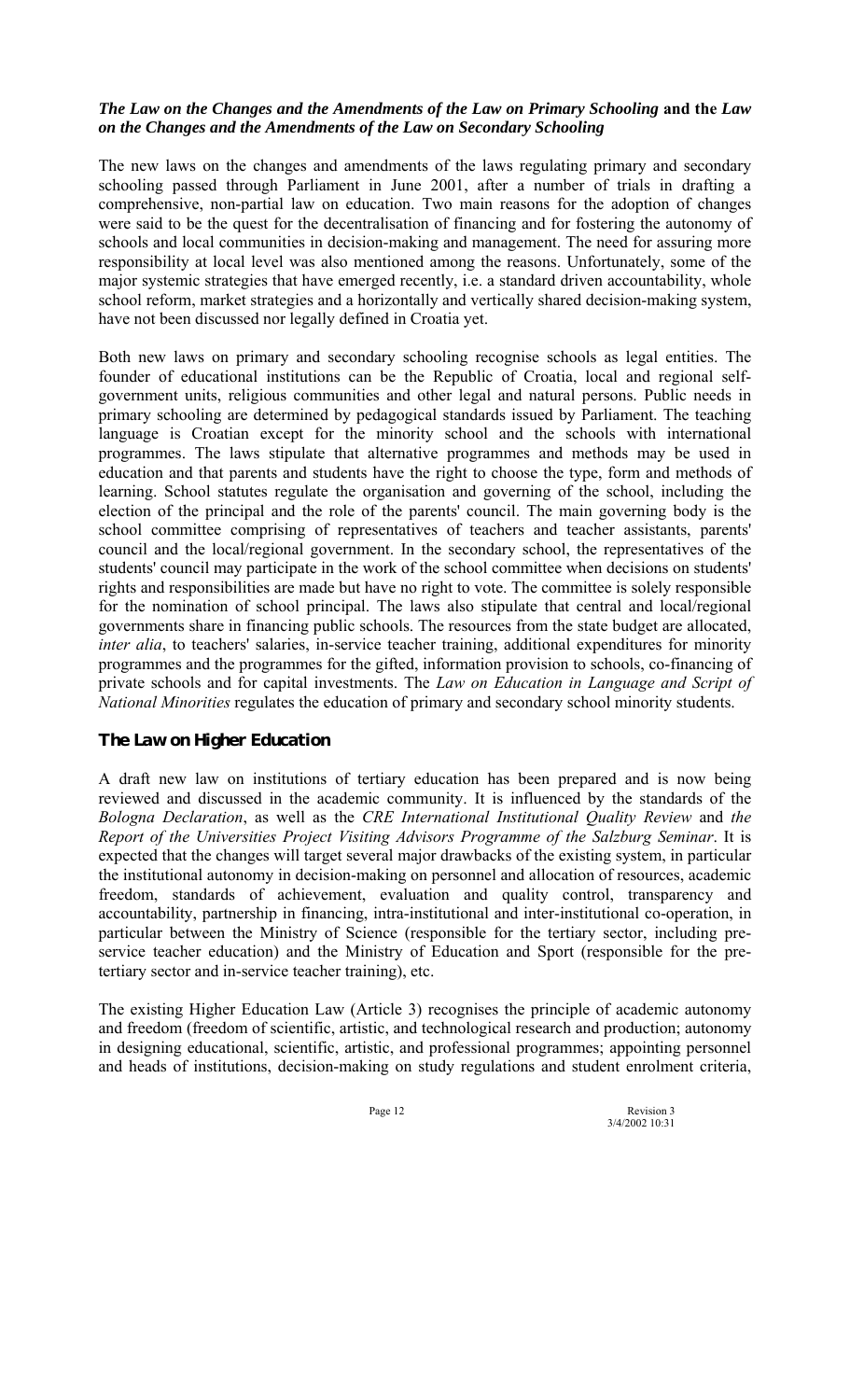determination of internal organisation, etc.) but fails in determining apropriate standards, conditions and control mechanisms for the exercise of such autonomy.

### *The Law on Scientific Research*

As with the Law on Higher Education, a draft new Law on Scientific Research is in the process of being reviewed and discussed by research institutions and the university. The findings of the project on Scientific Policies of the South-East European Countries in Transition - Case Study: Croatia indicate a long-lasting marginalisation and stagnation of the R&D field caused by the lack of public awareness of the importance of scientific research for social development. Croatia has no systemic and long-term designed scientific research policy. Investment in science is lagging far behind European standards, reaching as low as 0.40 percent of GDP, financing is centralised while management is still politicised, the infrastructure and support systems are underdeveloped, internationally recognised evaluation and quality control have not been established and a dynamic science-state-public interaction has not yet been achieved.

The existing law stipulates that research activities in Croatia shall be outlined by the National Scientific Research Program. Article 6 recognises the following principles as the bases for scientific research: a) freedom of research and creativity; b) public access to research results; c) protection of intellectual property rights; d) competitiveness of scientific programs and proposals; e) inalienability and safety of man' s individuality and dignity; f) scientific ethics and the responsibility of scientists for the results of their work; g) environmental protection; h) links between scientific research and higher education, and i) international scientific co-operation.

### *The Students' Conference Law*

A new law regulating students' participation is now being prepared with a view to providing them with a more active role in decision-making processes. The existing Law recognises the right of students and their representatives to participate in the management of higher education institutions or the universities in a rather passive manner. They are eligible: a) to define and implement their programmes in the field of education, culture, sport and technical culture, as well as other programmes which interest them, to be financed from the state budget and other resources; b) to organise and implement the programmes promoting their social and economic well-being; c) to nominate student representatives in the international student organisations and other relevant organisations; d) to give comments on draft regulations relating to their status, as well as to their social and economic condition; e) to support the passing of regulations in their interest and f) to carry out the tasks determined by other laws or statutes.

C) The laws on the protection of human rights and freedoms and the rights of national and ethnic minorities or communities

### *The Constitutional Law on Human Rights and Freedoms and Rights of Ethnic and National Communities and Minorities (Constitutional Law of Human Rights)*

The Croatian authorities are now in the process of drafting a new constitutional law on the rights of minorities in consultation with the Venice Commission mainly to overcome some of the shortcomings in the implementation of minority provisions. The existing Law provides extensive guarantees of the rights and freedoms of national and ethnic communities and minorities in key areas of life including non-discrimination and equality, free participation in the public sphere, protection from any act that may endanger their existence; free choice and the protection of their

Page 13 Revision 3<br>3/4/2002 10:31 3/4/2002 10:31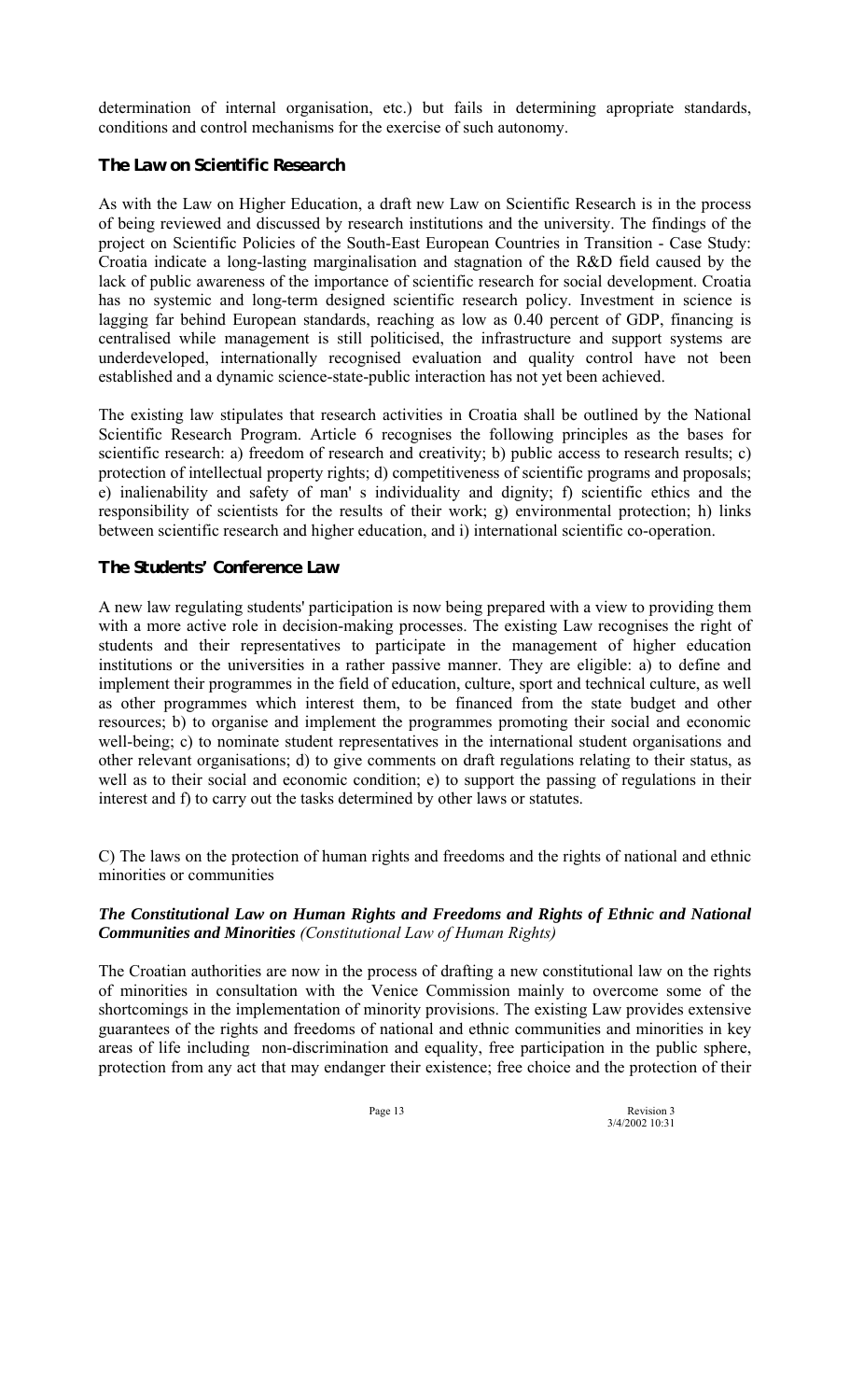identity, free choice of education, public and private use of native language and script, freedom of religion, access to public media, development and protection of cultural heritage, possession and public use of their collective objects and symbols, as well as the freedom to organise for the protection of their interests. Article 5 explicitly guarantees the right to cultural autonomy. Furthermore, the Law addresses the issue of minority participation in public affairs and minority representation at state and local levels, including special administrative arrangements in areas where national minorities constitute a considerable proportion of the population. The Law also grants special status to certain districts with a majority of ethnic minority members, the provision that was reinforced in 2000 after having been suspended for some years. Article 4 guarantees the assistance of the Republic of Croatia in strengthening the relations between minorities and their states of origin with a view to promoting their national, cultural and linguistic development.

### *The Law on the Use of National Minorities Language and Script in the Republic of Croatia*

The Law determines the conditions under which the languages and scripts of national minorities may be used in equal fashion to the Croatian language: in courts as well as in the procedures and documentation of local and regional administration, in the names of public institutions, geographical areas, streets, etc. This provision applies: a) to towns, municipalities and counties where national minority constitutes the majority in the population; b) when an equal use of minority language is ensured on the basis of an international agreement to which Croatia is a signatory; c) when the use is recognised by the statute of a municipality or a town, and d) when it is recognised in the work of administration by the statute of a county on whose territory there are municipalities and towns where the provision is applied. In any case, an official use of minority language must be approved and recognised by the acts of a local unit.

### *The Law on Education in the Languages and Scripts of National Minorities*

The Law sets the framework for the implementation of national minorities right to education in their language and script from pre-school to the university level, comprising regular schools and other forms of education, such as seminars and summer and winter schools. Other laws regulate the establishment and management of such schools, and their legal status. The Law stipulates that minority schools and/or classes may be established with a smaller number of students than in the case of the majority language-led schools. According to Article 6, the minority education programme consists of a common core and specific minority subjects or courses (minority language and literature, history, geography and culture). It is obligatory for a minority student to learn the Croatian language and the Latin script. Minority education programmes are determined and approved by the Ministry of Education and Sport on the basis of reviews done by minority associations. Articles 10-15 envisage that: a) minority school and/or class teachers should be qualified professionals, belonging to a minority or non-minority, who are fluent in the minority language and script; b) school documentation, certificates and diplomas are written in both minority and majority languages and scripts; c) the governing body of the minority school consists, at least, of a qualified majority of national minority representatives; d) a minority school principal may be chosen from the minority group or from a non-minority group providing he/she is fluent in the minority language and script; e) minority education advisers and minority school inspectors working in the Ministry of Education and Sport should be of a minority background or non-minority professionals who are fluent in minority languages and scripts; f) minority school teachers are educated at appropriate institutions of higher education or are assisted in their preparation in another way; and g) minority schools may use textbooks from their native countries upon the approval of the Ministry. Minority education is financed from the state budget. Minority schools may also receive additional funding from other resources.

Page 14 Revision 3<br>3/4/2002 10:31 3/4/2002 10:31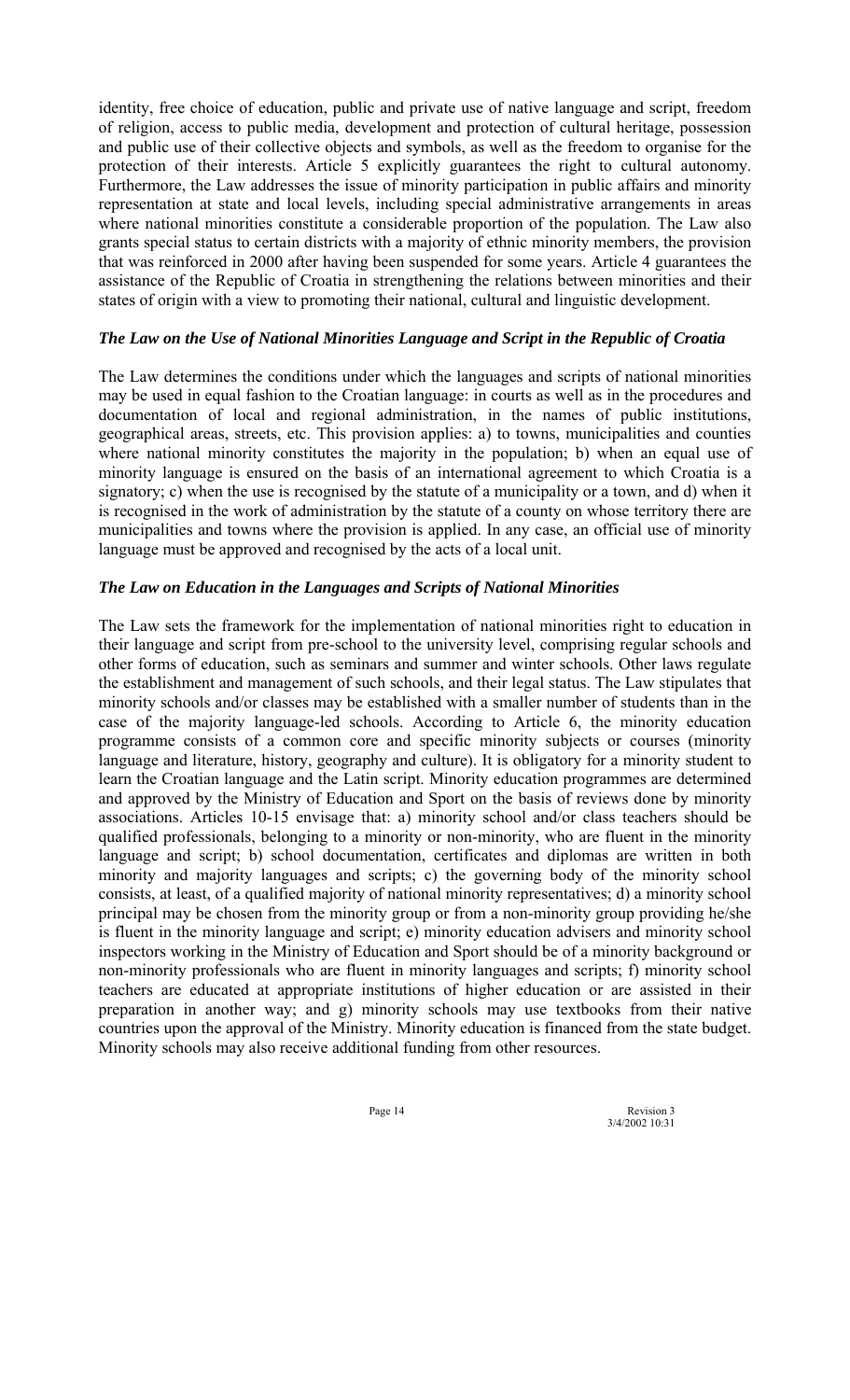# *2.2. Education for democratic citizenship*

### 2.2.1. Curriculum

Croatia has no national curriculum in a proper sense of the word. As noted in *The Basis for Restructuring of Educational System of the Republic of Croatia*, "curricula do not define the required level of knowledge to be acquired for the planned material neither do they define the time required for a particular quantum of knowledge, i.e., for the processing of individual teaching units. Hence, the perpetual misconception of pupils being overloaded, of curricula being too extensive and impossible to complete". The document issued by the Ministry of Education and Sport entitled the n*ational Plan and Programme for Primary and Secondary Schools in 2000*  is a collection of elementary and secondary course objectives and contents developed by professionals belonging to particular disciplines. The document is still heavily program-oriented and lacks criteria for assessment and quality control. It reflects a centralised system in which the Ministry controls the input (the programme and syllabuses) while the output (the level of students' learning) is left to teachers and their evaluation skills. The mandate of school inspectors is to control the implementation of a course's (school subject) programme on the basis of school documentation, while educational advisers working at the Ministry assist the teachers in finding more adequate methods of a particular programme implementation.

The 2000 national Plan and Programme for Primary and Secondary Schools has the *National Human Rights Education Programme* included as part of regular school activities. The document suggests that it may be implemented cross-curricularly or as an optional subject or programme, in regular teaching, as well as in extra-curricular activities depending on the school or teachers' preferences. Teachers are advised to decide on the implementation strategy in co-operation with their students, colleagues in school, parents and local community having in mind the level of their own preparation and of their students, as well as the availability of local resources, including the assistance of non-governmental organisations. Unfortunately, the implementation strategy has not yet been devised, and it is still unclear to many teachers and school principals whether the integration of the *National Human Rights Education Programme* in formal schooling is obligatory or not. This means that its implementation still depends on teachers' interests and/or the "permissiveness" of the school principal, who may refuse the programme on the basis of an overloaded schedule. Neither *The Basis for Restructuring of Educational System of the Republic of Croatia* nor *The Strategy for the Development of Education in the Republic of Croatia for the 21st Century* has offered solutions to resolve this ambiguity. Moreover, neither of the documents has established clear relations to the *National Human Rights Education Programme* and to EDC and MofD, in particular.

The Programme is based on an integral, multifaceted and life-long approach to learning *about*, *for* and *in* human rights, democracy and civil society. It encompasses pre-school, lower primary, upper primary and secondary school programmes as well as an adult education programme. The initial assumption of the Programme is that the right to education is the basis for the exercise of all other rights and freedoms recognised as "the universal, indivisible and inalienable values of humanity". "Whether and to what extent the individual will develop his/her innate potentials to

Page 15 Revision 3<br>3/4/2002 10:31 3/4/2002 10:31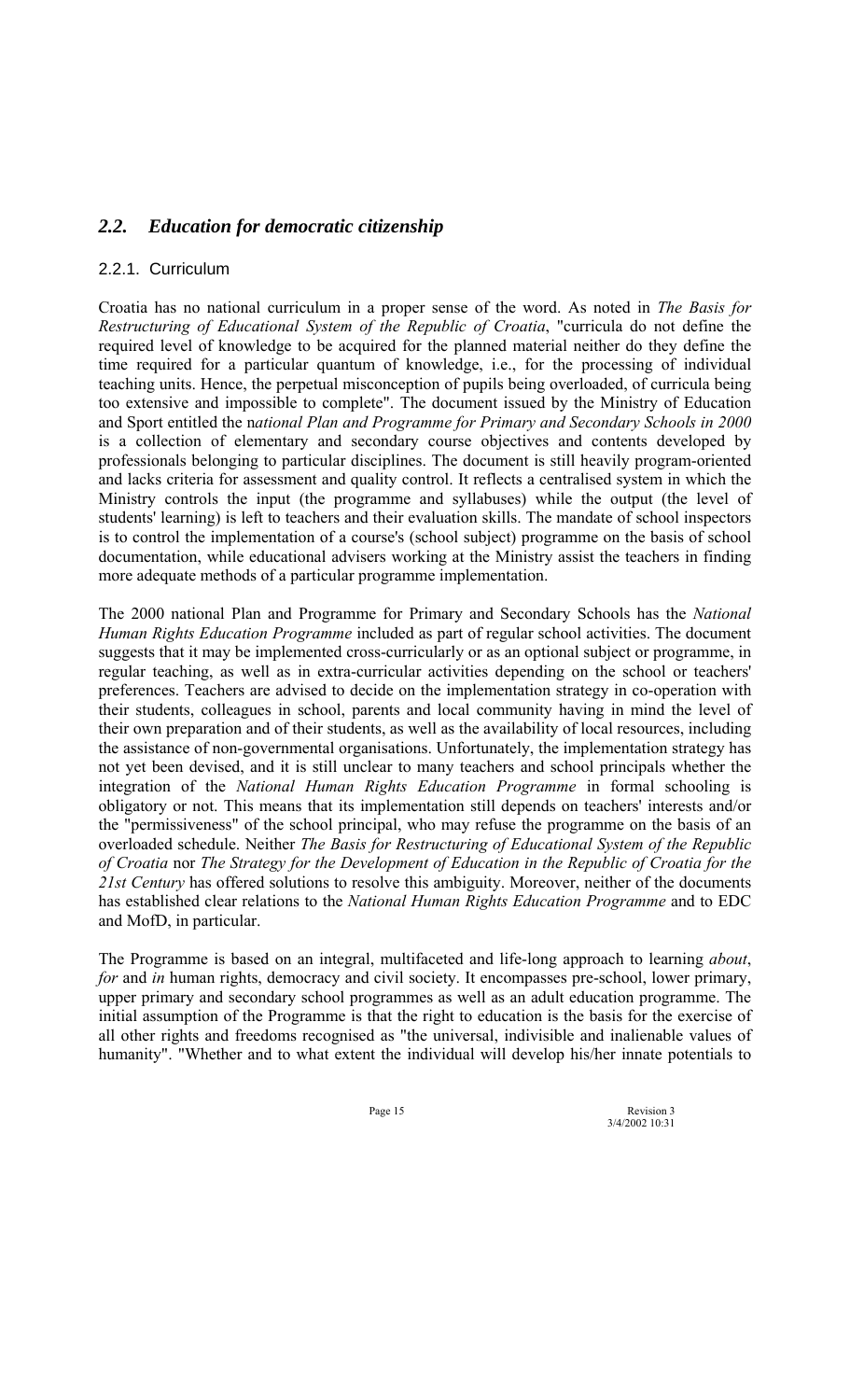his/her own benefit, the benefit of his/her society, as well as of future generations depends on learning and teaching goals, contents and methods". Consequently, the Programme envisages an education that is:

- equally accessible to all, regardless of individual differences among students in view of their national, ethnic, religious, linguistic or other background, opinion or worldview;
- diversified in organisation, content and methodology so as to meet the individual needs of every student and the general interests of the community to which the pupil belongs;
- based on humanistic science and facilitated through the use of modern communication and information technologies;
- focused on respecting human dignity and the fundamental values of a democratic community.

The main aim of the Programme is to assist children, young people and adults in learning the basic principles and values of democracy and civil society, as well as to develop intellectual and social skills for an active and productive participation in a pluralist and parliamentary democracy. Human rights education is defined as a holistic and a life-long process of the acquisition of knowledge, skills, values and perspectives that are indispensable for the promotion of personal dignity and democratic society. The axis of the Programme consists of the concepts of universal human rights and fundamental freedoms, equality, social justice and inclusion, civil awareness and responsibility, pluralism and intercultural understanding, tolerance and the respect for differences, co-operation and partnership, peace and non-violent conflict resolution, as well social stability and security. It is said that individual freedom and development of society depend on "an individual understanding and acceptance of these values, as well as on strengthening of social institutions for their promotion and protection".

The Programme comprises the following issues for each educational level:

- national and international background and context (international and national human rights standards, legal provisions, existing approaches, etc.)
- psychological and pedagogical foundations for the implementation of the programme;
- specific objectives in the development of knowledge, skills, attitudes, values and behaviour;
- programme units and specific topics;
- implementation strategies (democratic school environment, methods and social forms in learning/teaching for human rights).
- systemic monitoring/observation, assessment and evaluation (quality of students' interactions and team-work; self-awareness and respect for democratic rules and procedures in the school; the cases of discrimination and exclusion on ethnic, religious, socio-economic or ability grounds)
- the role of the teacher (reflexive, competent, empowered and caring professional);
- the prerequisites for a systemic approach to human rights education (appropriate legal instruments; teacher training; preparation of school administration and educational specialists; co-operation and partnership with parents and local community, including governmental and non-governmental organisations; development of teaching and learning materials; involvement of the media);

The implementation is based on two strategic concepts:

a) the CARROT MULTI-LEVEL APPROACH - from a synergic individual experience at the lower primary education level, through a descriptive analysis and interpretation at the upper primary education level, to an interdisciplinary synthesis at the tertiary education level;

b) the PIRA MULTI-METHOD APPROACH (participation, interaction, reflection and anticipation).

Page 16 Revision 3 3/4/2002 10:31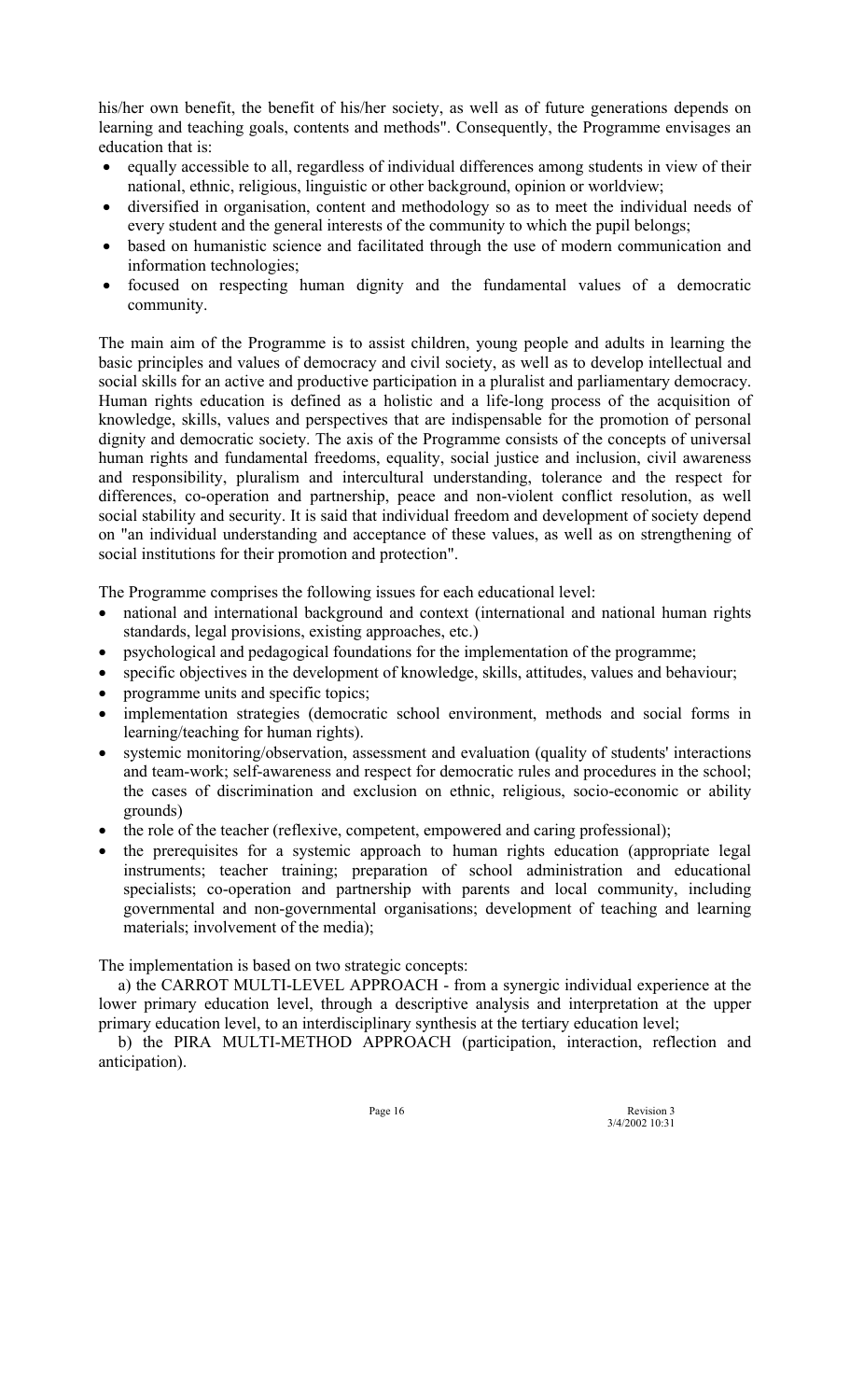Global units that permeate the Programme at all levels:

- *ME level*, relates to the development of self-awareness, personal autonomy, self-respect and self-criticism;
- *ME AND THE OTHERS level*, relates to the development of awareness of differences, the development of openness, tolerance and respect for others, co-operation and solidarity;
- *US level*, relates to understanding of the shared needs of society/community based on the principles of human rights and freedoms, equality, justice, pluralism and interdependence;
- *THE WORLD AS A WHOLE level*, refers to the development of global awareness, multiple perspective, the sense for the interconnectedness of culture and nature, and the individual responsibility for global changes.

### 2.2.2. Structural/organisational

The Croatian government has no specific policy on EDC that reflects broad democratic principles and basic human rights in the arrangements made for the government and management of schools. With the exception of the *National Human Rights Education Programme*, these principles are more or less integrated into specific action programmes targeting, i.e., the issue of equality, as well as into more general strategic documents defining the changes in education. Some of the documents are described below.

### *Working Programme of the Government of the Republic of Croatia for the 2000 - 2004 Period*

The Programme emerged from the Six-Party-Coalition Agreement on the organisation of the legislative and executive power in the state. It is based on a fundamental commitment to the building of a civil, democratic and market-oriented society integrated into the European Union. The ultimate goal is the achievement of a free, safe and comfortable life for all Croatian citizens, by strengthening democratic processes and civil society. Particular goals encompass: a) the development of a parliamentary system and the promotion of political dialogue and tolerance; b) the decentralisation of government functions and financing; c) the development of a modern, effective and feasible legislative system with a view to achieving the highest level of human rights protection; d) the promotion of the quality of citizens' life by fostering economic growth; e) the acceleration of privatisation and restructuring; f) the integration of Croatia into European and global economic associations, including the promotion of free trade and competitiveness; g) the implementation of an effective social welfare policy; h) the establishment of efficient health care services; h) the increase in budget transfer to education, science and culture; i) the promotion of co-operation and friendly relations at the international level and good neighbourly relations.

### *National Programme of Action for Children in the Republic of Croatia*

The Programme was adopted by the government in 1998 in compliance with the UN General Assembly Resolution on the *World Summit for Children* held in 1990, which, *inter alia*, requires all states and other members of the international community to act towards achieving the goals defined by the *World Declaration and the Plan of Action*. Furthermore, the government issued a decision on establishing a national Council for Children. The main task of the Council is to continuously monitor the implementation of the National Programme of Action, as well as to coordinate the activities of the government and other organisations in the field. The Programme addresses, *inter alia*, the protection of the rights of the child, specific needs of poor children and their families, as well as of disabled children and those living with the risk. Its main strategy is

Page 17 Revision 3 3/4/2002 10:31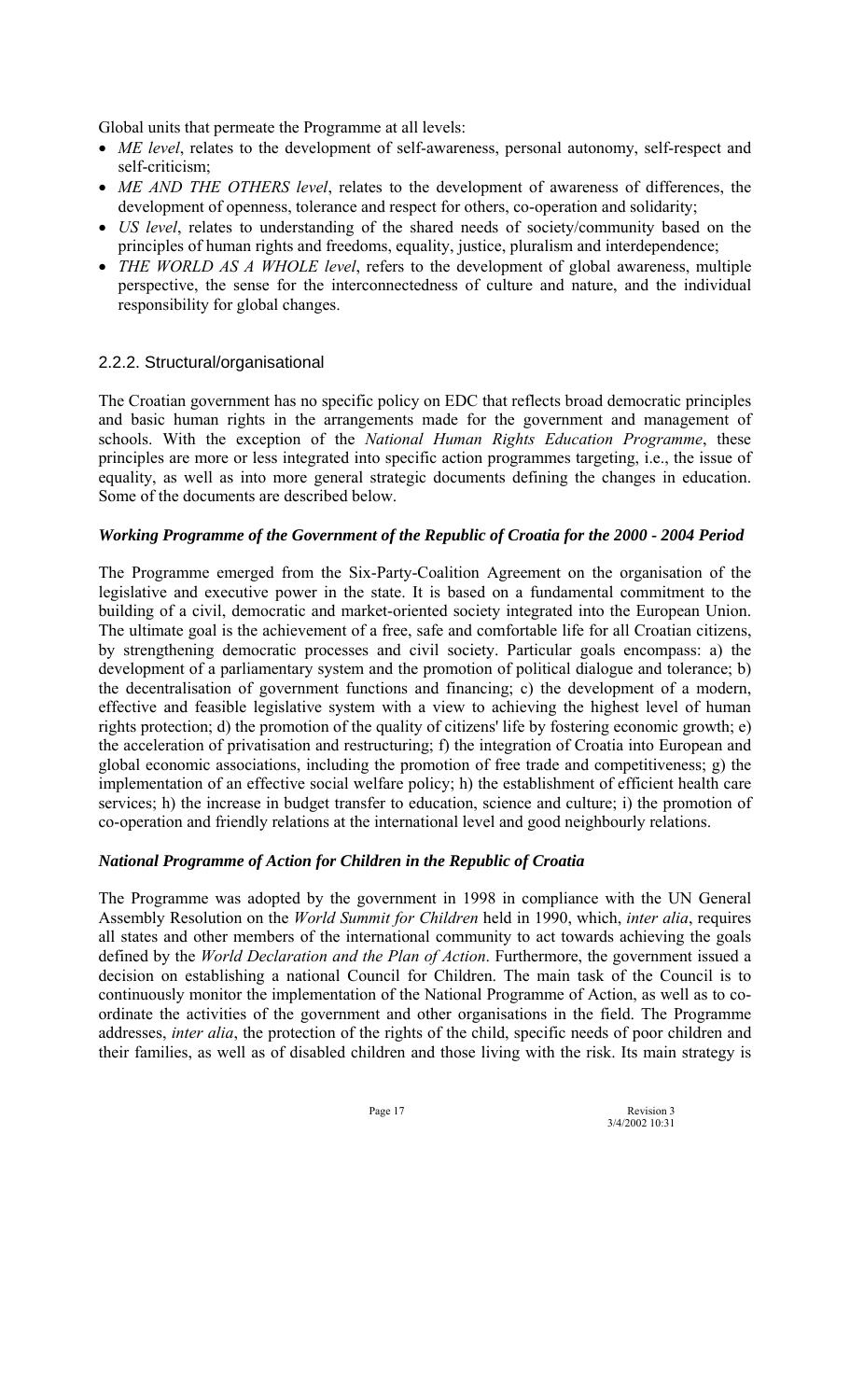focused on public awareness raising with a view to make the problems of these groups of children widely known.

### *National Policy of the Republic of Croatia for the Promotion of Equality*

The Policy was adopted in 1997 in line with the *Declaration and the Platform of Action of the Fourth World Conference of Women* held in Beijing in 1995. The Platform stresses the need for the empowerment of women in decision-making processes in all spheres of life. Croatian National Policy for the Promotion of Equality defines 12 target areas, including goals, measures and implementation mechanisms in relation to the promotion and protection of the human rights of women and their equality; strengthening their position in political structures; their health protection, education, in-service training, and their participation in the economy, science and culture. It also sets guidelines for the prevention of violence to, and discrimination against women and discusses the risks to women in armed conflicts. The Government Commission on Equality has been established with a view to promoting and monitoring the implementation of the national policy in line with the Beijing principles.

### *The Basis for Restructuring the Education System of the Republic of Croatia*

The text was developed as an attempt to analyse the current educational situation and to define priorities for developing a "21st century Croatian school" in the context of European integration. Education is seen as a national strategic priority tightly linked to development, globalisation and identity formation. Influenced by the UNESCO fourfold strategy for the promotion of education pertinent to the 21st century (learning to be, to know, to act and to live together), the document outlines the main purposes, objectives and principles of educational reform, including organisation, educational standards, curricula, assessment and evaluation procedures, teacher preservice and in-service preparation, financing, etc. Among the principles of educational reform are: the promotion of human rights, pluralism and democratic values, as well as the right to choose, equality of opportunity and the rights of minorities; development of the European identity; strengthening of autonomy and decentralisation processes; promoting professional ethics and responsibility; enhancing intellectual capital and international compatibility, etc.

### *The Strategy for the Development of Education in the Republic of Croatia for the 21st Century*

The Strategy has been developed as an integral part of a comprehensive strategy for development of the Republic of Croatia in the 21st century. The task was carried out by 19 groups of domestic and international experts under the auspices of the Croatian government. The government adopted the document in June 2001. The key principles on which the Strategy is based are the following: person-centred approach, justice, openness, responsibility, confidence, co-operation, globalisation, identity development, efficiency, demographic recovery, the promotion of human resources and optimism. The document defines priorities and objectives in three broad areas: society, economy and international relations. Social changes encompass administration, judiciary system, education, science, technology, communisation and information technology (E-Croatia), health protection, social security, culture, environment, and regional development.

Educational strategy is based on a broad analysis of the existing situation. The findings demonstrate that Croatian educational system does not comply with the European standards and that it lacks in-built mechanisms for promoting structural changes. The key strategic objective of educational reform is seen as "a modern, plural, efficient and development-oriented system of lifelong education based on the concepts of 'education for all' and the 'learning society'. The following changes are proposed:

Page 18 Revision 3<br>3/4/2002 10:31 3/4/2002 10:31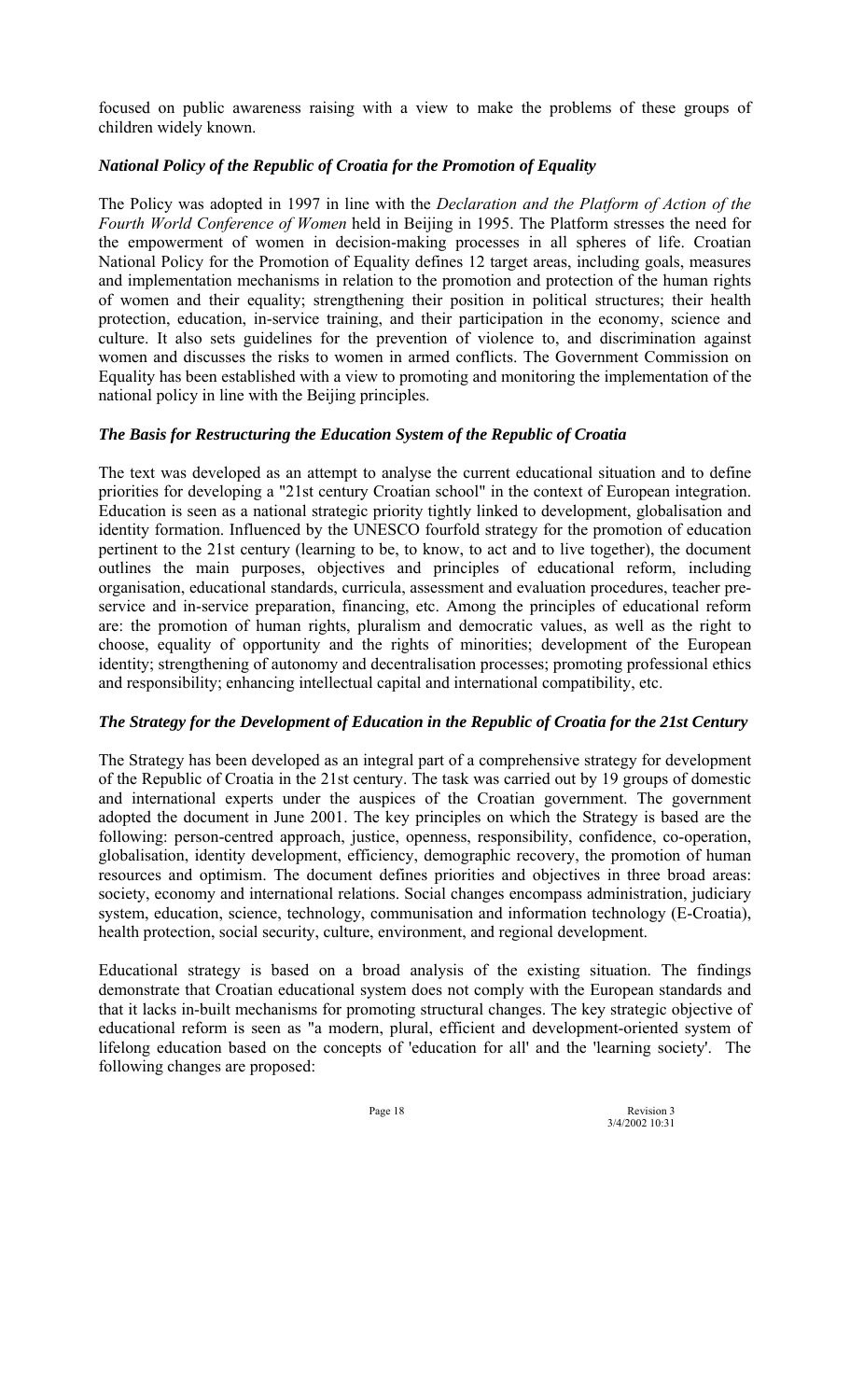- developing staff, infrastructure and financial resources for the integration of all children into the pre-school programmes in the year prior to the elementary school;
- reducing primary education to a period of 6 years while extending compulsory education to 9-10 years, including more optional courses and more open possibilities at the postcompulsory educational level, all in the context of lifelong learning
- reforming national curricula
- giving top priority to the promotion of information-communication technologies in education
- enhancing the efficiency of higher/university education by reducing the length of pregraduate study and by making it more general, while extending the post-graduate study
- strengthening of the quality control in higher/university education, enhancing international co-operation in designing and implementing the curricula and in developing university management
- recognising formal and informal adult education as part of an overall educational policy, provide better integration of adult education programmes and balancing them with the market needs
- increasing investments in education, decentralisation of educational management and the improvement of educational infrastructure
- modernisation of teacher training and education
- promoting education for democratic society by affirming pluralism and by strengthening school autonomy and the role of school in a local community development.

### 2.2.3. Teacher training

The government has no policy on the content of, or priorities for initial teacher training and/or for in-service teacher training except for the organisation and duration of pre-service programmes. This is mainly due to the fact that decisions on teacher training are divided between the Ministry of Education and Sport and the Ministry of Science and Technology. The former is responsible for in-service teacher training, while the latter is central for pre-service teacher education. The Ministry of Education and Technology determines organisation, conditions and enrolment quotas for teacher training, while the Ministry of Education and Sport is expected to set educational (pedagogical) standards, the task that has not been achieved satisfactorily, yet There is no clear dialogue scheme between the two ministries nor the body established at the government level with a mandate to co-ordinate their work in this area.

Pre-service teacher training is carried out in two types of institutions: teachers' training and nonteachers' institutions of higher education. Teacher training institutions are of two types: a) nonuniversity teachers' academies and teachers' high schools (for teachers of primary schools) and b) (university) pedagogical and other teachers' training faculties (for teachers of secondary schools). Teachers graduating from non-teacher training institutions (e.g. technical high schools or faculties) must complete special pedagogical-psychological courses prior to or upon their employment by schools.

Duration of the courses of study is determined on the basis of the curriculum's complexity and the time necessary for its mastery. Undergraduate university studies last at least four years while undergraduate professional studies last at least two years. University teacher training curricula are drafted by teacher training institutions, adopted by faculty councils, reviewed by the National Council for Higher Education, approved by the University Senate and financed by the Ministry of

Page 19 Revision 3 3/4/2002 10:31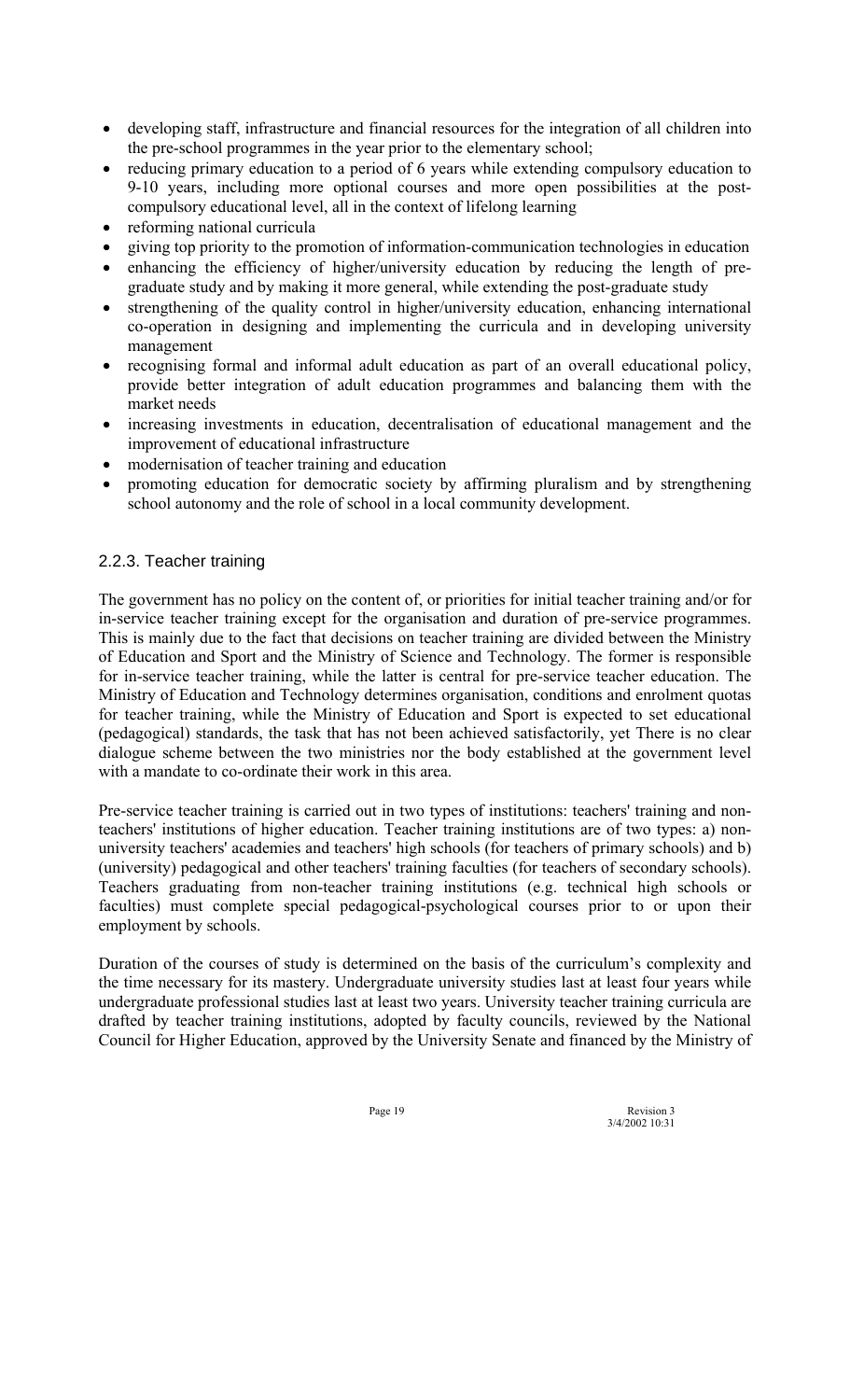Science and Technology. The strategies and mechanisms of quality assessment and control are either non-existent or underdeveloped.

# *2.3. Valuing cultural diversity and social cohesion*

### 2.3.1 Curriculum

In 1991 when Croatia parted from Yugoslavia the national priorities became democratisation, privatisation and European integration, on the one side, and national renewal and integration, on the other side. The long-term objectives of educational reform were defined as: a) life-long learning; b) extension of elementary schooling; c) application of modern informationcommunication technologies and d) development of pre-graduate and post-graduate teacher training programs. Short-term objectives included:

- de-ideologisation and depoliticisation of schools, programmes and textbooks;
- changing of educational legislative;
- shift from Yugoslav patriotism to national identity;
- introduction of new curricula in all forms and levels of education in line with developed countries, including the reintroduction of gymnasium
- reintegration of religious classes and religious schools into the school system, and the
- establishment of private schools.

The framework in which the changes took place was termed "Croatisation". The process was understood in terms of standardisation of the Croatian language and the renewal of Croatian traditional values, religion, national symbols and national institutions, with a due reference to the strengthening of pluralism, as well as the European and global perspective. Such a combination of priorities became a challenge to educational authorities for at least three reasons: a) the system was still highly centralised; b) the principle of pluralism, ethnic and religious in particular, appeared inconsistent with the principle of national renewal and c) the attack on Croatia further strengthened ethnocentric tendencies in education. Thus, in the first half of the 90s, instead of pluralism and democracy, education (at the level of policy drafting, school management and staffing, curricula and textbooks) became permeated with texts conveying the ideas of national exclusiveness, purity and homogenisation. The issues of equality of differences, multiple identities and social inclusiveness were devalued and suppressed. Education (history and literature, in particular) became a powerful instrument for the transmission of Croatocentrism and/or an "integrated Croat-ness" that refused to see national, ethnic and religious diversities as a key trait of Croatian society and as an enrichment of Croatian history.

To minimise the "misuses and abuses" of education in the democratic development of Croatian society in the future, it is important that the Ministry of Education and Sport reviews the existing policies and practices in order to be able to set up convincing and efficient guidelines for a democratic and inclusive school practice based on a more balanced reading of the three main documents: *Working Programme of the Government of the Republic of Croatia for the 2000 - 2004 Period*, *The Basis for Restructuring of Educational System of the Republic of Croatia* and *The Strategy for the Development of Education in the Republic of Croatia for the 21st Century*. It seems that these documents are developed with no reference to each other and that the latter two lack coherent view on educational changes in the context of an inclusive pluralist policy as a means of strengthening equality, democracy and social cohesion.

Page 20 Revision 3 3/4/2002 10:31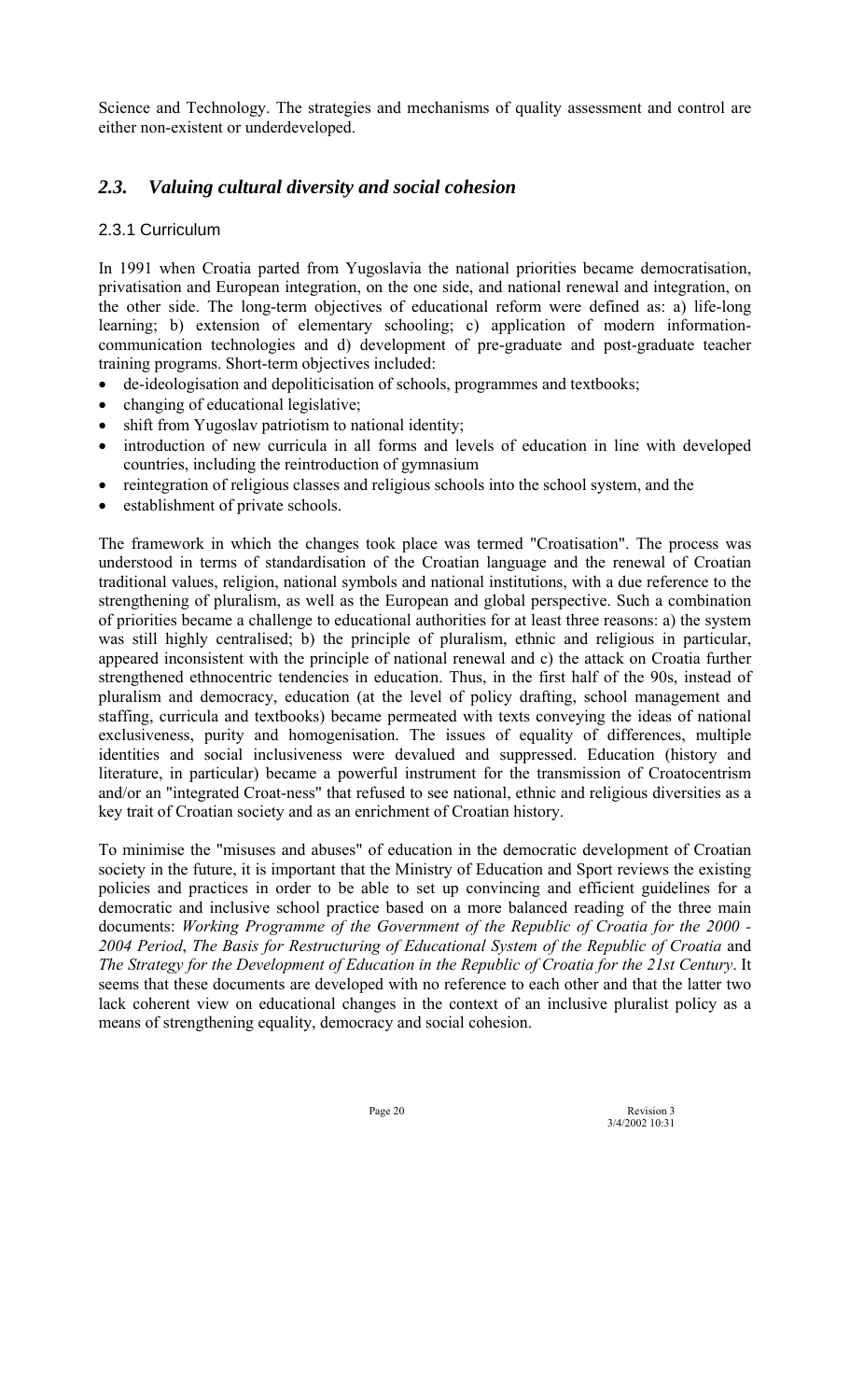*The national Plan and Programme for Primary and Secondary school* refers to the need for enriching cultural diversity in defining the objectives of specific courses but does not explicitly refer to inclusive identities nor does it address the need for social cohesion based on the recognition of the principle of pluralism. As in many other countries in the world, the principle of cultural pluralism is recognised in the Croatian educational system mainly in terms of minority educational provisions. The approach reflects rather narrow understanding of multiculturalism in which different groups are served by the state in pursuing their particular educational interests while the "shared" interests are believed to be assured through the core of national curriculum to which all groups must ascribe. Needless to say, such "ethnocentric multiculturalism" in which there is no exchange of ideas, values and practices among the groups is far too inadequate for making cultural diversities instrumental for social cohesion.

Minority education in Croatia is an integral part of the national educational system. Its organisation, structure and content is determined by the *Constitutional Law on Human Rights and Freedoms and Rights of Ethnic and National Communities and Minorities*, *The Law on Education in the Languages and Scripts of National Minorities* and the general laws on primary and secondary education, as well as by the national Plan and Programme. According to Article 6 of the *Law on Education in the Languages and Scripts of National Minorities*, minority education programmes consist of a common core and specific minority subjects or courses (minority language and literature, history, geography and culture). They are determined and approved by the Ministry of Education and Sport upon the reviews done by minority associations and are fully financed from the state budget. Minority children may be educated in their native language and script from the pre-school to higher education level in one out of three officially recognised models of minority education. Roma/Gypsy children are chiefly in mainstream schools; some also attend summer schools where they learn about their native culture, history, literature, etc. Minority programmes rarely involve principles of EDC and/or inter-culturalism, Notwithstanding, some multinational/multiethnic counties jointly develop multicultural programmes to celebrate international days (e.g. Vukovar for the European Day).

Another aspect of diversity reflected in the curricula relates to religion. Religious education was introduced into schools in 1991/92 as a 2 hours per week optional subject. Depending on the number of students, it may be organised in schools or in religious communities. Roman Catholic religious classes are organised in schools for almost 80 percent of all primary school students and 77 percent of all secondary school students. Other religious communities (Orthodox Church, Evangelical Church, Jewish Community, Islamic Community, Adventist Church, Evangelical Church etc.) chiefly organise religious instruction inside their institutions. Each religious community proposes its programme to the Ministry. The programme is implemented upon its verification by the Ministry of Education and Sport.

### 2.3.2. Structural/organisational

In the *Working Programme of the Government of the Republic of Croatia for the 2000 - 2004 Period* the protection of minority rights and the promotion of their status is recognised as "one of the fundamental political tasks of the Government", relying on the constitutional and legal provisions, relevant international documents and a positive tradition of inter-ethnic relations in Croatia. "The continued renewal and building of multi-ethnic confidence is the basis for the stability of the democratic order as one of the significant elements of Croatian national interests." The government has committed itself to promoting the status of minorities in co-operation with the international community and, thus, expects international support and assistance in this process. To this end, it will:

Page 21 Revision 3<br>  $3/4/20021031$ 3/4/2002 10:31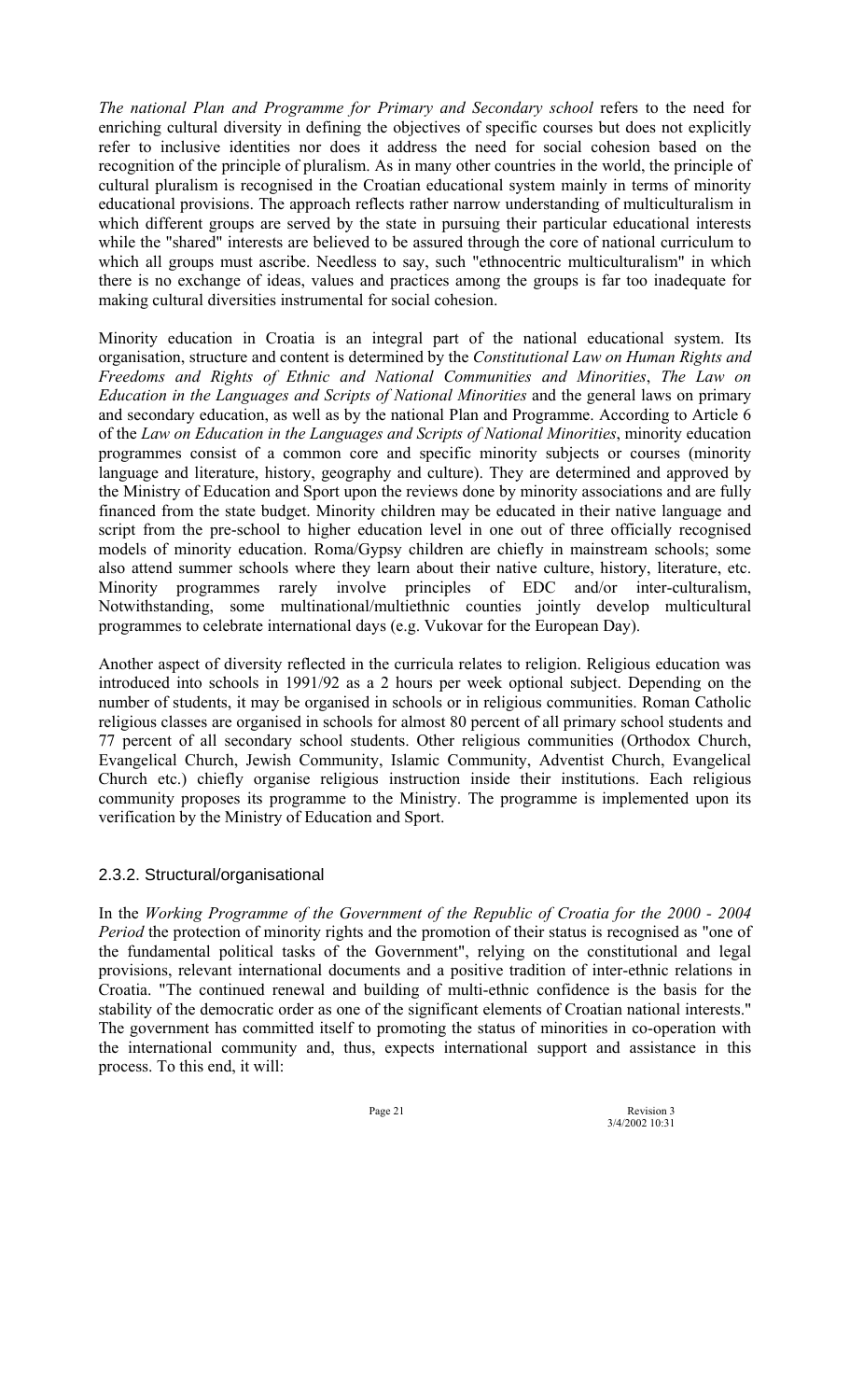- take "all the required steps to eliminate elements of inequality of Croatian citizens, members of minority communities, present in practice";
- provide for the "full enforcement of laws regulating the rights of minorities and assuring their liberties, equality, and preservation and recognition of their identity and their participation in public life";
- "remove all the obstacles that thwart full civil integration of national minority members in Croatian society", and
- propose, *inter alia*, adequate solutions for assuring positive discrimination in electoral legislation so as to provide, along with general civil rights, for their special rights as well in the proposing and election of their representatives.

The document stresses that "the members of minorities living in Croatia represent a bridge for the advancement of relations with their countries of origin" and that they also "encourage the countries whose compatriots live as a minority in the Republic of Croatia to improve the status of the Croatian minority in such countries and to provide for their liberties and rights".

Unfortunately, the government commitments to developing an inclusive strategy for promoting cultural pluralism and minority education in Croatia have not been fully reflected in strategic documents. An inclusive educational strategy based on the recognition and respect for cultural diversities in which the minority interests are merged with the interests of the mainstream society remains to be developed.

### 2.3.3. Teacher training

The government has no policy on the content of, and priorities for, pre-service teacher training and/or in-service teacher training for MofD apart from the basic assumptions that derive from the requirements of specific disciplines, the science of didactics (general theory of teaching methods) and the laws regulating mainstream or minority education. One of the setbacks for higher education reform in this field is the dissolution of the National Council on Higher Education whose mandate included the issues of teacher education. According to the *Law on Education in the Languages and Scripts of National Minorities* minority programmes are taught by qualified professionals belonging to minorities or non-minority professionals who are fluent in specific minority language and script. Minority teachers are trained at appropriate institutions of higher education or are "assisted in their preparation in another way".

# *2.4. Cross-cutting issues*

### 2.4.1. Life-long learning

Instead of the notion of *life-long learning*, *life-long education* is mentioned as a strategic concept among Croatian professionals and policy-makers. It is mostly understood in terms of schooling of adults than in terms of a continuous and inclusive system of formal, non-formal and in-formal opportunities to learn throughout life. This tendency is the result of several factors. Croatia has a long tradition of adult education with its first institutions established as far as in 1912. After WW2 a number of people's universities, workers' universities and a certain number of adult primary schools, evening secondary and post-secondary schools were established. Many of them were well staffed and equipped making the Croatian adult education system one of the most developed in Europe. Nevertheless, the educational reform of the 70s, based on the idea of learning at the work place instead of in educational institutions, led to fragmentation and almost

Page 22 Revision 3 3/4/2002 10:31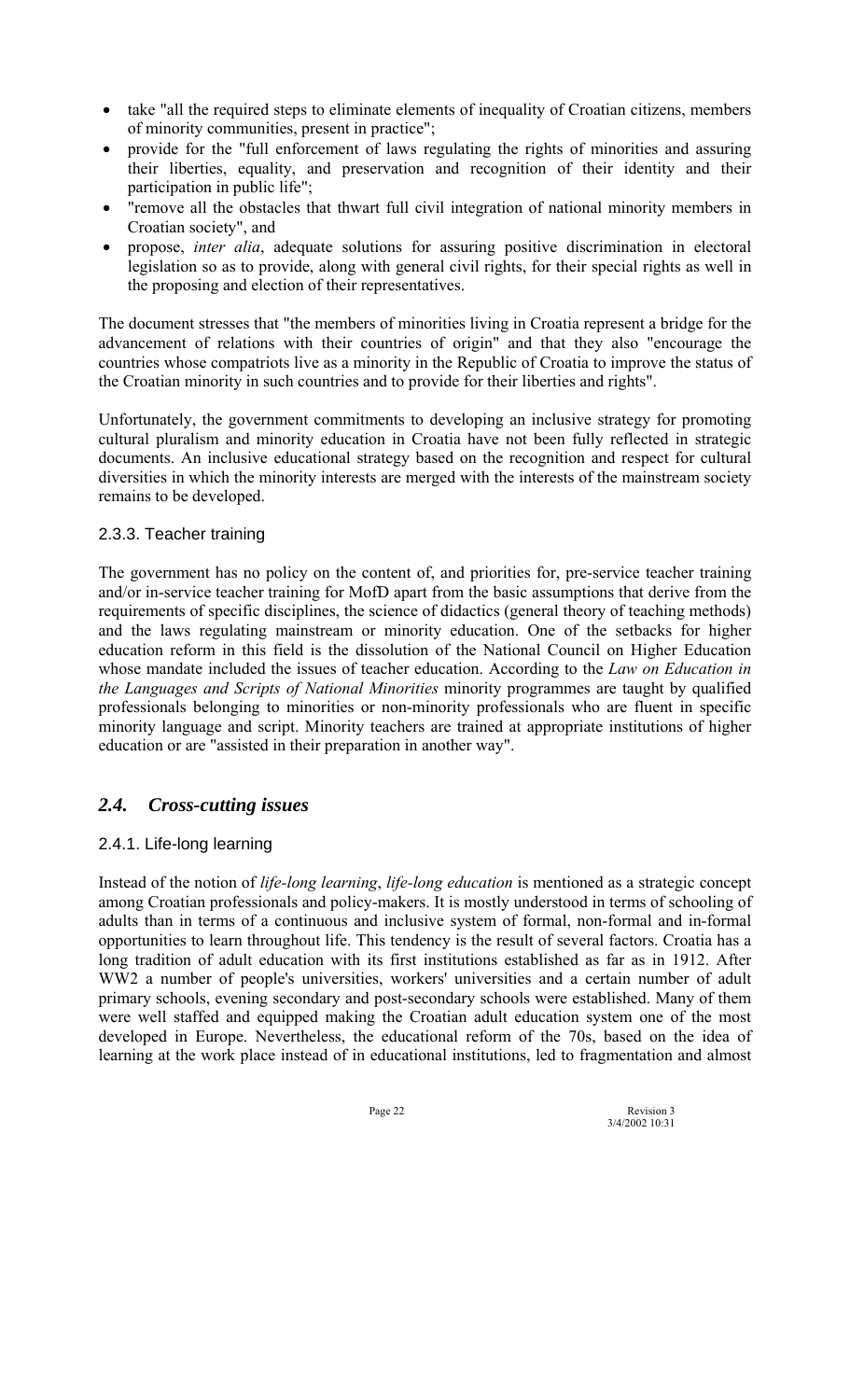caused the dissolution of the whole system. By the beginning of the 90s the system underwent another series of changes. Andragogy, a separate discipline of pedagogy - i.e. the science of education - for research in adult education that dominated the field, was now attacked as "a fabrication of communism". The financial assistance to andragogical centres as well as to the publication of a unique Croatian andragogical journal was halted.

In the meantime, a life-long focus on adult education was stressed. Adult education became legally recognised as an integral part of primary and secondary education. Finally, the *Law on Folk Open Universities*, of 1997, provided for institutional and programmatic diversification of adult education. The 1996 network of adult education institutions with approved programmes consisted of 51 adult secondary schools, folk open universities, private adult schools and other institutions with similar programmes. From the middle of the 90s the number of programmes in human rights education, non-violent conflict resolution and facilitation, education for democracy, tolerance and intercultural understanding, etc. has been growing rapidly. The 1998 Summer Academy organised by the Croatian Community of Folk and Open Universities focused solely on education for human rights and democracy. Teachers at the Zagreb Folk and Open University were invited by the National Human Rights Education Committee to develop the National Adult Human Rights Education Program and are now providing training for trainers in the filed, in cooperation with university professors, non-governmental organisation and the Ministry of Education.

The concept of lifelong-learning is referred to in *The Basis of the Education System in the Republic* of the Ministry of Education but is inadequately defined. The document states that "One of the most important functions of the contemporary school is to develop a child's motivation to adopt learning and to acquire knowledge as a constituent part of life, developing the need and ability for life-long learning.

The first official text in which life-long education is recognised as the key strategy for educational change is the *Strategy for the Development of Education in the Republic of Croatia for the 21st Century*. The document defines future the Croatian educational system as a network of formal, non-formal and informal institutions of different levels and forms closely linked through the strategy of continuous partnership. The life-long perspective in education is explicitly defined as the prerequisite for strengthening civil society and for sustainable economic development.

### 2.4.2. Research and policy development

Research activities in Croatia are regulated by the *Law on Scientific Research*. Scientific projects are carried out by the faculties, institutes and institutions for higher education. The priorities of the *National Programme on Scientific Research for the 1996-1999 Period* are derived from the scientific fields/disciplines and do not include any reference to educational policy development. No explicit reference is made to the development of democracy and civil society and to EDC and MofD, in particular. Although the mandate of the National Scientific Council is said to ensure systematic development of scientific research activity by evaluating the results as well as the position and development of science from the standpoint of international comparison, quality and the benefit to the society, until now little has been done to assess the impact and the role of scientific research on society development. The *Report of the Universities Project Visiting Advisors Programme of the Salzburg Seminar* conducted in May 2000 states that despite the fact that the "universities have the intellectual capital and the know-how to make tremendous contributions to national development and prosperity (...) they have not been invited as partners

Page 23 Revision 3 3/4/2002 10:31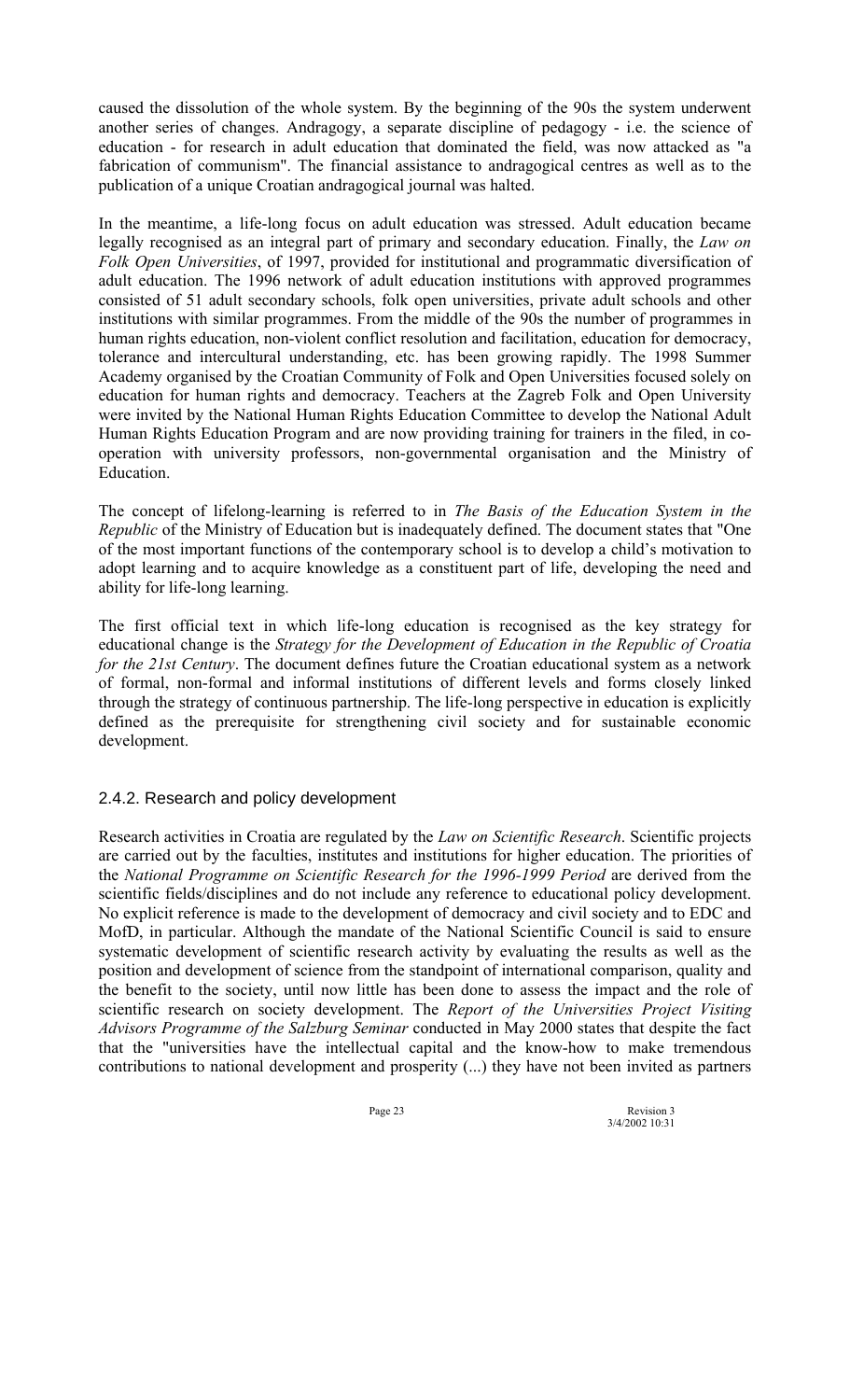in developing societies' reform nor do they seek partnership with industry, government and NGOs to enhance its role in the society". It is unclear whether the issues of EDC and MofD would be explicitly addressed in the future in a new research policy, the draft of which seems to focus on achieving more unity among research, education and economic development. The main aim is to make the system more flexible and open to innovations, including virtual possibilities (e.g. virtual clinics for remote coastal areas).

### 2.4.3. International co-operation

The Government is now becoming more active in seeking international, bilateral and multilateral co-operation in devising and implementing educational reform. Such late involvement is, at least partly, the outcome of the fact that the country was (and in some fields is still) deprived of the main international assistance programs throughout the last decade for different, mainly political, reasons. In 2000 Croatia hosted high delegations of five SEE countries, the EU and other international organisation at the *Zagreb Summit,* organised with a view to promoting reconciliation and co-operation, as well as to strengthening democracy and stability in the region with the support and assistance of the European Community. The *Final Declaration of the Summit* announced the launching of the Community assistance program known as CARDS (*Community Assistance for Reconstruction, Democratisation and Stabilisation*) that is now in operation. Croatia is also an active partner in the Stability Pact and other international programmes. However, in relation to EDC and MofD, the Ministry of Education and Sport still plays a passive role in establishing international co-operation. It is more a receiver than an active seeker of international support and assistance. A number of projects that are carried on in this field have been officially approved by the Ministry, mostly based on *ad hoc* agreements between the Ministry and an international organisation or institution.

### 2.4.4. Quality assurance

As stated earlier, Croatia has no policy for quality assurance in education. The issue has received considerable attention during the last decade but no satisfactory solution has yet been found.. Primary and secondary education is still predominantly program-oriented, while higher education is more professor-oriented. The existing *Pedagogical Standard* regulates a small portion of the problem, mainly related to organisational and financial aspects of teaching at the pre-tertiary level. The Ministry of Education and Sport is now in the process of defining new criteria but draft papers do not explicitly address the EDC and MofD dimensions. According to the *Report of the Universities Project Visiting Advisors Programme of the Salzburg Seminar*, of May 2000, "The level of accountability is partly due to the lack of evaluation and transparent processes. (...) Neither university nor faculty assurance strategy has been developed. The pilot process to evaluate teaching staff has not received any significance. (...) The Young Researchers Programme that was introduced few years ago still has no mechanism for a systemic, crossfaculty evaluation. (I)t should be a part of a university quality assessment strategy that no university has developed yet."

### 2.4.5. Information and communication technologies

The development of information and communication technologies in education is recognised as one of the top priorities in all official papers dealing with educational reform. In *The Basis for Restructuring of Educational System of the Republic of Croatia*, the diversity of communication

Page 24 Revision 3 3/4/2002 10:31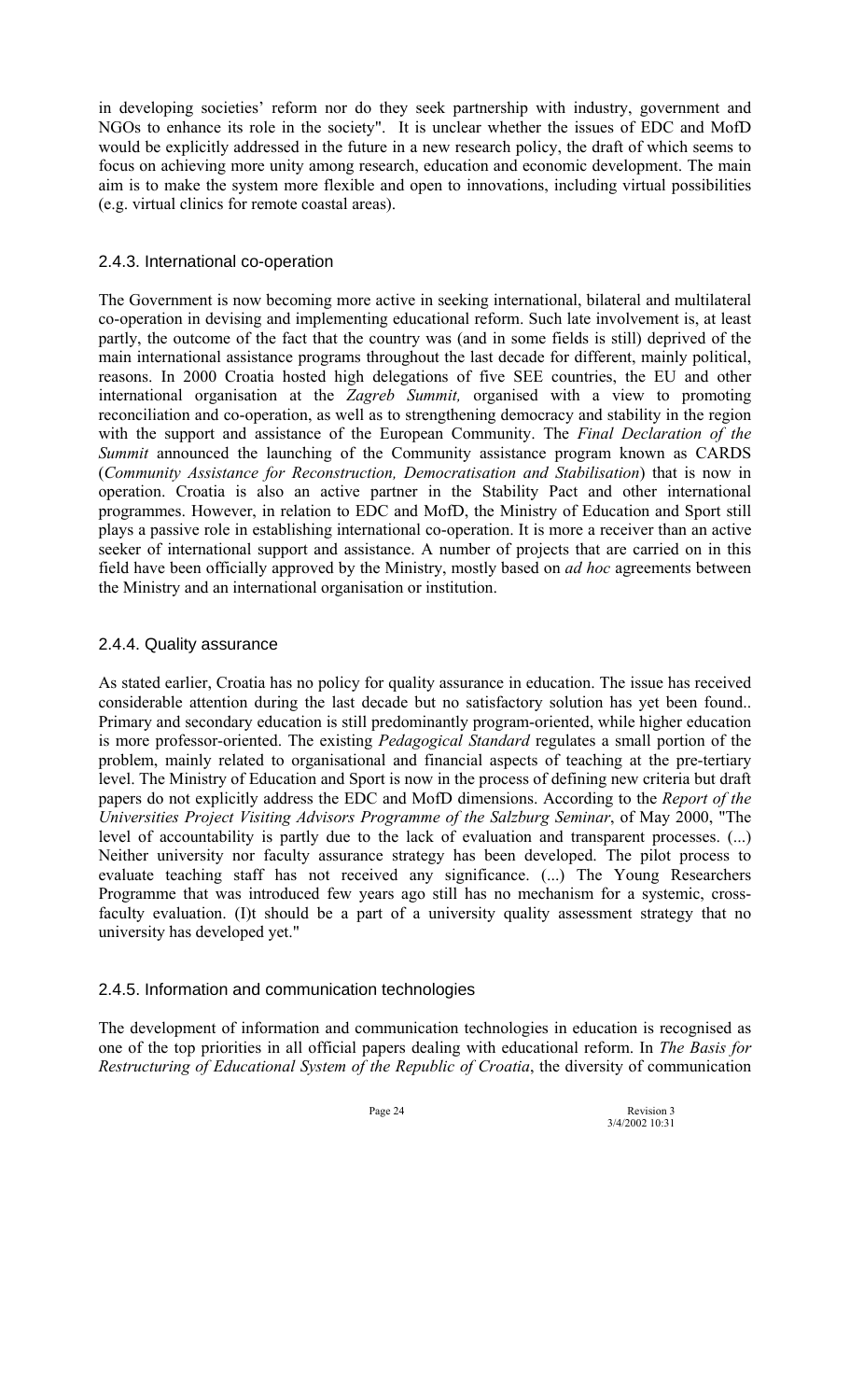is recognised as one of the key principles of educational reform and information technology literacy as one of the main objectives of a new national curriculum. The *Strategy for the Development of Education in the Republic of Croatia for the 21st Century* links information communication technologies to knowledge and skill acquisition, counselling, assessment, cooperation and system development. No explicit reference to the implementation of ITC in EDC and MofD has been made in these documents.

The Ministry of Education and Sport's document on the *Informatisation of School System* defines the objectives of informatisation of schools; elementary computer literacy for all; communication-information infrastructure; training of teachers and professional assistants; cooperation and partnership in relation to informatisation of schools, etc. The document is the basis for the development of School Network CROSNET, aiming at linking all pre-tertiary schools with the Ministry of Education and Sport, providing schools' with access to the Internet, the setting up of a central register and data-bank and preparing teachers for the use of ITC in their daily work. The Ministry of Science and Technology has issued a similar document for the tertiary education sector.

# **3. Policy implementation measures**

# *3.1. General considerations*

Since January 2000, the Croatian government has been busy in redefining national priorities to bring them closer to the European standards of developing social and economic well-being, democracy, civil society, pluralism and social cohesion. These goals were clearly recognised in the *Working Programme of the Government of the Republic of Croatia for the 2000 - 2004 Period*. The document also points out that education is one of the strategic instruments for promoting democratic changes. Notwithstanding, education has not received full attention, neither from the government nor from society. There is still a tendency to devalue the importance of educational reform in comparison to other sectors of society (e.g. the share of education is only 3.4 percent of GDP). This might mean that education is still perceived in terms of spending, instead of in terms of an important resource for society's development.

In 2000 *The Basis for Restructuring of Educational System of the Republic of Croatia* and in June of 2001 *The Strategy for the Development of Education in the Republic of Croatia for the 21st Century* were launched, defining WHAT SHOULD BE DONE in education to meet society's ends. The former document was developed by a group of experts from the National School Council of the Ministry of Education and Sport and is, therefore, supported by the Ministry. The latter is the work of a group of experts nominated by the central government and it has full support from there. Since these two documents differ in many respects (e.g. the level of consistency and comprehensiveness), it is necessary to consolidate their approaches and to decide explicitly HOW the changes will be achieved with respect to curricula and textbooks, teacher preparation, organisation and management of schools, financing, quality assessment, responsibility of central and local governments, co-operation with the community, etc. In this context, the development of EDC and MofD must be also addressed.

# *3.2. Education for democratic citizenship*

Page 25 Revision 3 3/4/2002 10:31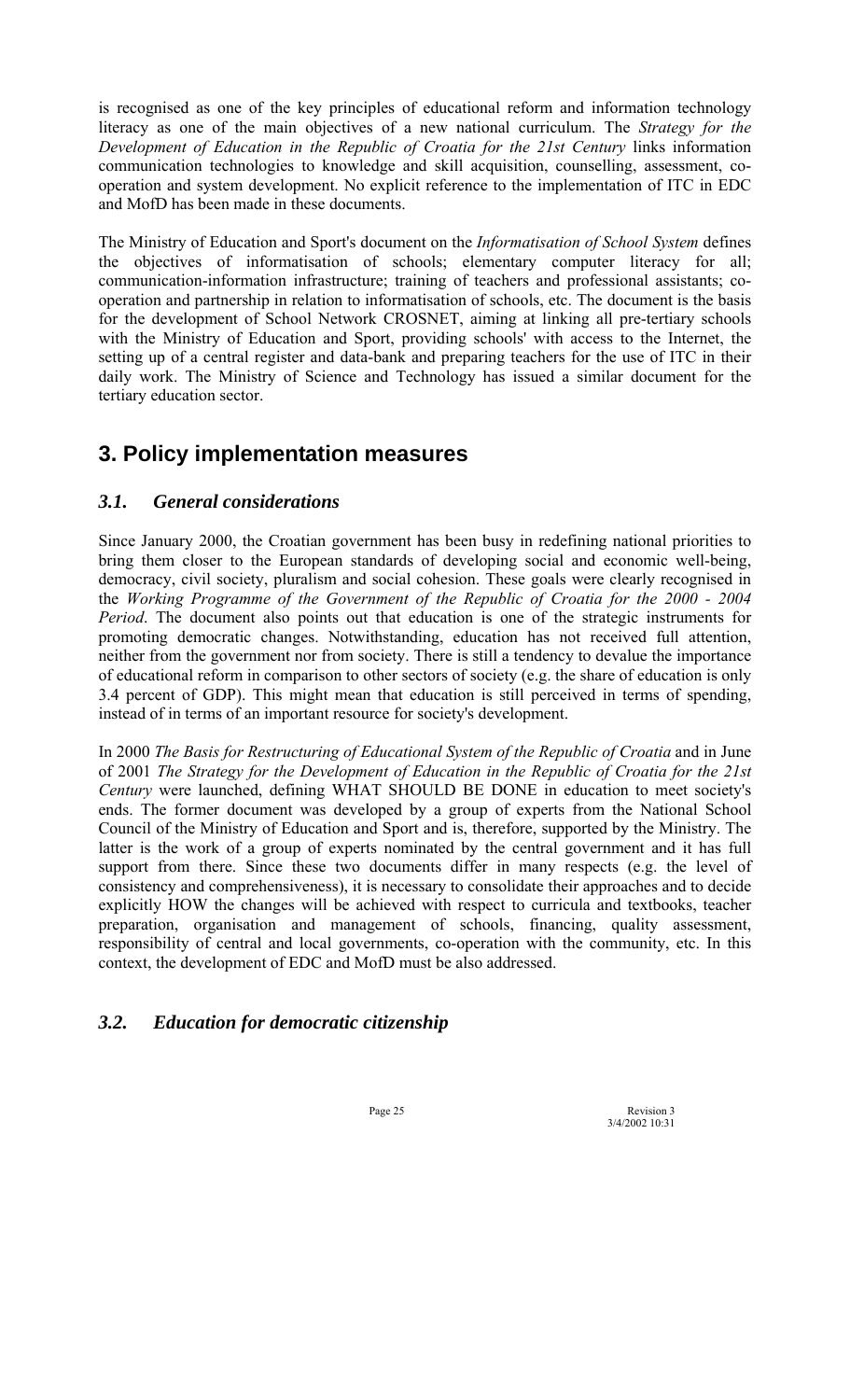### 3.2.1 Curriculum

The *national Plan and Programme for Primary and Secondary Schools in 2000* does not deal specifically with the issues of implementation. The document is still programme/course-oriented. It is taken for granted that all schools implement the National Programme on a 45 minute-class basis for which they receive money from the state's budget or (recently) partly from local governments. However, the publication on the *National Human Rights Education Programme* does deal with the implementation measures. Apart from defining the objectives, contents, (units of knowledge and skills for each age cohort) and assessment procedures, the Programme addresses the issue of implementation in reference to legal provisions, school management and organisation, teacher and parent preparation, co-operation with NGOs and local community associations, teaching/learning materials, financing, etc.

*The National Human Rights Education Programme* was developed by experts who worked under the auspices of the National Human Rights Education Committee of the Government of Croatia in the context of the UN Decade for Human Rights Education (1995-2004). It rests on the results of the UNESCO and the Netherlands Government sponsored project *Peace and Human Rights for Croatian Primary Schools* and the Calabasas Centre for Civic Education Project *Citizen and the Constitution - Foundations of Democracy*. Upon the revision made by over 40 NGOs and international organisations, as well as the approval by the government, the Programme was published in a separate edition and disseminated to primary and secondary schools. It does not refer explicitly to EDC although it does include all key dimensions of EDC and MofD, e.g. the notion of an empowered, active and responsible citizen; implementation strategies (insertion, cross-curricular permeation, the combination of both); reference to particular knowledge, skills, values and competencies; arrangements to ensure that human rights education goals are well reflected in the curriculum and learning/teaching materials, etc. *Ad hoc* observation of its implementation in some schools shows that teachers who have adequate preparation manage to efficiently integrate the human rights education programme into their courses and that they sometimes do that in co-operation with local NGOs thus linking several other projects under the human rights education umbrella.

The Ministry of Education and Sport is in the midst of developing an implementation policy for the *National Human Rights Education Programme* for primary and secondary schools, based on reviews and evaluation of existing practice. It is expected that it will address EDC and MofD issues with a view to integrating them more explicitly into the programme. The policy should also take into account a number of educational activities that are carried on by NGOs at the local level in peaceful conflict-resolution, civic and political literacy, democracy, social responsibility, the rule of law, equality, human rights or the child's rights. Throughout the last decade, while the regular system was "frozen", Croatian NGOs were engaged in preparing teachers to deal with new educational concepts and approaches. Some, e.g. Centre for Peace, Non-violence and Human Rights; Forum for the Freedom of Education; Small Step; Centre for Peace Studies; European House; School of Peace, have enough expertise to be recognised by the Ministry of Education and Sport in its attempt to strengthen human rights education in schools.

### 3.2.2. Structural/organisational

The development and implementation of the National Human Rights Education Programme is coordinated by the Human Rights Education Committee, a special body of the government established in 1996 with the mandate to deal with the matters of human rights promotion and protection through education at a national level. Upon the establishment of the National Human

Page 26 Revision 3 3/4/2002 10:31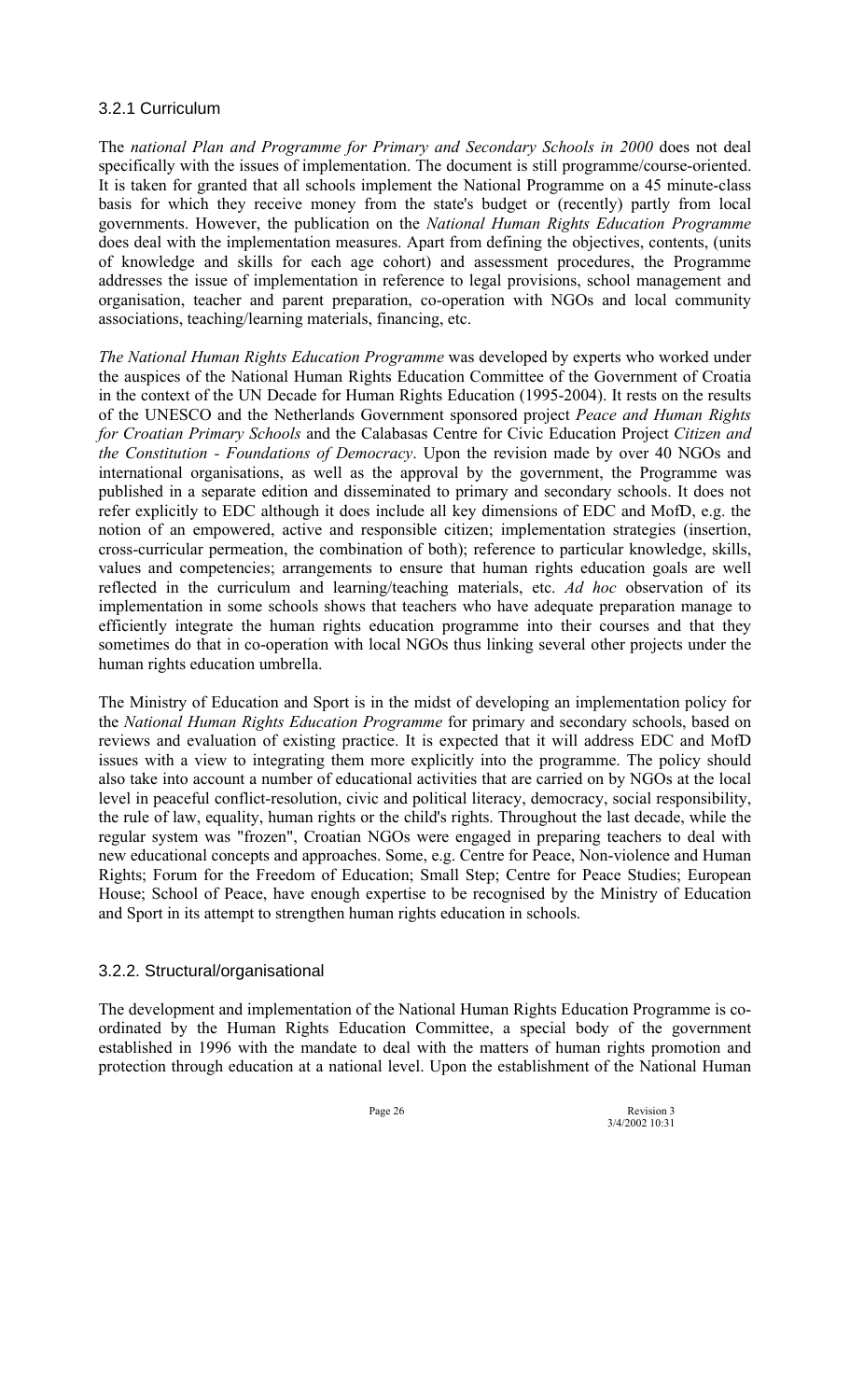Rights Committee in 2000, the National Human Rights Education Committee came under the Ministry of Education and Sport with the mandate to assess the implementation of the Programme, propose changes and co-ordinate teacher training in this field. In order to ensure more efficient implementation of the Programme at the local and school level, the Ministry of Education and Sport has recently nominated 21 human rights education county co-ordinators. Full co-operation between them and the Ministry as well as between the National Human Rights Education Committee and the National Human Rights Committee remains to be established.

Part of the implementation and assessment tasks in human rights education, including probably EDC and MofD dimensions, will in the future be carried out by a newly established Centre for Educational Research and Development, a joint initiative of the Government of the Republic of Croatia/Ministry of Science and Technology and the Open Society Foundation. The Centre is charged with assisting the government in designing implementation policy and concrete measures for the *Strategy for the Development of Education in the Republic of Croatia for the 21st Century*.

Several other institutions and bodies in the state structure that are directly related to the promotion of human rights may influence development and implementation of human rights education and EDC in Croatia in the future:

- Croatian Parliament Committee for Human Rights and Rights of National Minorities
- Ombudsman
- Office of the Government of the Republic of Croatia for National Minorities
- Commission of the Government of the Republic of Croatia for the Relations with Religious **Communities**
- Office of the Government of the Republic of Croatia for non-governmental organisations

### 3.2.3. Teacher training

Due to the lack of clear priorities and a comprehensive strategy for the development of higher education, faculties and their departments are in reality extremely autonomous in changing the content of the curricula. Without a systemic study in this field, it is difficult to say with any precision which teachers' training institutions in Croatia run courses that promote EDC and MofD. Currently, several pre-graduate and post-graduate courses integrating the principles of EDC and MofD are carried out at the University of Zagreb:

- Teachers' Academy has two optional pre-service courses: *Education for Human Rights* (Department for primary-school class teachers' training) and *Education for Development* (Department for pre-school teachers' training);
- Department of Education of the Faculty of Philosophy conducts several courses relevant for this field: *Interculturalism and Education*, *Educational Anthropology* (pre-graduate level) and *Intercultural Pedagogy* (post-graduate level). From 2000/2001 the academic year 2000/2001, an integrated scheme of postgraduate education has been introduced comprising the following teaching units:
	- *Human Rights, Civil Society and Education*
	- *New Paradigms in National Minorities Education*
	- *Educational Programmes for a Culturally Plural Societies: Comparative Analysis of Aims, Objectives, Contents and Methods*
	- *Global Dimensions of Interculturalism: Theory and Implementation*
	- *Intercultural training Strategies*

Page 27 Revision 3 3/4/2002 10:31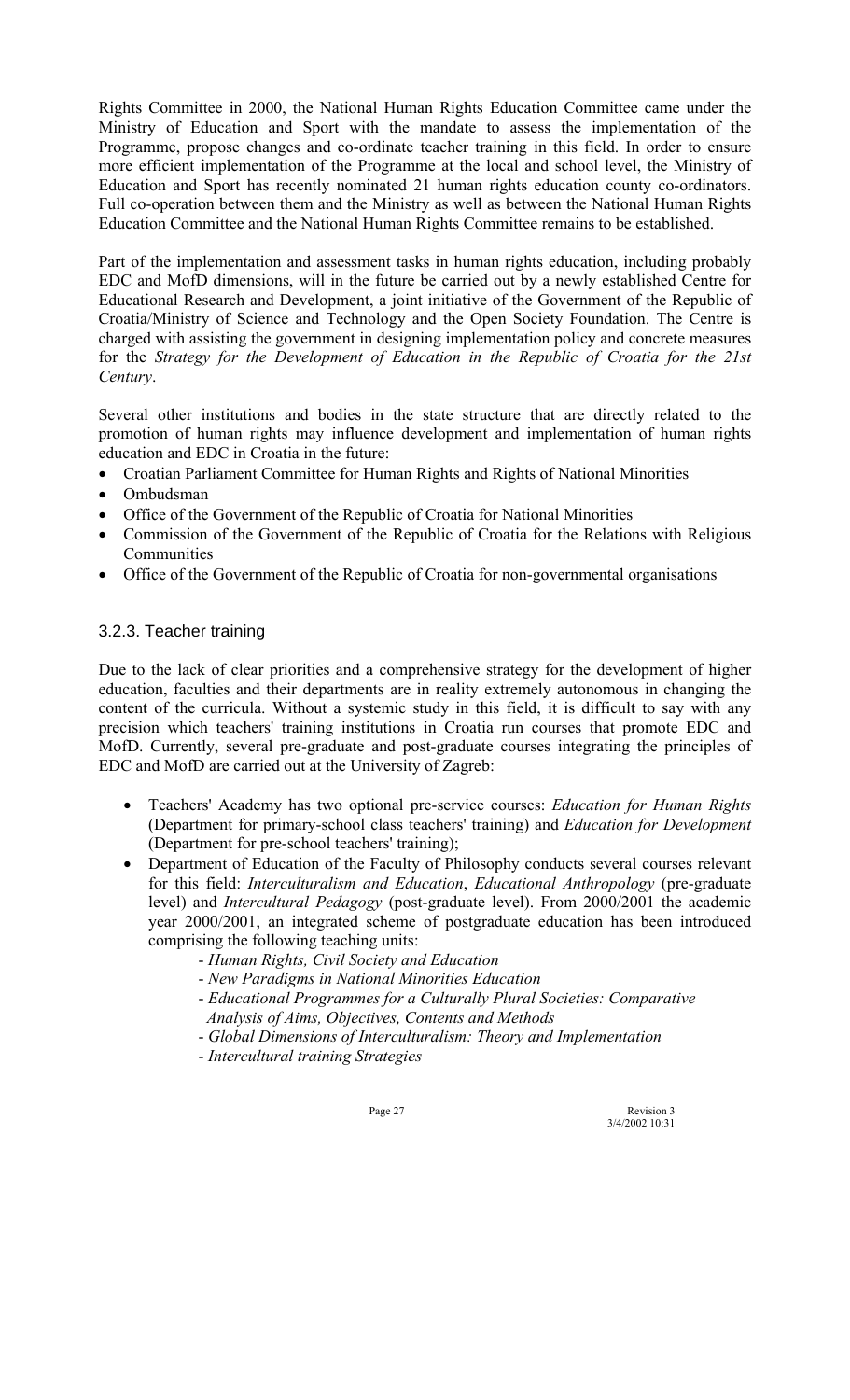- *Educational Policies of International Organisations*
- *Community-Family-School Partnership in Pre-school Education*
- *The Rights of Children in Contemporary Croatian Family Law*
- *Democratisation of Education*
- *Active Learning Strategies*
- *Educational Innovations: Choice-Movement, Home-Schooling and Email Education*
- *European Integration and Educational Changes*
- *Global and Regional Strategies for Educational Changes*
- *School Autonomy and Self-organisation*
- *Alternative Schools*
- *Active and Co-operative Learning*

In-service professional development is obligatory for all teachers. Each school is also required to organise professional development through teachers' councils. Unfortunately, the majority of councils are focused on professional and disciplinary issues.

Training in the implementation of the *National Human Rights Education Programme* has been organised by the Ministry of Education on a regional basis since 1999. Until June 2000 it was organised by the Ministry in co-operation with the Human Rights Education Associates, a nongovernmental organisation from the US. Since September 2000 all seminars have been organised by the Ministry. By June 2001 over 1,500 pre-school, primary and secondary school teachers had received basic training in human rights education. Up till now, there is no teacher pre-service and in-service policy that recognises the development of the methodologies and approaches essential to the pursuit of EDC in the context of human rights teaching and/or learning.

It is important to note that from 2000/2001 the Ministry of Education and Sport has recognised teachers' training certificates issued by some NGOs as valid documents for teachers' professional promotion. The Ministry has also recently prepared the *Guide for School Principals* with the addresses of those NGOs that "support educational system in Croatia and contribute to the implementation of national educational objectives".

### *3.3. Valuing cultural diversity and social cohesion*

### 3.3.1 Curriculum

Forms of education of minority children are determined by the *Law on Education in the Languages and Scripts of National Minorities*. Three models are at present used in Croatia:

*Model A* - education in the national minority language in a way that Croatian programmes are translated to the minority language; the Croatian language is learned for 4 hours per week from the beginning to the end of schooling;

*Model B* (bilingual education) - social subjects/humanities are taught in the national minority language while natural sciences are taught in Croatian language; here, too, minority students learn the Croatian language for 4 hours per week from the beginning to the end of schooling; *Model C* - nurturing the native language and culture (5 additional hours per week);

Specific implementation policy for minority education is not devised apart from legal regulations and minority programmes as such.

Page 28 Revision 3 3/4/2002 10:31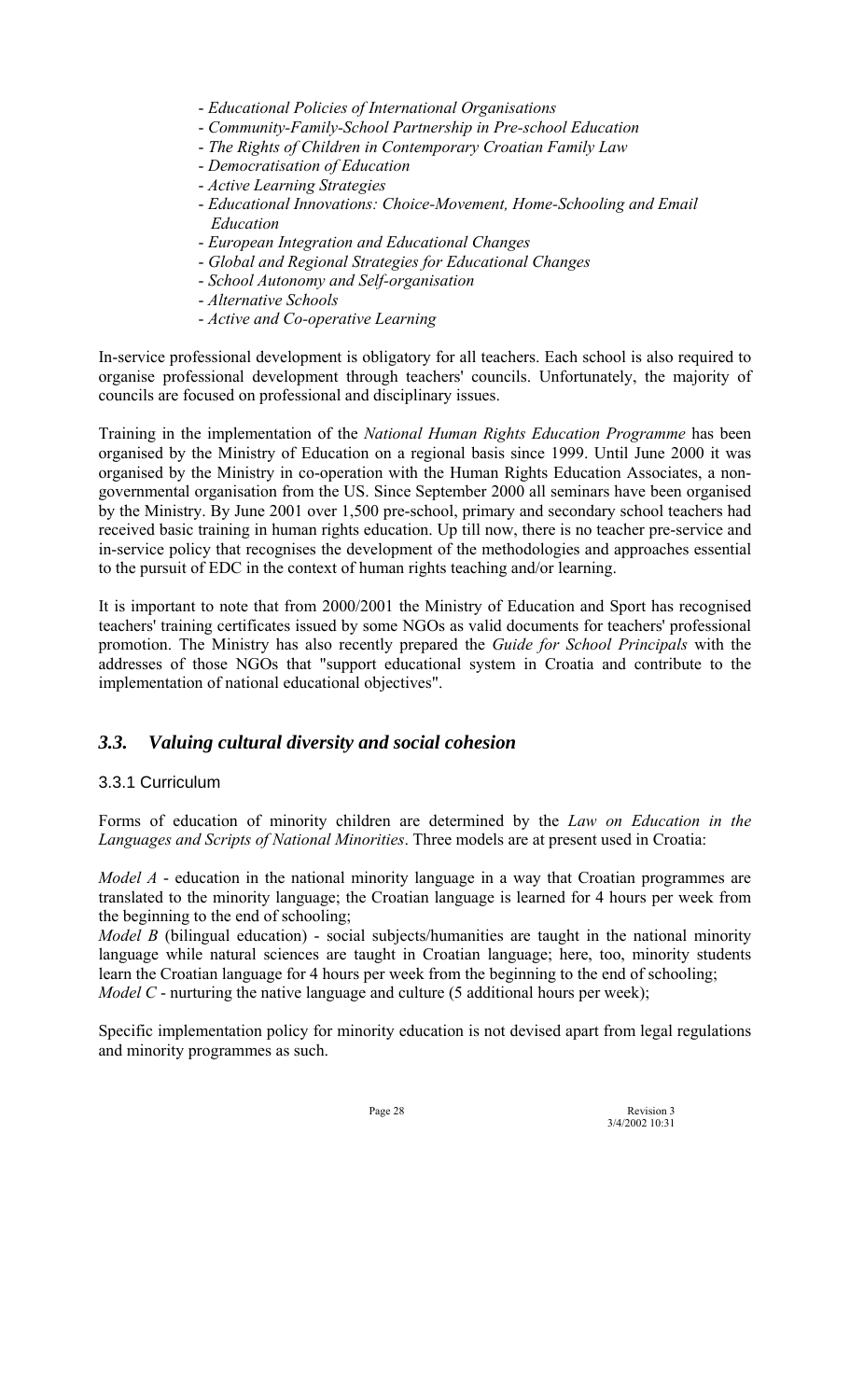### 3.3.2. Structural/organisational

National minority children may be educated in their native language and script from pre-school to higher education level. All minority schools are part of the national education system and are financed by the Ministry of Education and Sport. The number of educational institutions with minority programmes (all models) in 2000:

|                 |            | Primary | Secondary | Higher    |
|-----------------|------------|---------|-----------|-----------|
| <b>Minority</b> | Pre-school | School  | school    | Education |
| Serbian         |            | 34      |           |           |
| Italian         | 24         |         |           |           |
| Czech           |            |         |           |           |
| Hungarian       |            | $20\,$  |           |           |
| Slovak          |            |         |           |           |

In February 2001, the Government of the Republic of Croatia adopted the *Model for the Realisation of National Minority Members' Rights* developed by the Office for National Minorities, to serve as the framework for the 2001 distribution of the state budget to programmes and activities of the national minority organisations and institutions. The Model envisages a special programme for Roma/Gipsy population as well as a special Roma/Gipsy consultant with the mandate to monitor the implementation of the programme. Two criteria are defined for the selection of the consultant. He/she should be the member of the Roma/Gipsy population and should not hold any higher position in any of the Roma/Gipsy organisations or institutions.

Another source of support for minority programmes is the *Office of the Government of the Republic of Croatia for Non-governmental Organisations*. The Office was established in 1998 upon an Act passed by the Government with the aim of establishing confidence and promoting co-operation between the Government and NGOs as the essential prerequisite for the development of Croatian civil society. The Office initiated the drafting of a new Law on Association and included NGOs representatives into the expert group to prepare the document. Recently, it has initiated a national dialogue to test the provision of the draft document. Interested parties can place their comments either with the Office or with the Ministry for Justice, Administration and Local Self-Government. Since January 2001, the Office has been working in the framework of the *Programme of Co-operation of the Government of Croatia with Nongovernmental - Non-profit Sector in the Republic of Croatia*, a legally non-binding document that has a strong moral influence as it was developed through joint action of the Government and NGOs. The document recognises the NGO sector as an integral part of social and political life in Croatia, and sees NGOs as partners to the Government in defining public interests. It determines the rights and duties of both parties toward each other and defines areas of co-operation, namely drafting laws, consultation in the process of development of national programmes, evaluation of national policies, decentralisation, financial support to non-governmental sector etc. Some of the key principles of co-operation are:

- partnership
- transparency in the work of the Government and the NGOs sector
- strengthening the independence of the civil sector
- responsible use of public resources
- promotion of equal opportunities for all
- respect for the principle of subsidiarity as the basis for partnership

Page 29 Revision 3 3/4/2002 10:31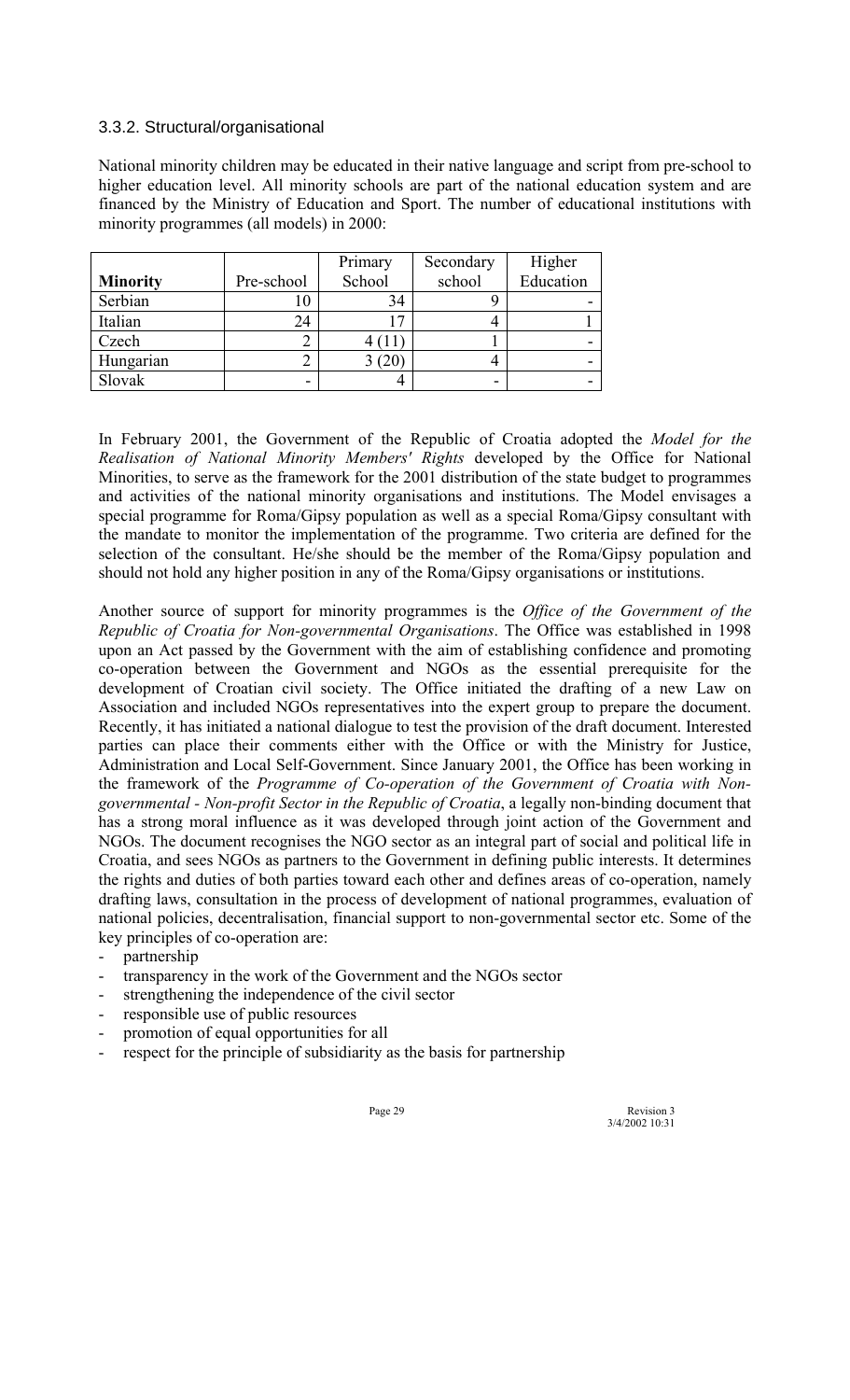active promotion of non-violence and the recognition of differences

In 1998, the Office developed a Model of Governmental Support to NGOs' programmes in social welfare, human rights, education, active participation of young people, etc. The procedures and the results of the tender were publicised in daily press and the National Gazzete. Some of the future activities of the Office are:

- *Development of decentralisation schemes* for financial support to NGOs, in particular, providing support to regional community centres for the development of co-operation among local authorities, profit sector representatives and NGOs
- *Training of public administrators* (central and local) for more efficient co-operation with NGOs
- *Enhancing transparency* of the Office and of all state and local administration bodies
- *Development of NGOs financial assistance* and *evaluation models* for the allocation of state budget.

In the field of human rights protection and promotion, the government has been lately initiating a number of actions, mostly in co-operation with international organisations. Amongst them are:

- the launching of an international conference on human rights and democratisation (in cooperation with the UNHCR and the European Commission);
- the establishment of the Commission on Human Rights and the National Human Rights Education Committee;
- the development of the National System and Programme for Human Rights Promotion and Protection;
- the establishment of the Office for Human Rights, the National Committee for International Humanitarian Rights, the Working Group on Racism, Racial Discrimination, Xenophobia and Intolerance, soon to be reorganised into the National Committee; the establishment of the National Committee for the Promotion of a Multiethnic and Democratic Society;
- the launching of the Human Rights Journal, and
- the opening of the Human Rights Documentary Centre in Zagreb in co-operation with the UNHCR.

### 3.3.3. Teacher training

See under 2.2.3. and 3.2.3

# *3.4. Cross-cutting issues*

### 3.4.1. Life-long learning

See under 2.4.1.

### 3.4.2. Research and policy development

Although Croatia lacks policy implementation measures, some of the ongoing projects of the Ministry of Science and Technology bearing relevance for the development in EDC and MofD fields are:

Page 30 Revision 3<br>3/4/2002 10:31 3/4/2002 10:31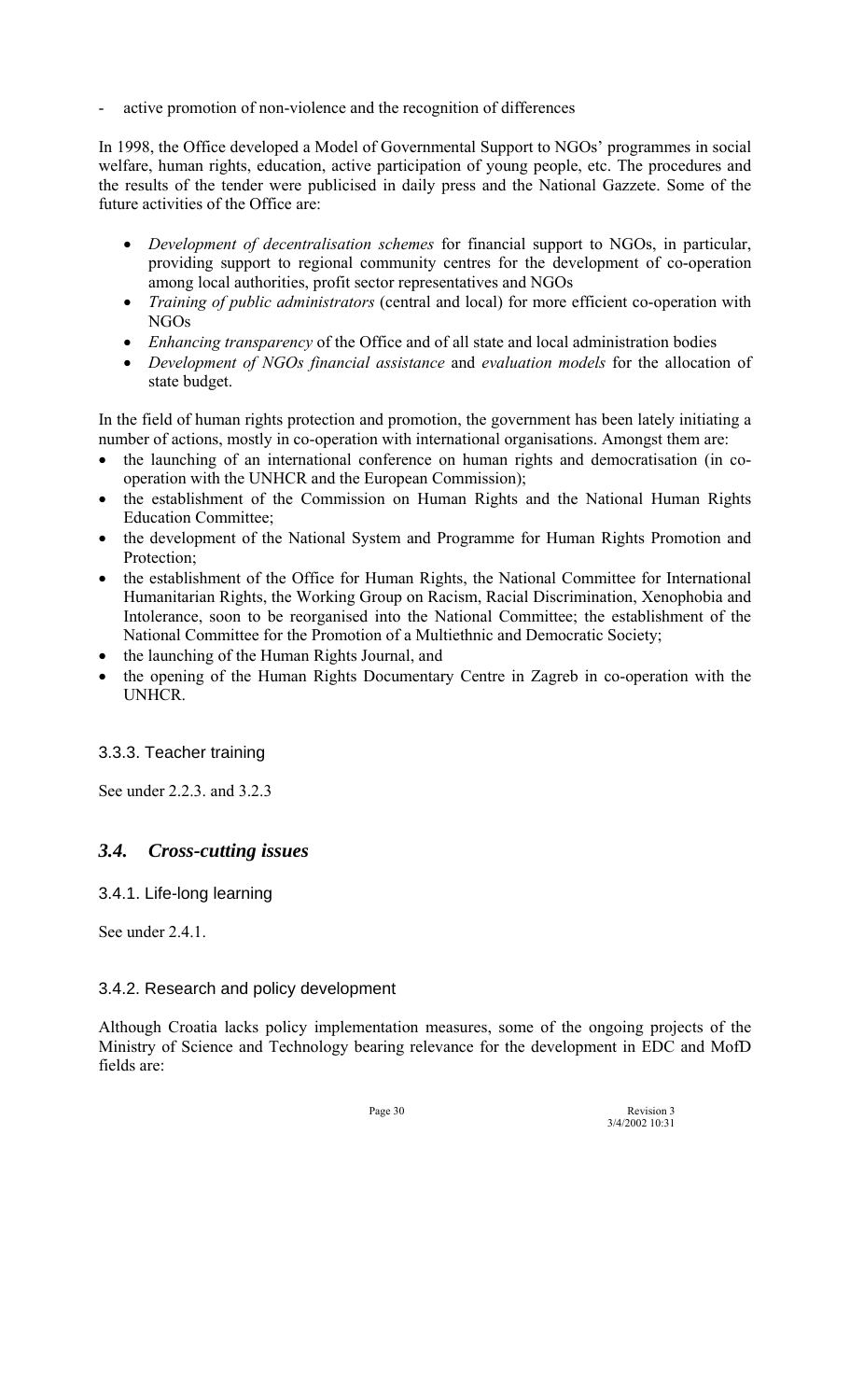- School Curriculum and the Characteristics of Croatian National Culture;
- Democratic and National Croatian Politics in the 90s;
- Youth Value System and Social Changes in Croatia;
- Educational Aspects of Reintegration;
- Psychosocial Adaptation of Children after the War and School Support;
- Croatian Democracy and Its Media;
- Quality of University Teaching;
- Minorities Croatia's Link to Europe;
- Croatian History Standards;
- Educational Model for Croatian Danubian Region;
- Religious Communities in Croatia and Their Role in Integration Processes;
- Nation and Religion: Catholicism, Orthodoxy and Islam;
- Modern Democracy and the Republic of Croatia;
- Political Culture in Croatia;
- Structuring of Local Management and Self-management;
- Adult Education in Croatia Based on Social Changes;
- Educational Assistance to Displaced and Returned Children;
- Pedagogical Aspects of Innovative Primary School Curriculum

### 3.4.3. International co-operation

International co-operation relevant for the implementation of EDC and MofD principles encompasses a number of projects carried on in Croatia on the basis of agreements between the Ministry of Education and Sport and, *inter alia*, the following organisations and/or institutions:

- UNICEF (a series of projects on the rights of the child; education for development, cooperation and tolerance; peaceful conflict resolution and peer mediation; psycho-social support to displaced and refugee children and teachers, etc.)
- UNESCO (Peace and Human Rights for Croatian Primary Schools Project; Associated School Project, etc.)
- UNHCR (technical assistance in promoting human rights and democracy)
- Open Society (numerous educational projects aiming at promoting democracy and civil society; financial support for a newly established Centre for Educational Research and Development)
- Council of Europe (number of projects and activities, including Citizenship Sites and seminars on Human Rights Education and Reconciliation in Eastern Slavonia)
- European Commission (Europe in School, Tempus)
- Center for Civic Education from Calabasas, US (Project Citizen and the Constitution Foundations of Democracy)
- Kulturkontakt from Vienna (project on Conflict Management and Non-violent Conflict Resolution)
- German Institute for Distance Learning (project on Education for Democracy)
- PRONI Institute from Stockholm (Project on the development of Youth Services in Eastern Slavonia)

Many projects are also implemented by Croatian NGOs with the support of foreign donors, such as USAID, Open Society - Croatia, Dutch, Norwegian, British, Canadian, Swiss and number of other embassies in Croatia, Friederich Ebert Stiftung, Friedrich Neumann Stiftung, Mott Foundation, Olof Palme Center, Winston Foundation for World Peace, Westminster Foundation for Democracy, etc. Unfortunately, very few educational institutions as such have benefited from

Page 31 Revision 3<br>3/4/2002 10:31 3/4/2002 10:31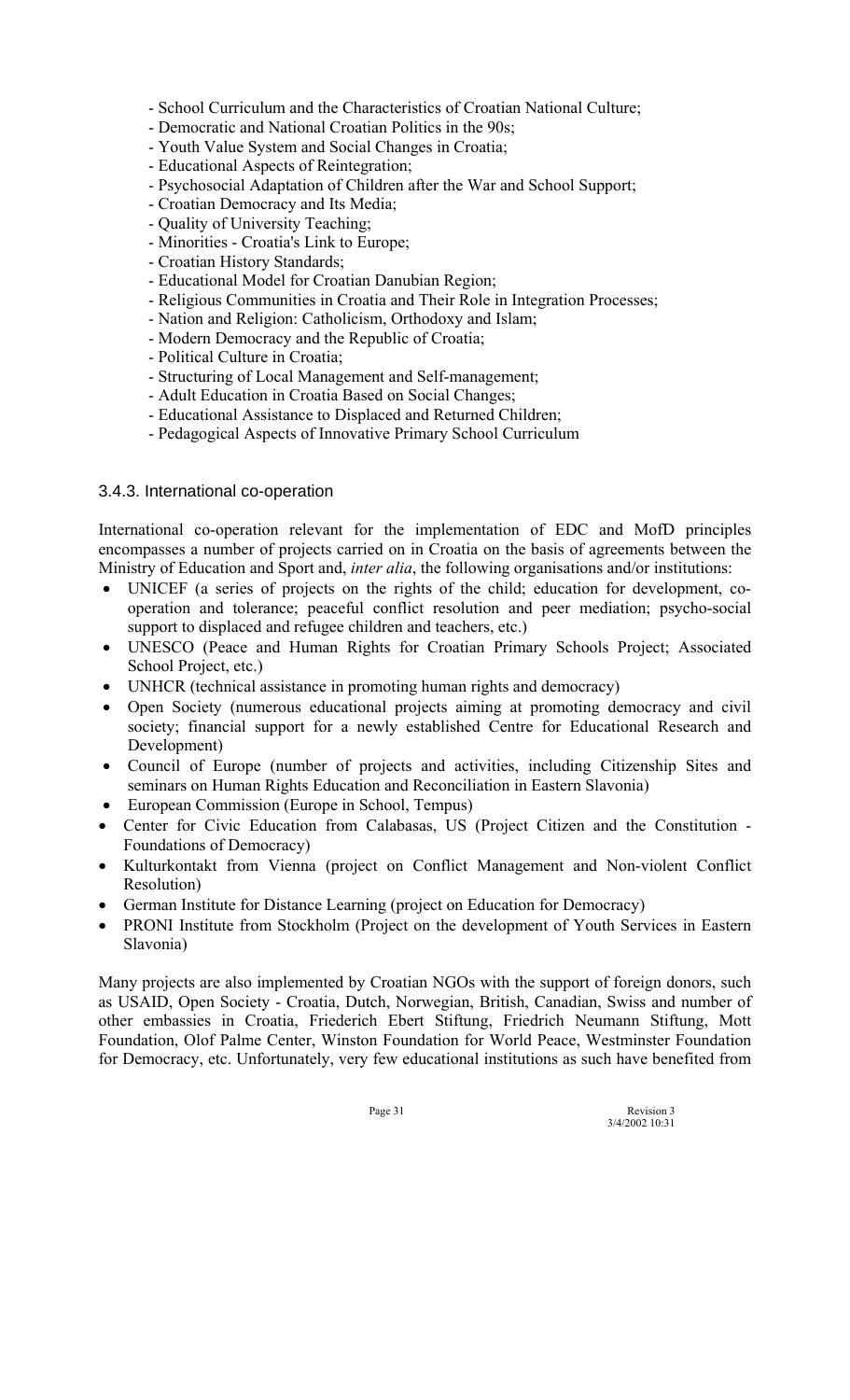their experiences mainly due to the reluctance on the side of the Ministry of Education and Sport to recognise NGOs as partners in the organisation of in-service teacher training and in regular classes.

### 3.4.4. Quality assurance

No policy implementation measures for quality assurance in education, in general, and in EDC and MofD, in particular, have been adopted, yet.

### 3.4.5. Information and communication technologies

According to the Ministry of Education and Sport's document on the *Informatisation of School System*, a major part of the informatisation of school policy (School Network CROSNET) has been implemented. Computers are installed in almost all schools; many of them have access to Internet and have developed their web-pages; teachers are trained in ITC technologies and a central register and data-bank has been established. Other activities are still under way, such as the development of the information infrastructure of the Ministry of Education and school web network. Among the tasks envisaged for the nearest future is co-operation with the Ministry of Science and Technology and the Ministry of Culture in developing ITC for schools.

### 3.4.6. Finance

Prior to 2000, a considerable amount of money from the state budget was allocated to the establishment of the National Human Rights Education Committee and the development of the National Human Rights Education Programme, as well as its printing and dissemination to schools. Teacher training in the implementation of the programme was initially carried out with the assistance of the Human Rights Education Associates, an NGO from the US and the Dutch government. During 2000-2001, the Ministry of Education and Sport allocated some 1,200,000.00 HRK (equivalent of 155,000 US\$) to teacher training seminars in human rights education, including training of the counties' human rights education co-ordinators. Minor assistance was provided through other Ministry's programmes, e.g. youth, projects, citizenship sites, Project on Citizenship and Democracy, etc. The Ministry also contributes to some NGOsorganised seminars by paying their travel expenses, accommodation, etc.

In 1999 some 16,617,000.00 HRK was allocated for the provision of information technology in primary schools and their libraries while only 2,823,000.00 was ensured for secondary schools for the same purpose.

It is mentioned above that minority education programmes are fully financed from the state budget on the basis of the Ministry of Education and Sport's estimates. Minority cultural and educational programmes also receive support from the Office of the Government of the Republic of Croatia for National Minorities. In 2001, the Office is going to spend a total of 18,000.000.00 HRK from the state budget for joint minority communities programmes as well as for the programmes of 28 individual national minority organisations and institutions. The beneficiaries of the state's budget are the following institutions (in HRK):

| Italians (4 organisations and institutions) | 3,912.000.00 |
|---------------------------------------------|--------------|
| Czechs (2 organisations and institutions)   | 1,632.000.00 |
| Slovaks (1 organisation)                    | 612.000.00   |

Page 32 Revision 3 3/4/2002 10:31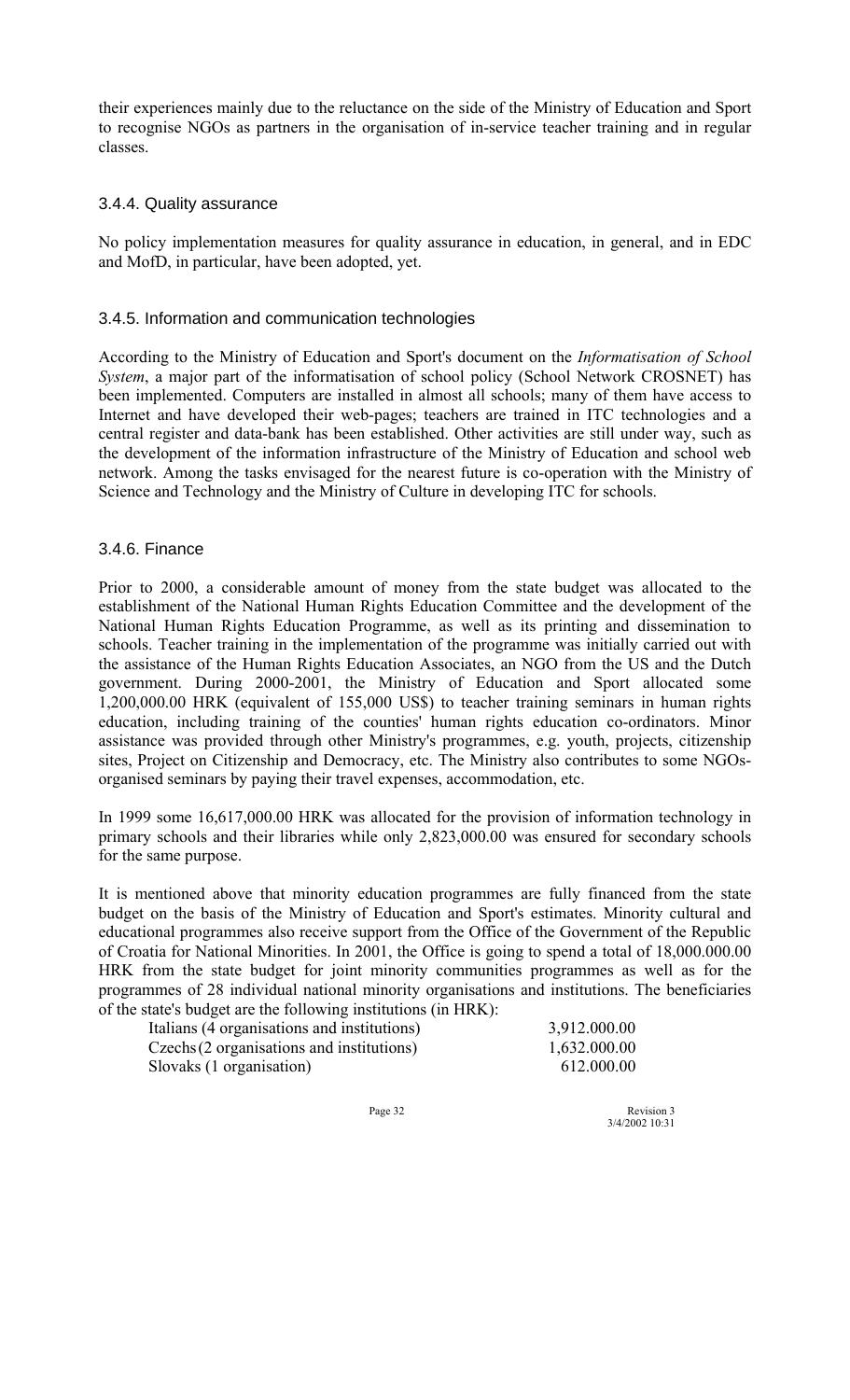| Hungarians (2 organisations)                   | 2,000.000.00 |
|------------------------------------------------|--------------|
| Russians and Ukranians (1 organisation)        | 774.000.00   |
| Serbs (5 organisations and institutions)       | 4,550.000.00 |
| Germans and Austrians (3 organisations)        | 320.000.00   |
| Jews (1 institution)                           | 320.000.00   |
| Slovenes (1 organisation)                      | 364.000.00   |
| Albanians (1 organisation)                     | 364.000.00   |
| Bosniaks (2 organisations)                     | 490.000.00   |
| $Roman/Gipsy (3 organism) + special programme$ | 1,234.000.00 |
| Montenegrins (1 organisation)                  | 364.000.00   |
| Macedonians (1 organisation)                   | 364.000.00   |
| Joint programmes for national communities      | 700.000.00   |
|                                                |              |

The Office of the Government of the Republic of Croatia for Non-governmental Organisations is another resource for community programmes, some of which are related to EDC and MofD. In April 1999, the Government supported 351 "priority" programmes (out of 1145 proposed) of interest to local communities development with a total amount of 28.316.522,47 HRK. Programmes in education, human rights and development of civil society received 3,658.066.00 HRK (12.92 % of the total amount). The procedures and the results of the tender were made public in daily press and the National Gazette.

# **4. Views from the grass roots**

# *4.1. General considerations*

Croatia has a long history of grass roots activism. In the 19th century, civil activists were known as guardians of national interests. Many were also self-organised or church-organised into charity groups that cared for the disabled, the poor and homeless children. Women's organisations were offering courses for rural women in reading and writing, hygiene, family economy, cooking and sewing. During communist times, the Croatian civil scene was divided on ideological grounds. Earlier organisations were either dissolved as a remnant of the bourgeois time or absorbed into an extensive system of organisations and institutions established by the Communist Party apparatus with the task of spreading communist ideas to the masses. A minor part remained associated with church charity work or turned into illegal counter-communist organisations dedicated to the task of national liberation; the majority of these left the country and became active abroad.

In the beginning of the 90s communist-led local community organisations disappeared and a new generations of grass roots activists emerged in the context of war. Hundreds of NGOs, community associations, church clubs, youth, neighbourhood and self-help groups were established with the aim of caring for the displaced and refugees. The majority of them were providing humanitarian assistance and post-war trauma psychological treatment to thousands of children and youth that could not cope with the loss of their family members and/or forced displacement. Continuous psychological treatment was also provided to a great number of civilians and soldiers that had been imprisoned and tortured in camps and later were not able to reintegrate into normal life as they suffered from multiple psychological disorders. Among the most sensitive cases that needed continuous assistance were young women who were kept in camps by force and systematically raped. When they were released, many were in the state of late pregnancy and needed not only psychological and psychiatric but medical and social assistance.

Page 33 Revision 3 3/4/2002 10:31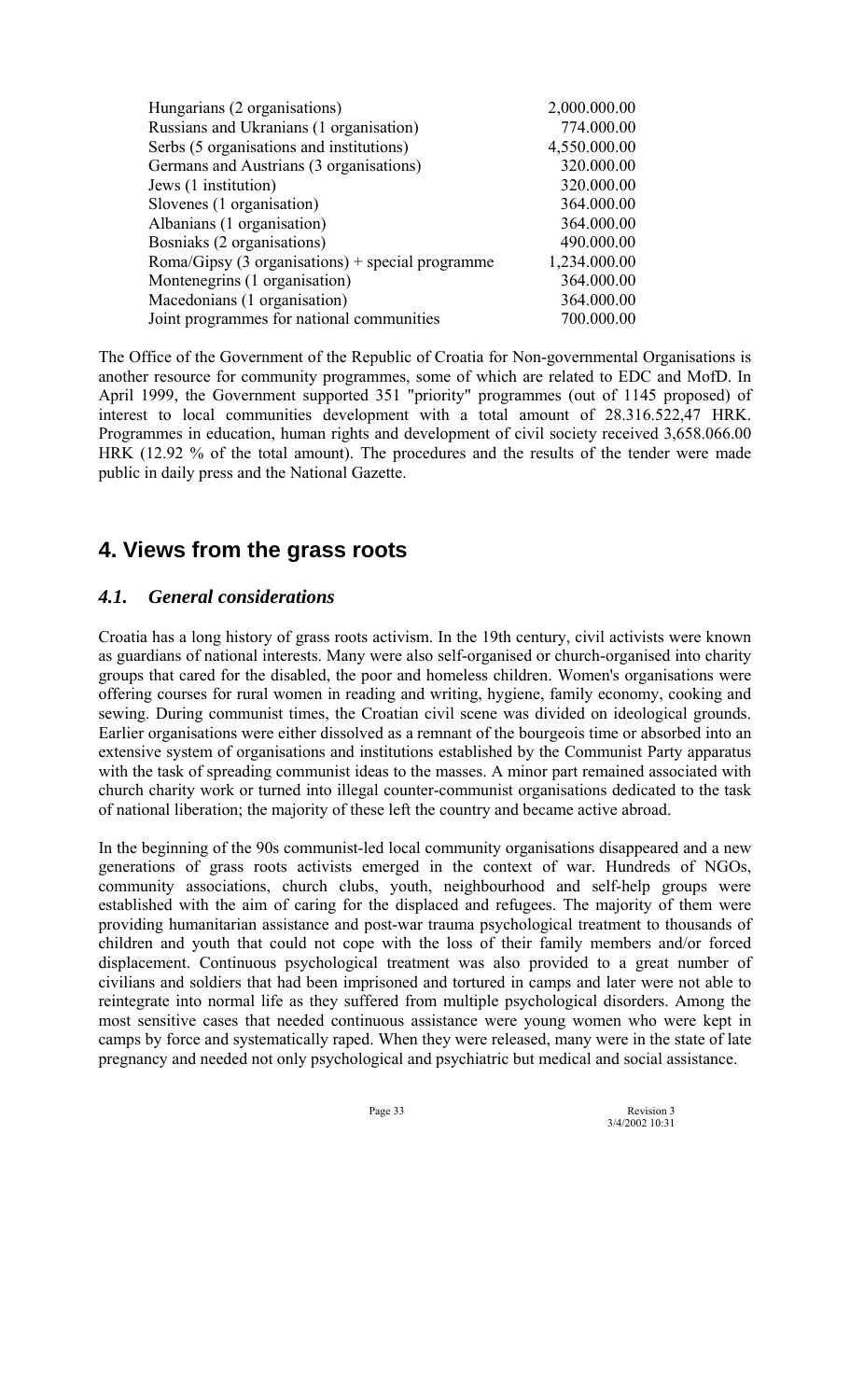Although the idea of combining humanitarian and psychological assistance with training in tolerance, peaceful conflict resolution, intercultural understanding and civil responsibility appeared early on some NGOs agendas, its implementation remained problematic for some time. Many perceived it as a sign of disrespect to a tormented population that needed time to heal the wounds and rediscover the value of reconciliation. Others opposed such programmes believing that they were contrary to national interests in a time of war; this opinion was largely shared by many of the state-supported media that stigmatised NGOs on different grounds. Still some others thought of the programmes as of a form of hidden oppression from the side of a pragmatic West that refused to differentiate between the victims and the perpetrators. On the other side, some NGOs thought that they were not sufficiently prepared for the training of teachers or trainers, believing that training belonged solely to professional institutions. Absurdly enough, these institutions were at the same time literally "frozen" and largely unaware of the need for intervention programmes to prepare teachers to understand and respond efficiently to changed community needs, as well as to contribute actively to restoring the social fabric.

Notwithstanding, as early as in 1992-93, some NGOs, mainly belonging to the Anti-War Campaign Network, e.g. Centre for Peace, Non-violence and Human Rights from Osijek, organised the first teacher training seminars in peaceful conflict-resolution and tolerance. Among the earliest initiatives was a three-day seminar in education for tolerance organised in 1993 by UNESCO and the Croatian Commission for UNESCO that brought together Croatian and Serbian teachers in a school severely damaged by war.

By the end of the war and especially after Croatia regained sovereignty over its occupied territories in 1997, grass roots organisations began redefining their priorities with an aim to fostering democratic changes. This resulted in a proliferation of programmes focused on the preparation of youth, children, teachers, other professionals and ordinary citizens for their active role in shaping the future of their societies. These programmes did not merely introduce new topics, e.g. learning about/for non-violent conflict resolution, intercultural sensitivity, civil responsibility, human rights, tolerance etc., but new teaching/learning strategies and methods, as well, e.g. open discussion, team-work, role-playing, simulation, action-research, brainstorming, active listening, peer-mediation, facilitation, self-help co-operation, networking, lobbing, etc. As more and more teachers were joining non-formal training seminars and workshops in this period, they soon became pioneers in applying new knowledge and skills in their classrooms and in sharing these experiences with their colleagues. In schools headed by rigid principals, these innovations were in the beginning carried on almost illegally, by a small group of teachers who dared to challenge traditional educational practices and rigid regulations.

It is true that Croatian NGOs were in the beginning highly dependent on foreign assistance and programmes. They started by learning from the experience of a great number of international and foreign NGOs, as well as from intergovernmental organisations that brought to Croatia their expertise and enthusiasm for change. Among the most prominent were UNICEF, UNESCO, UNHCR, Council of Europe, Soros' Foundation, OSCE, EU, World Bank, USAID, Helsinki Committee, Amnesty International, Catholic Relief, Caritas, Centre for Civic Education from Calabasas and HREA from the US, Kulturkontakt from Austria, PRONI Institute from Sweden. Croatian activists were combining international approaches with a unique experience of living in a post-communist and a post-war society. Some of the programmes, especially the ones implemented under the auspices of intergovernmental organisations, received permission from the Ministry of Education under the term "co-operation" but very few, until recently, were actually recognised as pieces of good practice that might be used in regular teaching. Unable to

Page 34 Revision 3<br>3/4/2002 10:31 3/4/2002 10:31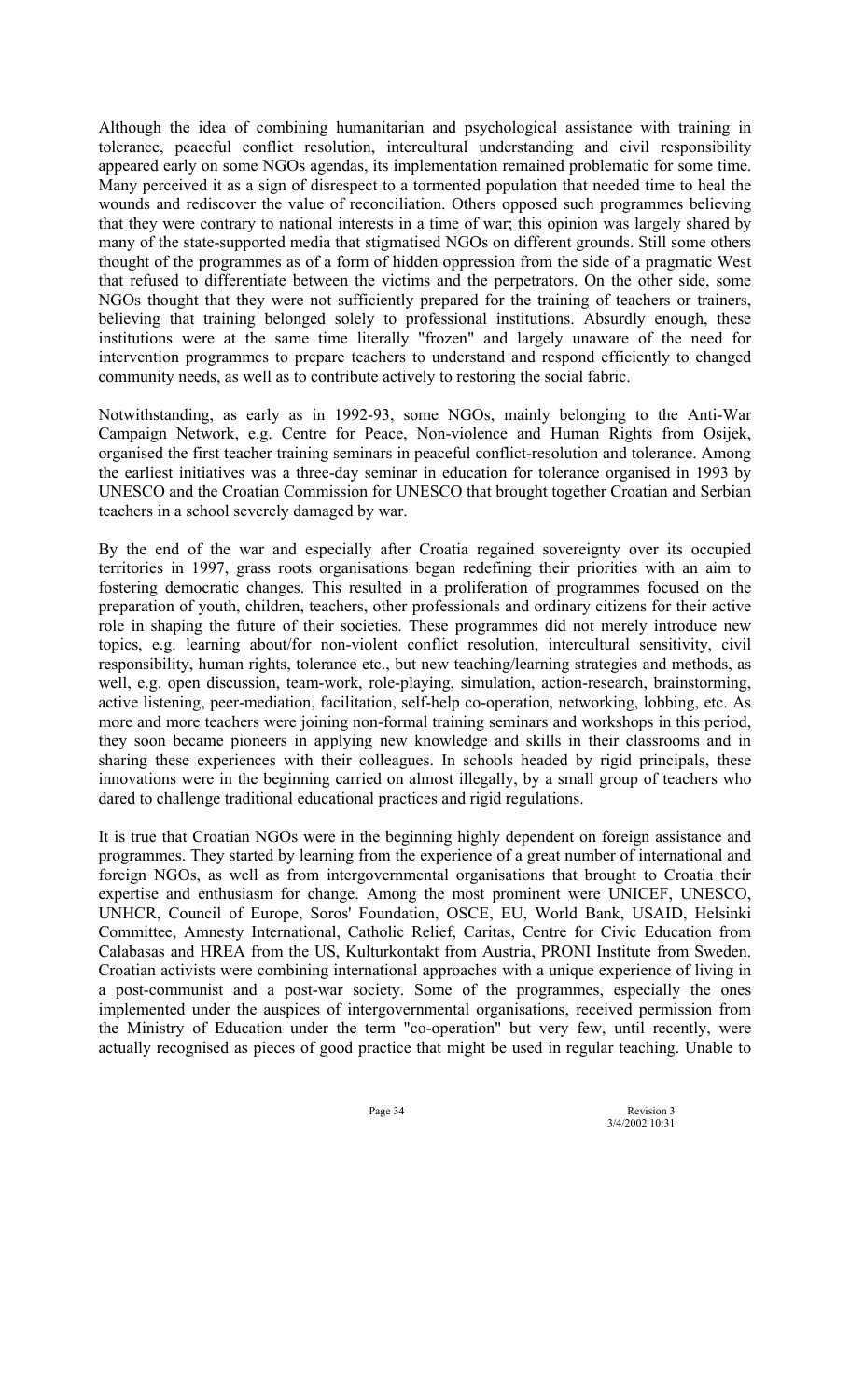alter rigid university curricula, many university professors and researchers also joined the grass roots scene with an aim to develop and/or test their own educational/training models.

It is practically impossible to list all the projects and/or programmes in EDC and MofD or related fields that have been implemented in Croatia at the grass roots level throughout the last decade, let alone describe each and every one of them. Some organisations have been more focused on teachers and/or unselected public, some have targeted youth and university students (youth for youth activities), while some others have been more oriented toward pre-school and elementary school students. Thousands of initiatives have been performed by NGOs from Zagreb and the neighbouring towns (*Centre for Peace Studies*, *Small Step*, *Forum for the Freedom of Education*, *Amnesty International - Croatia*, *European House*, *European Movement - Croatia*, *Europe Youth Club*, *Step by Step*, *Croatian Helsinki Committee*, *Croatian Debate Society*, *Centre for Psychological Assistance*, *Sunflower*, *Centre for Women's Study*, *B.a.b.e.*, *Centre for a Direct Human Rights Protection, Magna Carta*, *Croatian Section of ISHR-IGFM*, *European Youth Group*, *European Youth Parliament*, *Croatian Youth Council*, *Croatian Legal Centre*, *Young*  Lawyers Association, *Volunteer's Centre, Local Democracy Agency from Sisak, Committee for Human Rights from Karlovac*, etc.), Central and Eastern Slavonia (*Centre for Peace, Nonviolence and Human Rights* from Osijek, *Europe House Slavonski Brod*, *Proni Centre* in Vukovar, *Youth Peace Group Danube*, *Youth Action Grou*p Osijek), Rijeka and the neighbouring towns (*School of Peace* from Mrkopalj, *Homo* from Pula, etc.).

Unfortunately, no systemic analysis and evaluation of NGOs educational activities has ever been made in Croatia. Many important data are already lost due to the lack of interest in assessment of non-formal education among professional researchers, as well as among NGOs themselves. Nevertheless, some activities carried on by grass roots activists are worth mentioning due to quality, duration and scope of their work:

*Centre for Peace, Non-violence and Human Rights – a well known non-governmental* organisation from Osijek, Eastern Slavonia established in 1992 with the aim of assisting teachers, other professionals, youth and ordinary citizens of different ethnic and religious background in productive non-violent conflict management and resolution based on the promotion of human rights, equality, peace, pluralism and civil society. Two of its major projects are: *Promotion of democracy and civil society* and *Education for Peace Building and Psychosocial Development of Individuals and Community in Eastern Slavonia and Danube Area - Creative Workshops*. The former focuses on preparing citizens for monitoring elections and non-partisan campaigns, assisting in non-governmental sector development and cross-border co-operation. The latter project started as early as in 1992. The initial aim was to assist displaced teachers and children, including returnees, in overcoming their traumatic experiences of war by helping them learn the techniques of trauma management and self-awareness. A long-term objective was to promote a culture of peace and non-violence as a prerequisite for a stable civil society. The projects comprises educational and interventionist components. The educational component is focused on the acquisition of new values and new techniques. It is implemented through workshops and seminars organised continuously every week. The topics include: communication skills, expression of emotions, active listening, human rights protection, co-operation strategies, development of self-respect and self-confidence, decrease in prejudices and the increase in tolerance. After a basic course, participants are introduced to more complex issues, like: stress trauma rehabilitation, reality therapy, alternatives to violence, mediation and conflict resolution, religious tolerance and ecology. The interventionist component focuses on direct psychological assistance through group work and individual therapy. The beneficiaries of the project are teachers, peace activists, children, young people, women and members of religious communities. Their training is organised in three groups: highly experienced (multipliers), less experienced,

Page 35 Revision 3 3/4/2002 10:31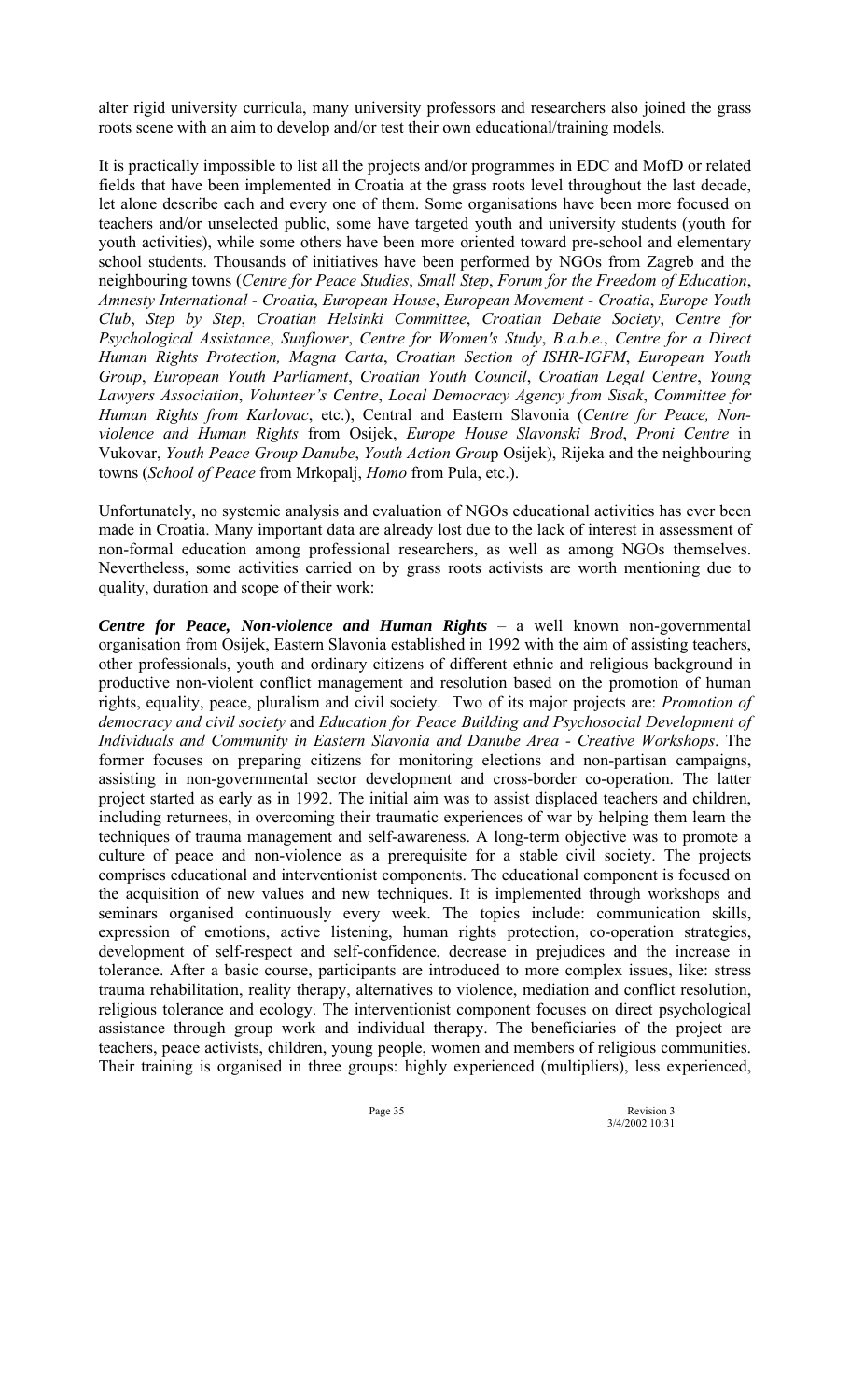and teachers living in previously occupied areas. Recently, the Centre has developed a programme in civil education for the Osijek University (Biology and Chemistry Department). Its activities are now recognised by the Ministry of Education and Sport as ones that "contribute to the realisation of national educational objectives". Its programmes are integrated into the National Catalogue of Teacher Training Seminars.

*Small Step* - a non-governmental organisation from Zagreb well known for its pioneer work in training teachers in peaceful conflict resolution and peer-mediation since the beginning of the 90s. From 1995- 2000 it carried out a UNICEF sponsored project on *Peaceful Problem Solving, Youth Peer Mediation and Peer Education in Schools* that encompassed over 50 primary schools with a post-war returnee student population throughout Croatia, including Vuklovar, Borovo Selo, Osijek, Dalj, Knin, Topusko, Vojnić, Glina, Karlovac, Zagreb – Kozari Bok. The main aim of the project was to develop a programme for the "multiplication of multipliers", i.e. for the training of teachers, school pedagogues and psychologists in pro-active and non-violent conflict resolution techniques combined with post-trauma relieving strategies in order to prepare them to spread their training knowledge and skills to their students of different ethnic, religious and socio-economic background, as well as to other teachers and parents. In all, over 3,000 students were involved in non-violent conflict-resolution and peer-mediation programme conducted in schools as interactive workshops, either as an extra-curricular activity or as part of regular school subjects. The implementation of the programme was monitored and evaluated and the results were widely disseminated. The programme has been recognised by the Ministry of Education: trained teachers receive certificates from the Ministry's Institute for the Advancement of Schooling and Small Step's seminars are incorporated into the National Catalogue of Teacher Training Seminars issued by the Ministry annually. It is now expected that the programme on non-violence and peer-mediation will soon receive the status of an extracurricular programme.

*Forum for the Freedom of Education* - a non-profit, non-governmental organisation established in 1992 in Zagreb by a group of teachers and researchers in education dedicated to developing an open and pluralist education system, professional and school autonomy, dignity of students and teachers, as well as quality of education. Forum has organised a number of round tables and discussions on strategic educational issues, including policy-making, educational reform, pluralism in education, educational co-operation among the neighbouring countries etc. In 1997, the organisation initiated a research project on the content analysis of Croatian history textbooks for primary and secondary schools which produced a number of valuable proposals for change. The analysis of history textbooks is now extended to include textbooks in literature, geography and education for democracy in Croatia, Slovenia and Bosnia and Herzegovina. The *Power to Graffiti* programme was realised in 2000 in co-operation with the Faculty of Political Sciences. It consists of 10 video-units, each dealing with a different issue: politics, state, power, elections, citizens, self-management, public, international relations, and the world and Croatian state. The material is meant to be used in secondary schools. Two more projects have attracted great attention among teachers. *Reading and Writing for Critical Thinking* is by origin an American programme translated and adapted for Croatian needs. It consists of a series of seminars aiming at developing teachers' competencies for promoting creative thinking and democratic relations among their students through the use of interactive teaching methods. *Street Law* is a world famous educational program that focuses on developing legal and civil literacy among young people with the aim of empowering them for an active and responsible role in shaping the future of their societies. Through interactive methods, (case-analysis, role-play, simulation, etc.) they learn basic concepts and skills of participation, dialogue, discussion and negotiation based on legal standards and procedures. The Ministry of Education and Sport has included one of the Forum's programmes in the National Catalogue of Teacher Training Seminars, which means that

Page 36 Revision 3<br>3/4/2002 10:31 3/4/2002 10:31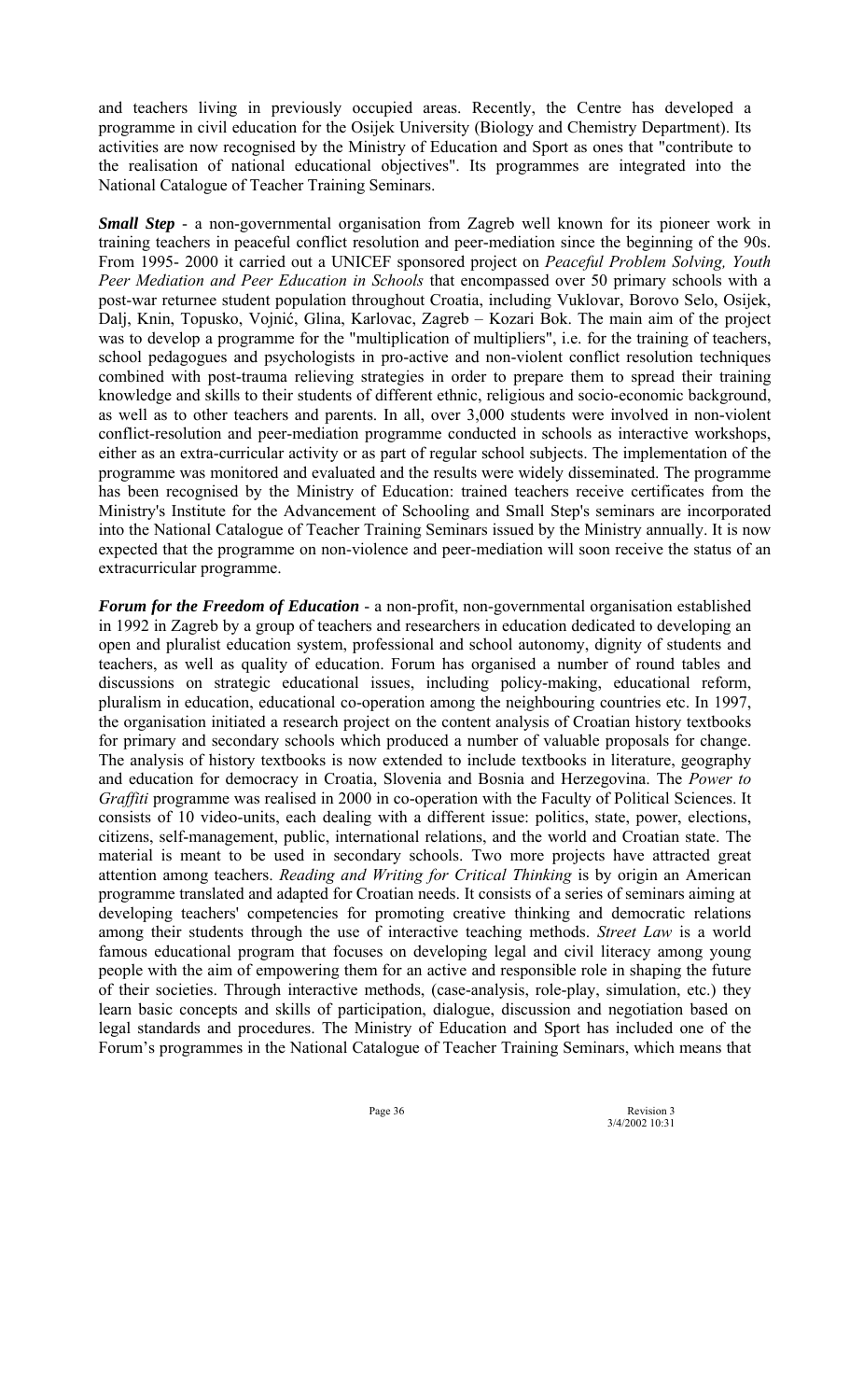upon completion of the seminar teachers receive the Ministry's official certificate, valid for their professional promotion.

*Centre for Peace Studies* - a non-governmental and non-formal training institution from Zagreb known for its well-organised interdisciplinary courses. It offers two major programmes attended by citizens of different ages, professions, educational status and ethnic background. The *Peace Studies* annual program is focused on promoting peace, human rights and civil society. Upon the revision of the programme, during the 2000/2001 academic year, the following 13 courses are now offered with a total of 212 hours per year: Introduction to Peace Studies; The Art of Nonviolence; Understanding Violence; Conflict Management; Human Rights - A Challenge for Change; Civil Politics; Women's Culture of Resistance: Mythologies, Metaphors and Activism; Long-term Non-violence; Technology and Communication; Peace Building; Experiential Learning; Environment Protection and Sustainable Development; National Identities; and Genders Relations. The *Peace Building Program* is chiefly organised for citizens living outside the capital. It consists of 4 sub-programs: MIRamiDA ("Yes-for-Peace Programme") Basic (key concepts in the field); Young MIRamiDa (courses developed for youth and youth activists); MIRamiDa Plus (advanced courses organised for participants from Croatia and the neighbouring countries); and MIRamiDA Partnership (designed for members of political parties and trade unions at the local level as a means of civil society, human right and gender awareness raising). Apart from these programmes, two additional activities are carried on in the Centre: a *Peace Library,* open to the public and the *Public Extra Program* covering issues such as: war crimes, violence and terrorism in Western Europe, conflict transformation in primary schools, introduction to quality science, integrative psychotherapy.. In the year 2000, more then 250 participants were involved in major education programs and an additional 300 took part in public discussions. The programmes are now well received by society and the media, as well as by teachers. Nevertheless, these programmes have not yet been officially recognised as an integral part of adult education and/or lifelong learning by the Ministry of Education.

*The Peace and Human Rights for Croatian Primary Schools Project* was initiated in 1997 under the auspices of UNESCO, the Government of the Netherlands, the Government of the Republic of Croatia and the Croatian Commission for UNESCO with the aim of developing a comprehensive approach to peace and human rights education for Croatian primary schools. It was carried out by an independent group of researchers from the University of Zagreb, working in close co-operation with teachers and peace/human rights activists from Croatia and abroad. In 1998 the conceptual framework for human rights education (policy paper) and a 1-4 grades programme developed in the project were adopted by the National Human Rights Education Committee as the basis for a comprehensive K-12 National Human Rights Education Programme. The project was carried out in two phases. As well as a Draft Policy Paper, the following learning/teaching and reference materials for teachers and students were prepared in the project: a) Teachers' Manual; b) two Pupils' Textbooks (for grades  $1&2$  and  $3&4$ ); c) Analysis of Programmes in the World; d) Field Research Report; e) Interdisciplinary Dictionary; f) International and National Standard-setting Documents; g) Annotated Bibliography h) International Directory, and i) the Report from the International Symposium "Common Goals – Varieties of Approaches: Promotion of Human Rights, Peace and Democratic Citizenship Through Education". The materials have been permanently used in teacher training seminars organised by the Ministry of Education and Sport. Part of them is already published and disseminated to 500 primary schools, faculty libraries and individual researchers free of charge. The continuation of the project is going to be ensured through the *Centre for Research, Training and Documentation in Human Rights and Democratic Citizenship,* which will soon be put in operation at the Faculty of Philosophy of the University of Zagreb.

Page 37 Revision 3 3/4/2002 10:31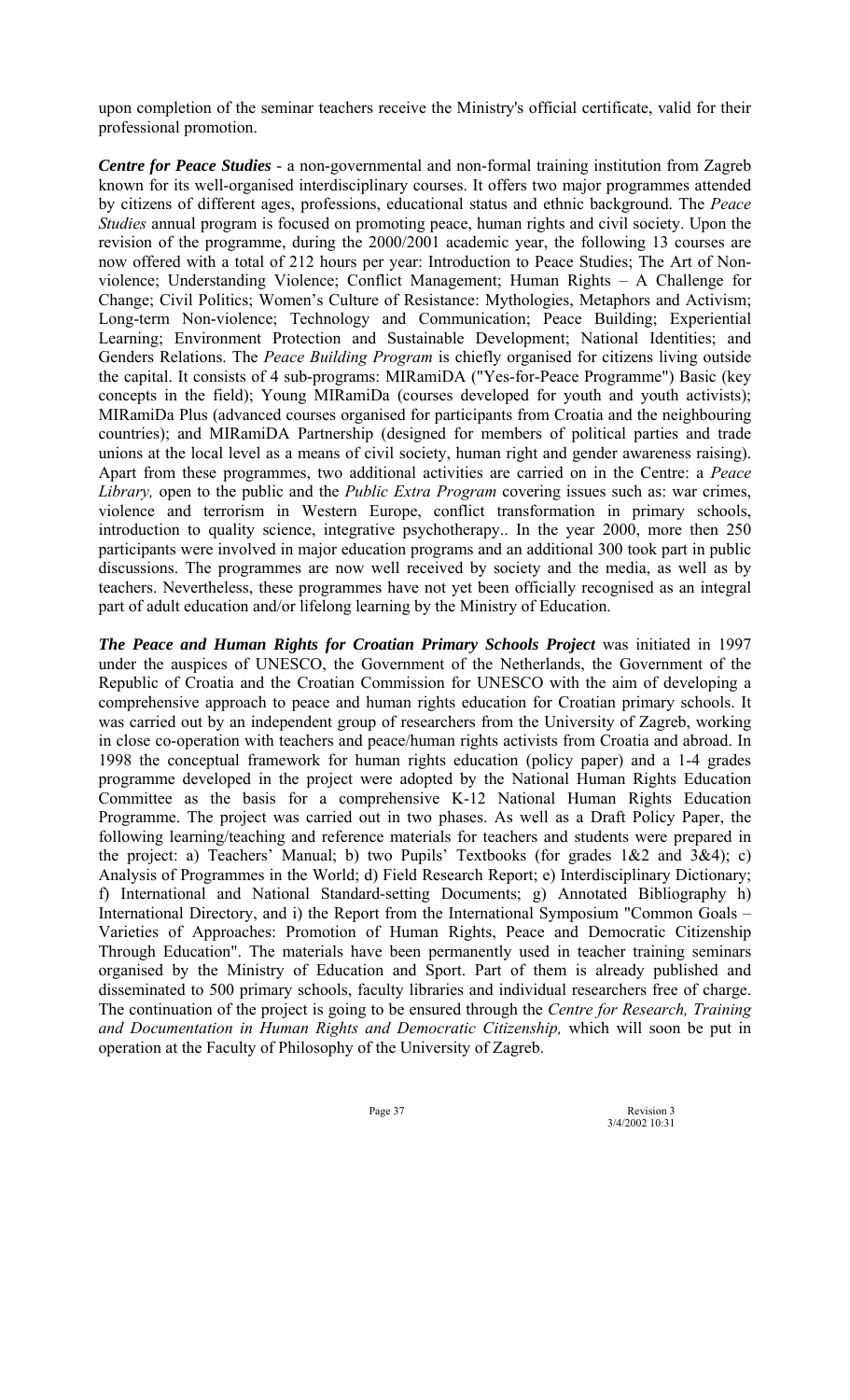# *4.2. Chosen approach to data gathering*

In order to gather information on the state of EDC and MofD policy in Croatia for the purpose of the Stocktaking Research, a one-day focus group discussion was organised at the University of Zagreb, Faculty of Philosophy, Department of Education on 17 June 2001. The focus group approach was chosen to overcome the obstacles of time and financial resources and to maximise the results of the pilot-type of study, in terms of the identification of key issues in EDC/MofD policy development and implementation. The organisations invited represent various niches in the EDC/MofD sector: policy-making, practice, administration and management, dissemination of information etc. Each of them has specific experiences and expertise and each occupies specific positions in the educational establishment but all are equally important for the development & implementation of EDC and MofD policies and programmes in the country. The group consisted of 22 representatives of the following organisations and/or institutions:

- *grass roots organisations* (Amnesty International Croatia; Centre for Peace, Non-violence and Human Rights, Osijek; Centre for Peace Studies, Zagreb; Forum for the Freedom of Education, Zagreb)
- *EDC Citizenship Sites in Croatia* (Labin, Našice, Varaždin, Zagreb)
- *teachers* (from pre-school to the university)
- *youth organisations* (European Youth Club)
- *central government* (Ministry of Education)
- *county (local) government* (Zagreb, Vukovar)
- *teachers' trade union* ("Preporod")
- *journalists reporting on education* ("äkolske novine", "Novi list", "Večernji list")

Two weeks prior to the meeting all selected organisations were contacted by phone, and a week before each received an invitation letter with a short description of the CoE's EDC project, the objectives of the Stocktaking Research and the key questions on EDC and MofD for discussion: 1) national policy

- 2) implementation strategies
- 3) obstacles

An additional list with more detailed questions was distributed at the meeting. The purpose of the list was to serve as a loose agenda for the discussion. It contained the following issues:

- Does the Government have a clear policy for democratic development of Croatian society? What values/principles/priorities are dominant?
- Is EDC and MofD an integral part of Croatian educational policy? Who were the partners in developing the policy?
- How well are different segments of education (schools, universities, local administration, NGOs, youth associations, teacher's trade union, media, church, minority organisations, etc.) informed on EDC and MofD policy?
- Is EDC and MofD policy followed by realistic implementation measures? What implementation agents are envisaged? Does the implementation scheme promote co-operation and partnership between formal and non-formal/grass roots sectors?
- What existing grass-roots EDC and MofD programmes and practices support the implementation of the policy?

Page 38 Revision 3 3/4/2002 10:31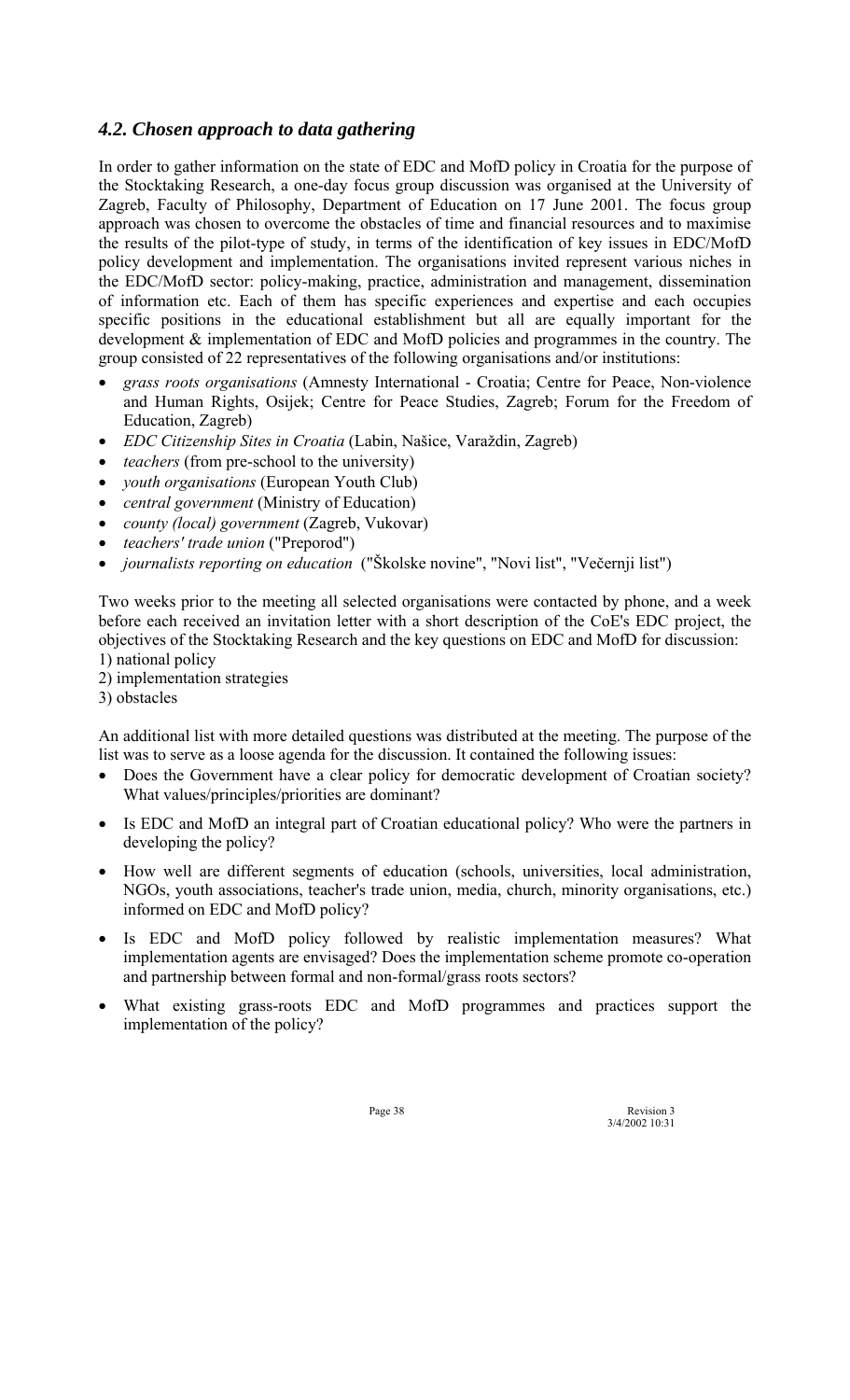- What obstacles do the grass roots organisations face when trying to be part of the implementation scheme? What are the specific obstacles that are encountered by schools and teachers?
- How can the obstacles to EDC and MofD policy implementation be resolved?

# *4.3. Findings*

### *General Development Policy*

The discussion on the policy on democratic development of Croatian society focused on the *Strategy for Development of Croatia in 21st Century*. Since the meeting took place prior to the official adoption of the document, very few participants were familiar with its content. They said they expected it to be congruent with the promises given at the January 2000 elections by the parties now in power. Among the promises that were most often stressed by the participants were: strengthening the rule of law and responsibility/accountability at all levels; promoting better living conditions; recovery of economy based on production and not on import policy; weakening of the power of the state and public administration over the citizen; greater transparency in decision-making; promoting equality, pluralism and "a society that cares for its members"; reducing the privileges of the "new elite" and speeding up the charges against all those that have illegally benefited from privatisation; strengthening solidarity instead of competition until the policy of equal opportunity could fully be implemented, etc. Many participants mentioned discontinuity as the key problem in the development of Croatian society. As one of them put it: "*Every second generation is forced to start from the beginning. Every 20- 30 years we are made to believe in new political rhetoric, accept new concepts and ideas on who we as individuals are and how we should behave. People are sick of being treated as infantile creatures that need to be controlled 'from above for their own sake'. We need to think of our own future and the future of our families in continuous terms, be free from arbitrariness and oppression and be able to meet challenges with expectations and not with fear*."

One line of thought permeating the discussion on the macro-society development policy was related to the permanence of a gap between policies and their implementation throughout Croatian recent history. Some participants evaluated policy documents as *"too many papers lacking rational implementation strategies and measures as well as necessary political will"*. One participant argued that *"the communist technology of governing and managing is still around us"*, that it is still deeply rooted in our everyday practice and that we failed in devising and implementing efficient democratic strategies to replace older ones. *"This is not a Croatian specificum. It seems that the world knows very little on how the transition should be led to ensure the desired end." A few participants explained the misbalance between policy and practice in terms of "inconsistent policy priorities, weak implementation policy, ad hoc implementation measures and no standards for quality assessment, all of which result in voluntary practice accompanied with the lack of responsibility at all levels."*

### *EDC and MofD policy*

While talking about EDC and MofD policies and its implementation, some of the participants said that, prior to the meeting and the materials received for the discussion, they had had a vague idea of the meaning of the terms and stated that they were not sure whether it should have been understood:

Page 39 Revision 3 3/4/2002 10:31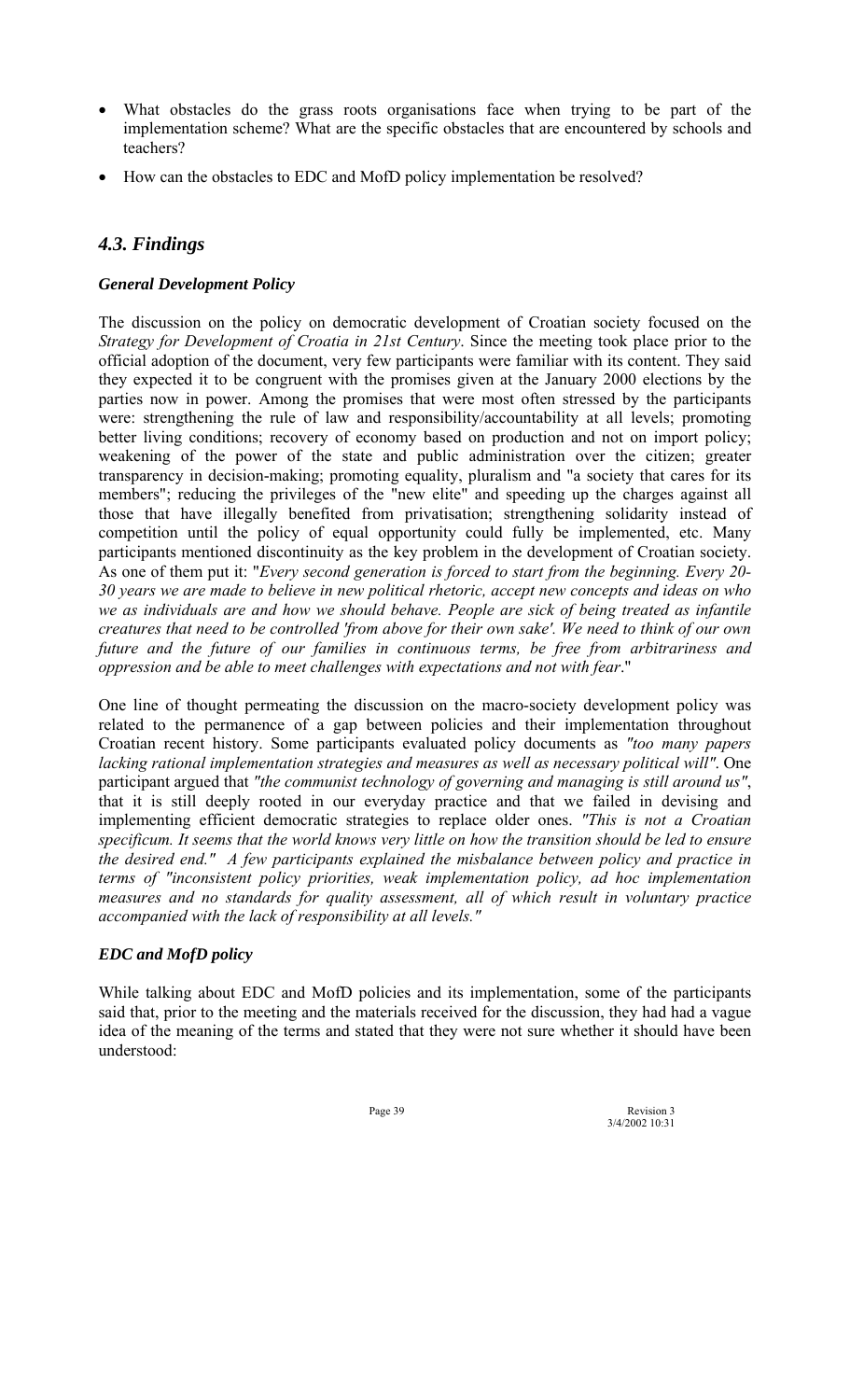- *in a broader sense*, as a *theoretical concept* covering all educational policies and practices aiming at preparing young people and adults for their active and responsible role in strengthening democracy and civil society, i.e. as a term that best explains today's universal striving for a better (more emancipated and more empowered) position of citizens in relation to their governments not specifically tied to any regional or national policy;
- *in a narrow sense*, as a *policy concept* that primarily depends on a government's vision about what should be done in the society to further democratic processes for which the provisions are or are not guaranteed, either as a reflection of a broader international or regional policies or as the continuation of a classical policy concept of citizenship education in which the main objective of educational action is seen in terms of citizens' loyalty to a democratic state; or
- *in an even narrower sense*, as a *practical concept* that develops mainly "from the bottom", from an active process of self-realisation/self-reproduction of a knowledgeable, skilful and self-motivated citizen, i.e. the process that reflects "a genuine civic ideology" and, as such, has an in-built power not merely to challenge but to change the state structure, organisation and policies in the course of time.

A few participants had problems in linking EDC and MofD concepts with European education policy, only one was fully informed about the conclusions of the Krakow meeting and the majority lacked information on the place of these concepts in the Stability Pact for SEE/Enhanced Graz Process educational scheme.

The majority of them, while discussing EDC and MofD issues, referred to the National Human Rights Education Programme, as well as to their own activities in schools (e.g. the representatives of the Croatian citizenship sites) or to the grass roots practices in general (e.g. representatives of NGOs) and had no problems in adopting the term as a label for their own practices.

In the discussion on the National Human Rights Education Programme and its relation to EDC and MofD the following interesting findings appeared:

- The majority of participants, from both formal and grass roots level education sectors, were not sure whether the implementation of the programme was obligatory for schools and in what way. They said that they had problems in the proper reading of the 2000 national Plan and Programme for Primary and Secondary Schools, where it is officially stated that the Human Rights Education Programme is an integral part of elementary school curricula and that it may be implemented either cross-curricularly, as an optional subject or as an extracurricular school activity. The main reason for such misunderstanding they see, not only in the fact that an implementation policy and measures do not accompany the integration of the programme into formal educational system, but also in the fact that school principals and teachers feel uncomfortable about implementing it without proper preparation and, therefore, rather stick to the *"old ways of teaching"*.
- A few of the participants from the grass roots level stated that, although co-operation and partnership between schools and NGOs is clearly envisaged by the National Human Rights Education Programme, *"everything is still in a pilot phase"* due to *"a history of segregation, mistrust, avoidance and stereotyping on both sides"*.
- Participants were unaware of the consultation which the National Human Rights Committee had had with number of NGOs in Croatia and abroad in the final phase of development of the National Human Rights Education Programme. Very few were fully familiar with its

Page 40 Revision 3 3/4/2002 10:31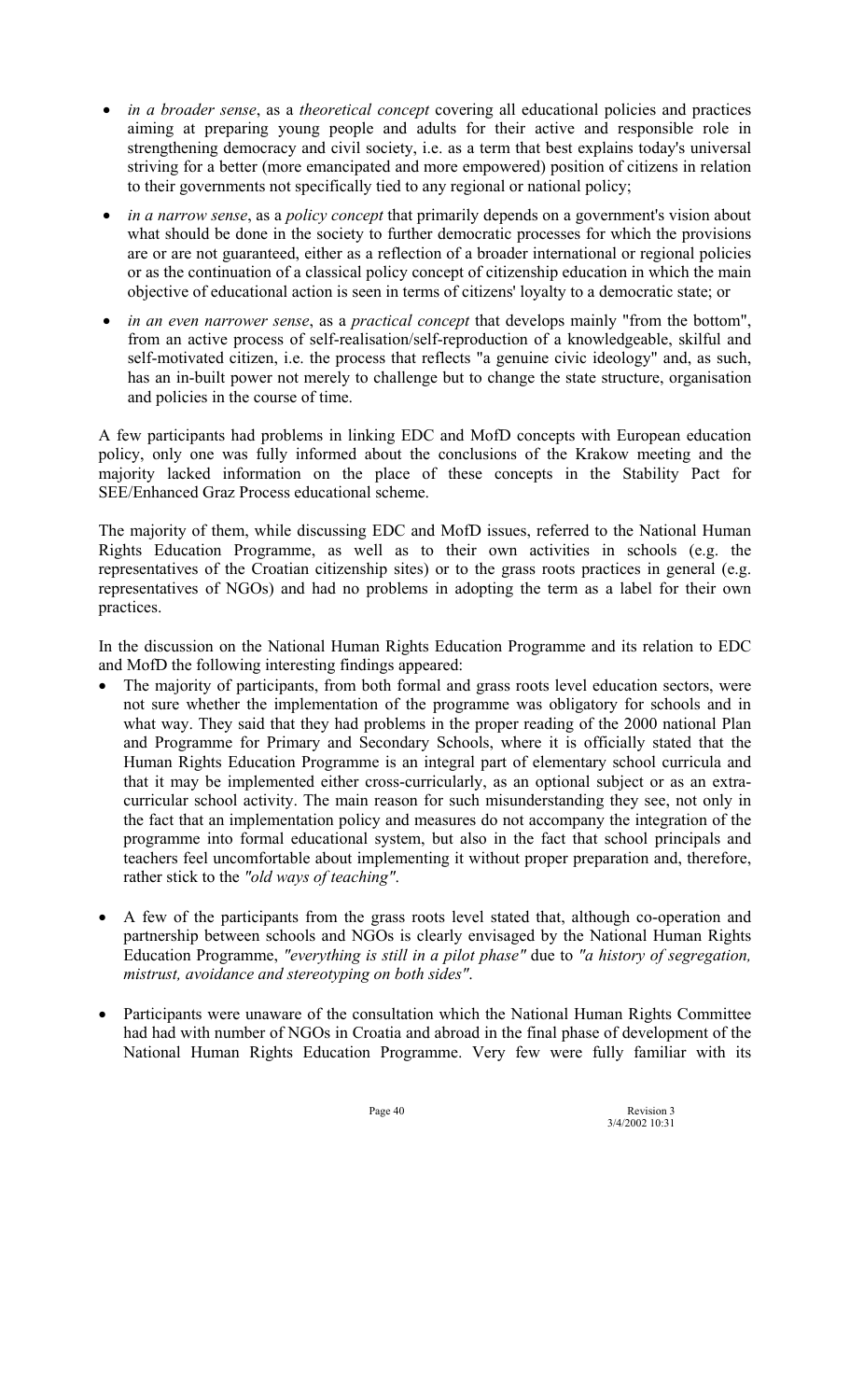principles and the content, and even less had thought of how to integrate their own practices into the programme implementation scheme.

When asked to compare their present position to the one in the last decade all participants agreed that the situation has improved for the non-governmental sector. The government does not discriminate against grass roots organisations, teachers feel more encouraged and free to participate in their programmes, schools are more open to innovations that came from the "bottom", in some communities local government have established partnership with NGOs etc. Although these changes are significant, they are only *"the tip of the iceberg"*. One of the grass roots representatives said that prior to 2000, their position was much clearer than it is now. Before the last parliamentary elections NGOs were perceived by the government as an opposition and treated as an enemy or simply ignored. The lack of communication with the government structure actually made NGOs stronger, with clearly defined priorities. The new situation makes them hesitant in deciding what should be done. The importance of co-operation between governmental and non-governmental sectors is officially recognised, but no important improvement has yet been reached, at least not in terms of *"recognising NGOs as partners in decision-making instead of seeing them as mere aid receivers"*. The relationship is well described by one of the participants: *"We are all friends and partners now but, unfortunately, we do not benefit from such partnership and even worse is that neither do they benefit from us*." Cooperation is still understood in one-sided terms. E.g., *"The Ministry of Education may provide some assistance to a grass roots project but it is seldom interested in its outcomes, whether the project is successful and whether its results may be implemented elsewhere"*. Some NGOs have already accepted this relation scheme and dare not question the effect it has on their own position.

### *Existing projects, programmes and activities that support the implementation of EDC and MofD*

### Non-governmental organisations

The representatives of the grass roots sector described several projects and programmes that may be used as examples of good practice in integrating EDC and MofD policies into formal and nonformal curricula, as well as in youth training programmes. Among them are the projects/programmes of Amnesty International - Croatia (programs in human rights awareness raising, including the dissemination of the "First Step Manual"; active approaches in human rights education; competition in children drawings); Centre for Peace, Non-violence and Human Rights (programmes in human rights, non-violence, intercultural understanding, civil participation, etc.); Forum for the Freedom of Education (development of critical thinking skills for civil participation, legal literacy); Centre for Peace Studies (adult education programmes in non-violent conflict resolution, non-discrimination and equality etc.), Small Step (peer mediation in non-violent conflict resolution and human rights education), Europe Youth Club Programmes (learning active and facilitative civil strategies), Centre for a Direct Human Rights Protection (dissemination of valuable learning materials), etc. They stressed their experience in non-formal programme development, the use of active training and learning methods, focus on individualised approaches, flexibility of topics; variety of materials used in training, creating non-authoritarian and responsive educational/learning atmosphere, flexibility in teacher-student relations, skills in co-operation and negotiation with different actors at local, national and international levels, experience in lobbing, campaigning and networking that is highly important in a decentralised system of education.

Page 41 Revision 3 3/4/2002 10:31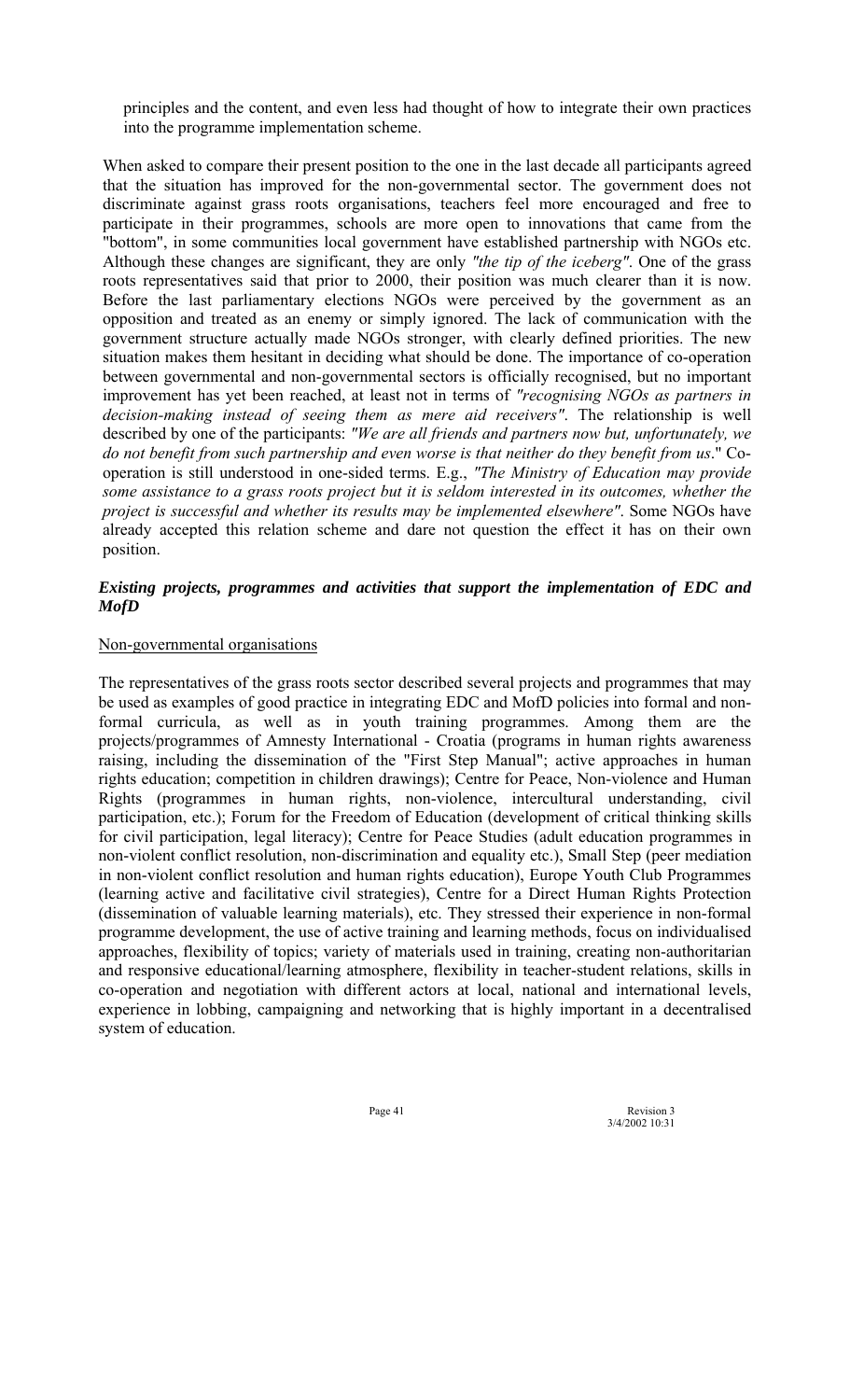Many schools, e.g. in Eastern Slavonia have recognised the value of co-operation with NGOs' programs for quality changes in education and support their staff to attend the events. They also expect these teachers to bring innovations into their schools and spread their knowledge and skills among their colleagues and school administration in order to make the institution more open to the needs of their students and the community as a whole.

The representative of the youth organisations highlighted their experience in youth peer training, developing networks on national basis, lobbing, devising non-formal youth programmes in intercultural learning, promotion of human rights and European identity, producing and disseminating active learning materials throughout Croatia.

### Citizenship sites

The representatives of Croatian citizenship sites described their experiences in introducing EDC and MofD issues in regular secondary school programmes, their knowledge of obstacles deriving from the lack of support inside and outside the school as well as of the strategies and means of removing the obstacles. The representatives of the Varazdin site described how they managed to meander among internal obstacles to integrate EDC in their programmes. (*"The main issue is not of having the guts to challenge the Ministry but to change school practice when you encounter hostility and opposition from the side of your colleagues because you 'give too much freedom to students'. In such a situation you may either give up or develop a step-by-step strategy for school change. EDC is not a matter of one class. It effects the school as a whole once it is introduced in a single classroom. One needs to be aware of its dynamic potentials and be prepared for confrontation. The strategy should respect the existing school structures and approaches, as well as internal power relations and involve practice of permanent lobbying."*) Teachers involved in the EDC project begin by empowering students to cope with the authoritarianism of the school and individual teachers. (*"Students need to know how authoritarian structures and persons function and be equipped with skills to change it for the benefit of all*.") Their experience in giving students more space to express their opinions about school practice is most valuable. (*"This is a difficult and responsible process. If EDC is practised solely at the level of a game or 'imagine it' discussions, students soon become disinterested, as EDC is then only 'another school task' alienated from real problems. On the other side, if they learn how to participate and express their opinion the question remains on what to do with their knowledge. In order to be convincing schools should create real opportunities for students to use their civil knowledge and skills in reforming school organisation and curricula. School authorities should also open the institution in order to enable their students to co-operate with local forces in changing the community as a whole."*). The results of the Varazdin site are outstanding: *"Teachers pay more attention to their own words and behaviour towards students. Everybody is aware that human rights watch is at work concerning fair treatment and the fulfilment of individual responsibility. Both teachers and students are more open to the opinions of the other side. This has created an atmosphere of mutual care, support and partnership that begins to influence the local community. But authoritarian structures are still there and much more remains to be done"* An important aspect of EDC and MofD in school, according to the Varazdin site is the sensitisation to the perception of the Other. One valuable example of how this might be achieved has been presented in school newspapers issued in the course of the project implementation. Instead of making an interview with school principal or teachers on school issues, they had an interview with a female school cleaner to let the "established" know what the representative of the "unheard school voices" has to say about the role of the school, educational changes, school discipline, etc.

The changes that the EDC project brought to school were also illustrated by the representative of the Zagreb Site. She reported on the development of communication between teachers, students

Page 42 Revision 3<br>3/4/2002 10:31 3/4/2002 10:31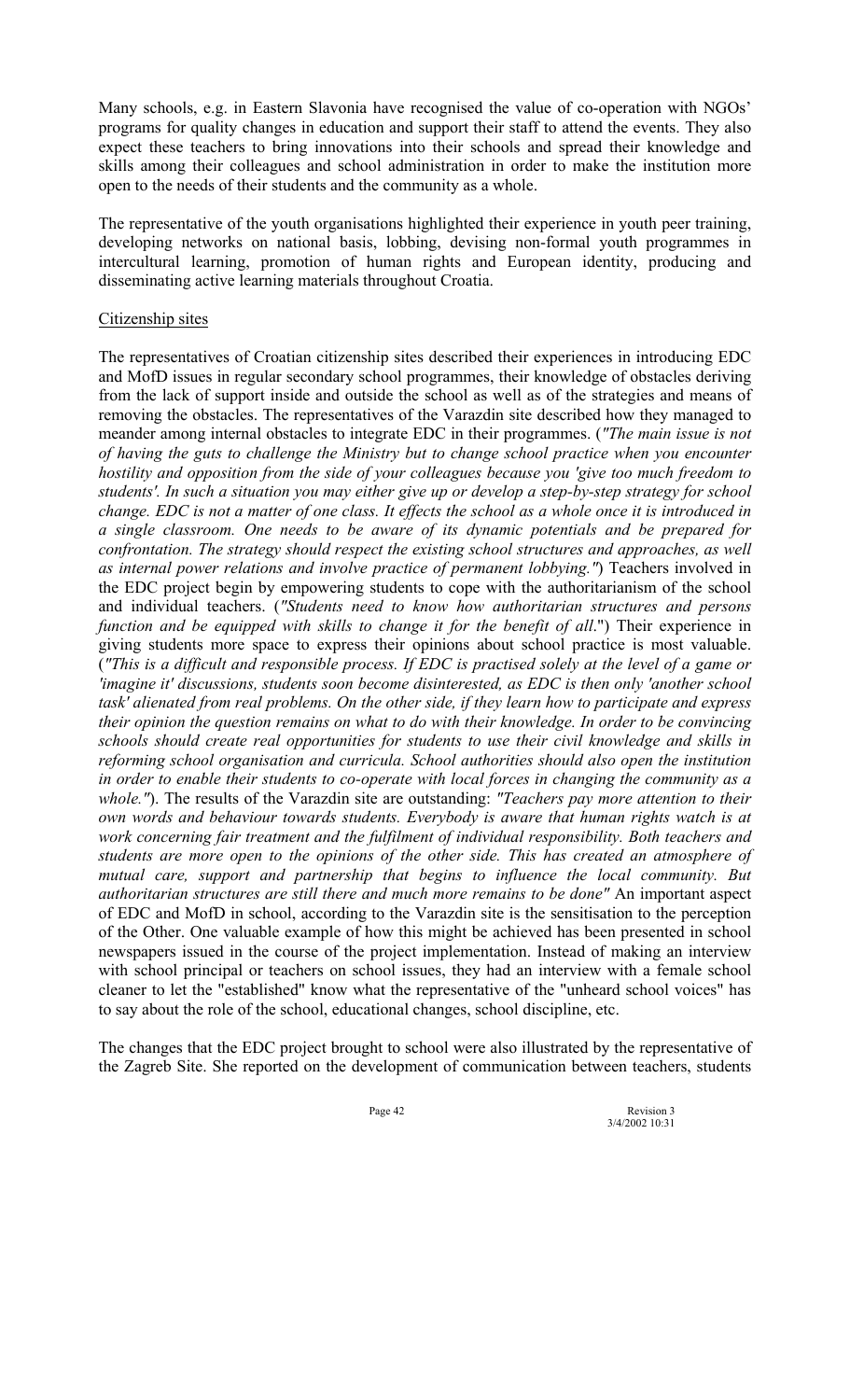and school administration: *"When school violence was introduced as the key topic in the project, many teachers refused to join in explaining that there is nothing to be discussed since the school has no such problems, average students' scores are high, etc. In the end, the students' preference*  was respected and the programme on dealing with violence in school elaborated. Its *implementation brought to the surface many hidden conflicts permeating school daily practice (verbal sexism, discrimination against girls in grading school success, etc.). Teachers started discussing their behaviour and became more concerned about students' needs."* An EDC dimension has been gradually introduced in all programmes and soon many teachers began expressed their interest in more adequate in-service training.

The representative of the Labin site spoke of the gradual strengthening of co-operation between the school and the local government and of the importance of support from the local media and parents. (*"Individual teacher initiative is essential but it can only be realised if there is financial, professional, administrative and moral support from the local government and the community. Local media are important partners as they convey the ideas and practices developed by the site to the public creating a climate of opinion in favour of the site's activities."*) She stressed that local community support is the prime prerequisite for any change in the organisation of schools and curricula and that such support depends on mutual recognition of rights and responsibilities. She also pointed out the need for enhancing student autonomy through the students' council, the body that the school established in the course of the citizenship site project prior to the new law on secondary schooling as an outcome of good co-operation at the local level. (*"Through participation in decision making students become responsible not only for their own success but for the quality of school life, school environment etc."*)

### Seminars in the implementation of the National Human Rights Programme

Since 1999, the Institute for the Advancement of Schooling of the Ministry of Education and Sport has been organising regional teachers in-service training seminars in the implementation of the National Human Rights Education Programme, in co-operation with university professors and some local NGOs. At the beginning of 2001 a group of experienced pre-school, primary and secondary school teachers joined the group of trainers. The trend is to expand the number of teacher multipliers in the future. The results of evaluation accompanying each seminar show that most teachers benefit from lectures, workshops and discussions on human rights education, especially from those led by their colleagues who share their experiences with them in incorporating new issues and methods into specific courses. Participation in seminars has helped them *"better understand the key concepts and skills their students should acquire"*. They also say *"the exchange of experience and further non-formal networking among them is the most valuable outcome of the seminars as it help them feel more comfortable in altering their classroom practice and in developing more holistic approach to assessment and evaluation of their students' outcomes"*. Notwithstanding, the number of teachers trained in the implementation of the programme is still very small and the gap between them and the others should be bridged soon to remove the obstacles to the programme implementation.

#### Individual teachers' initiatives

The representative of pre-school organisations spoke of a self-help strategy that has been developed among many of them as a means of compensating for the financial and structural shortcomings of the pre-school sector, as well as of their unfavourable professional position (they are still trained in two-year programmes with no connection to higher levels of education). They call it "in-house training", in which they perform role-play, simulation, brainstorming etc. as a

Page 43 Revision 3 3/4/2002 10:31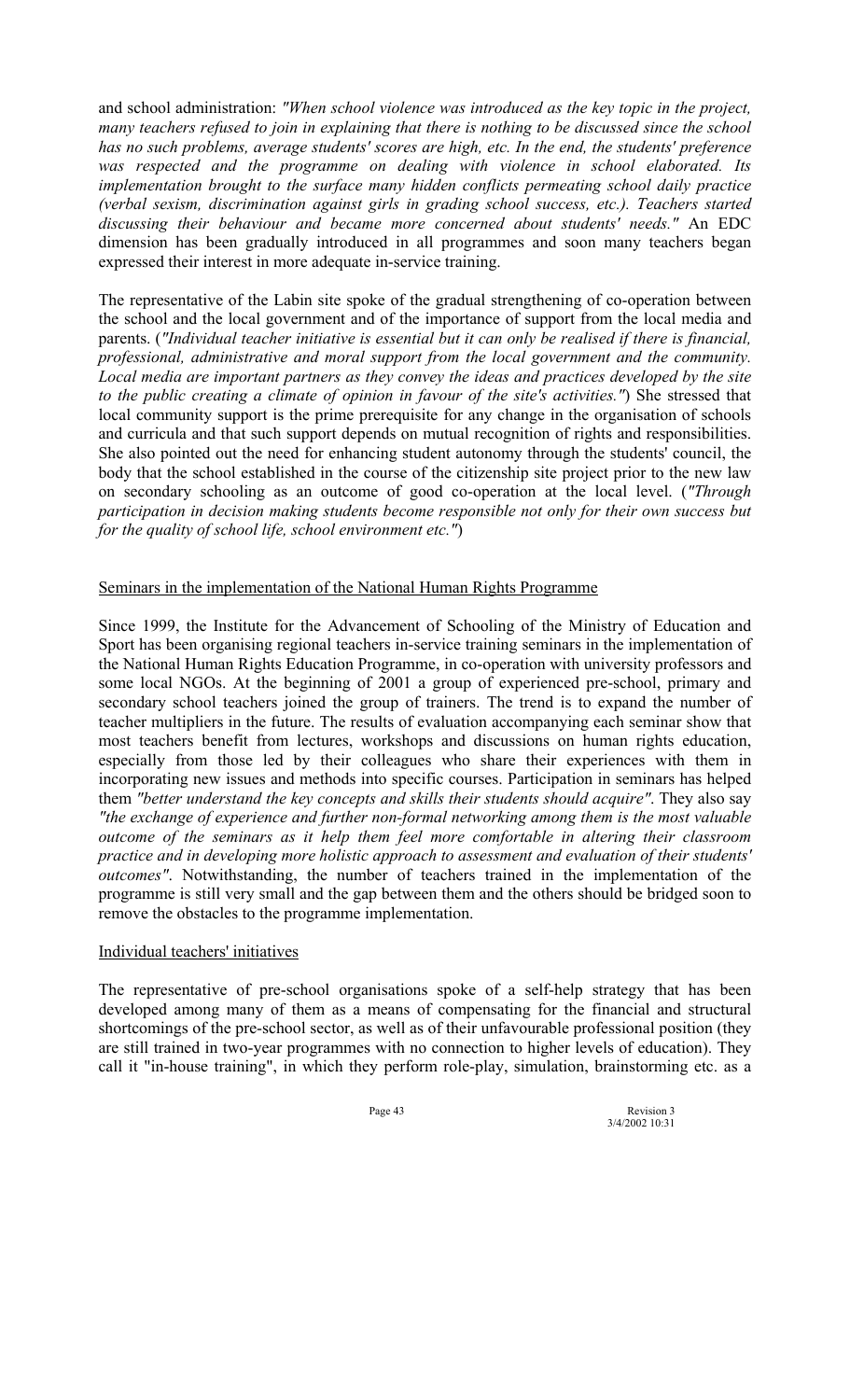form of in-service training. Many pre-school teachers and their institutions are linked through informal networks for dissemination of good practice and teaching/learning materials. Many have established strong partnership with parents (the "Open Door Programme), private sector and local administration. The representative said that the Ministry assists them in in-service training but that the number of seminars is far from enough. Some pre-school institutions are focused on communication and participation issues and engaged in the collection and production of learning materials in human rights and EDC both by teachers and children. The Human Rights Picture Book developed by children in one Zagreb kindergarten has been disseminated to other institutions.

### *Obstacles*

A major part of the discussion focused on the obstacles and possibilities for introducing EDC and MofD in education, in general, and in schools, in particular. The comments on obstacles fall into two categories:

### *Structural/institutional barriers*

- *The conception of education* a new, broader and integrative concept of education has not yet been introduced (policy, theory, practice). Education is still understood by many in terms of schooling and schooling in terms of expenditures, not of investment. Students are still mainly perceived as knowledge-receivers and teachers as knowledge-givers. Academic learning is largely equated with learning of facts derived from a specific discipline, while the acquisition of skills is considered inferior and equated with vocational and technical training. Promotion of education for active and responsible citizenship is handicapped by a widely shared opinion that *"politics has no place in the classroom"* and that *"children should learn not to confront but to obey"*.
- *Educational policy* There is the lack of a rational, comprehensive, well-balanced and consistent educational policy with clearly stated priorities in the context of lifelong learning, economic well-being, promotion of human rights and freedoms, equality and pluralism, the rule of law, social cohesion and inclusion. (*"It is still unclear to practitioners and probably to policy-makers either, what personal and social goals should be achieved by education. Educational priorities are easily and frequently changed dependent on 'daily politics' with no necessary explanation."*)
- *Implementation strategy* An efficient and consistent implementation strategy with clearly defined measures and mechanisms for ensuring educational goals (plan of action) is nonexistent. This inevitably leads to voluntarism and *ad hoc* solutions in decision-making at all levels and produces insecurity among practitioners as to what and how educational tasks should be fulfilled. (*"Our educational system is a 'patchwork' of hundreds of disconnected or loosely connected regulations, initiatives, practices. There is the need for an urgent balancing of its parts."*)
- *Assessment and evaluation procedures* Contrary to centralist policy-making and curricula development, assessment and evaluation procedures are extremely decentralised. The system is based on the control of input (explicit statement of educational content) while its output (the quality of students' learning) is left solely to teachers. Quality control policy has not been developed either for a particular educational level or for the system as a whole and there are no national standards of educational achievement to enable a reliable comparison of students' development.

Page 44 Revision 3 3/4/2002 10:31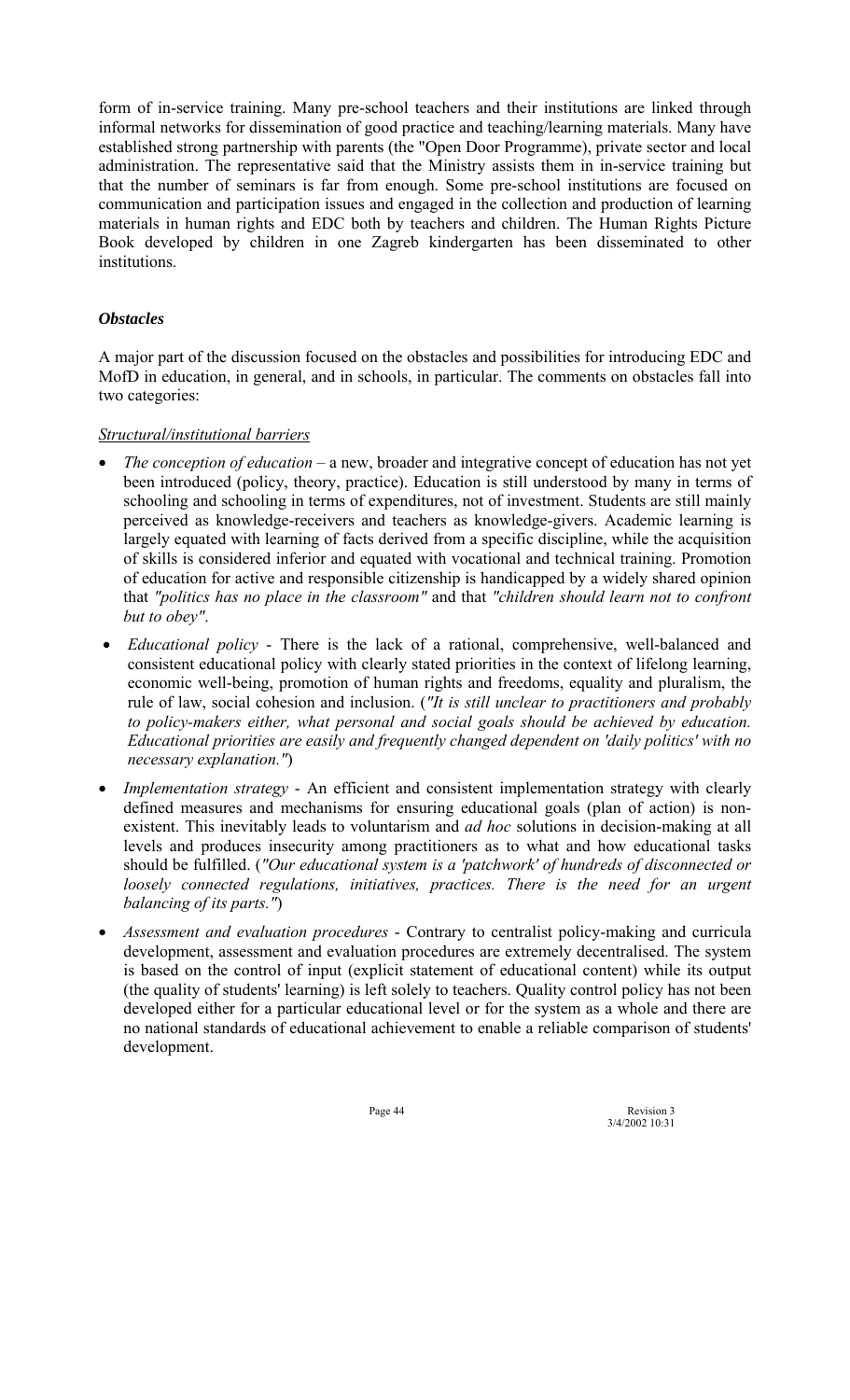- *Legislative* Laws on education are drafted and adopted separately and they do not provide the necessary legal basis for the implementation of a life-long learning perspective. Besides, they are still school-oriented and leave little space for the recognition of students and local community development needs. (*"Educational legislative is inconsistent with the modernisation of education. Its thorough revision and reform is needed with a view to fully integrate the system so as to ensure horizontal and vertical mobility."*)
- *Structure, organisation and management* The educational sector has serious organisational and structural problems: a low level of organisational capacity, frequent organisational and structural changes, especially at the central government, rarely based on rational and pragmatic criteria. The style of management is rather authoritarian and non-participative. (*"It is sometimes hard to grasp who is responsible for what in the administration."*)
- *Decentralisation* Recently initiated process of decentralisation in education by the laws on primary and secondary schooling has been received with criticism. Many think that the changes came suddenly and that neither local administration nor schools have been adequately prepared to benefit from decentralisation. (*"Decentralisation may be a blessing as well as an obstacle to democratic changes in education. It is positive in a sense that it makes the school principal more directly responsible for a 'living organism of the school'. On the other side, if efficient control mechanisms are not provided by the central government, democratisation of a system still characterised by an authoritarian and centralised tradition, with scarce resources to promote the changes and with a devalued status in the society, may halt the development of local community human resources and strengthen nepotism and local power structure.*") Some think that decentralisation may actually widen the in-state centreperiphery gap and lead to new waves of brain-drain. *"If quality control mechanisms and affirmative measures for underdeveloped communities do not accompany decentralisation it may lead to the reduction of choice in education, strengthen negative selection in the employment of teachers, weaken teachers' responsibility and foster new forms of dependency and inequality at the local level. In the end, this may trigger brain-drain and leave local community with no human and professional resources for its social and economic restructuring and development."*
- *Curricula and textbooks* Educational objectives and contents are determined by the Ministry for each school subject in the National Programme for Primary and Secondary Schools. The programme is still facts-oriented instead of skill-oriented and overload with unnecessary information and so are the textbooks. (*"Some textbooks are mere reflection of a scientific discipline. Their authors turn the school subjects into mini-science. General criteria for textbook quality have not been established. Its adoption by the Ministry is based on the opinion provided by an expert commission also established by the Ministry. The nomination of the commission lacks clear criteria and procedure."*). No policy on the implementation of EDC and MofD dimensions in school curricula has been made. Human rights education is officially part of the national educational programme for primary and secondary schools but many teachers still do not know whether the integration of human rights education in their curricula is obligatory.
- *School climate* Relations between teachers and students are still predominantly formal and authoritarian. Students are more often punished than encouraged for their initiatives. Competitiveness is high while co-operation and solidarity low, social distance and exclusion of some students is rarely discussed in the classroom. Issues of classroom and school ethos are mostly neglected (*"Parents dare not comment on, or criticise openly school and teachers' work as they believe it might have negative consequences on their children's grades."*)

Page 45 Revision 3<br>3/4/2002 10:31 3/4/2002 10:31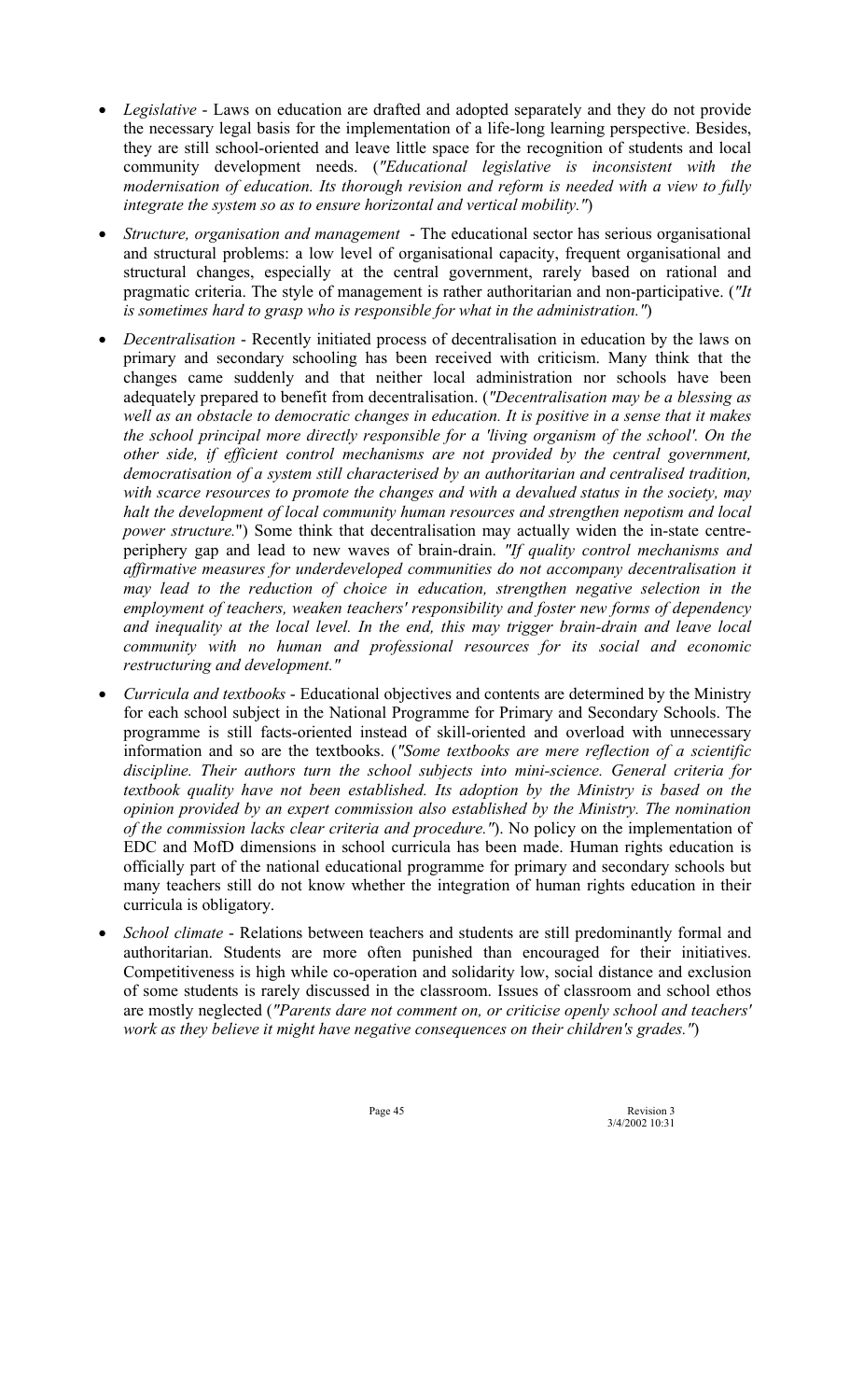- *Pre-service and in-service teacher preparation* Teacher education is more content-oriented and less skill and method-oriented. Many teachers still lack competencies to promote active, participative and co-operative learning, team-work, non-violent conflict resolution, critical and argumentative thinking, action-research, social and intercultural sensitivity, peermediation, multiple and global perspective, etc. Their perception of education and international standards underlying democratic changes is still fragmented and non-inclusive. (*"Being unprepared for the implementation of human rights education, EDC and related programmes, teacher tend to ignore their importance and label them 'new Marxism' or 'new ideology'."*)
- *Preparation of administration* Central and local administration in education are not adequately prepared to resume their roles in democratic changes. They are still predominantly authoritarian, highly bureaucratic and far from being a genuine public service. (*"School inspectors are the most rigid part of the system. They assess the school on the basis of its strict implementation of the National Programme. Teachers regularly fill in school documentation as required but rarely teach 'by the book' in the classroom. It is pity that they dare not show their actual achievements."*)
- *Horizontal and vertical in-government co-operation* Co-operation inside and between different sectors of the government is either non-existent or weak.
- *School community relations* Many schools still operate in isolation from the community and lack partnership relations with parents and local actors (*"Focus on descriptive knowledge, neglect of know-how competencies, distance from other sectors and civil society are the most salient causes of the school's failure in preparing young people for responsible and active citizenship."*)
- *Teacher grass roots activist relations* The relation of teachers and grass roots activists is ambiguous. The former are often too much reluctant in entrusting the school tasks to 'nonprofessionals' while the latter think that their expertise in active approaches surpasses that of teachers. (*"Open school doors are not enough. The scope of responsibility of professional teachers and grass roots activists should be clearly defined and respected in everyday school practice. This presupposes efficient monitoring and quality assessment measures and procedures in order to save the school from too much formalism and too much improvisation. Mutual contribution to democratic changes of both sides depends not only on the share of expert knowledge and skills but on exchange of monitoring and assessment."*)
- *Professional associations* Professional associations are underdeveloped, disintegrated and marginalised. Their voice is rarely heard in matters of policy and curriculum development. (*"We have 33 professional associations on paper in the country and very few in action."*)
- *Dissemination and exchange of information* Sharing of information is still unsatisfactory at all levels. The Ministry does not have an efficient system of internal and external information exchange. The central library for administration has been dissolved and the new data bank is not yet in operation. The Ministry staff that attend international conferences often have no clear mandate on their role and, thus, rarely spread information to the schools on a larger scale (*"Every time when the issue of rationalisation of administration is raised it is solved by dismissing those positions that are indispensable for quality work. It is not the profession which decides what should be done but the politicians."*)
- *International co-operation* The benefits of international co-operation and exchange are not distributed and shared equally. Some schools are over-burdened with dozens of international projects and programmes while the others are left short. In addition, their work and results have not been adequately monitored by the central government, rewarded and reported widely

Page 46 Revision 3<br>3/4/2002 10:31 3/4/2002 10:31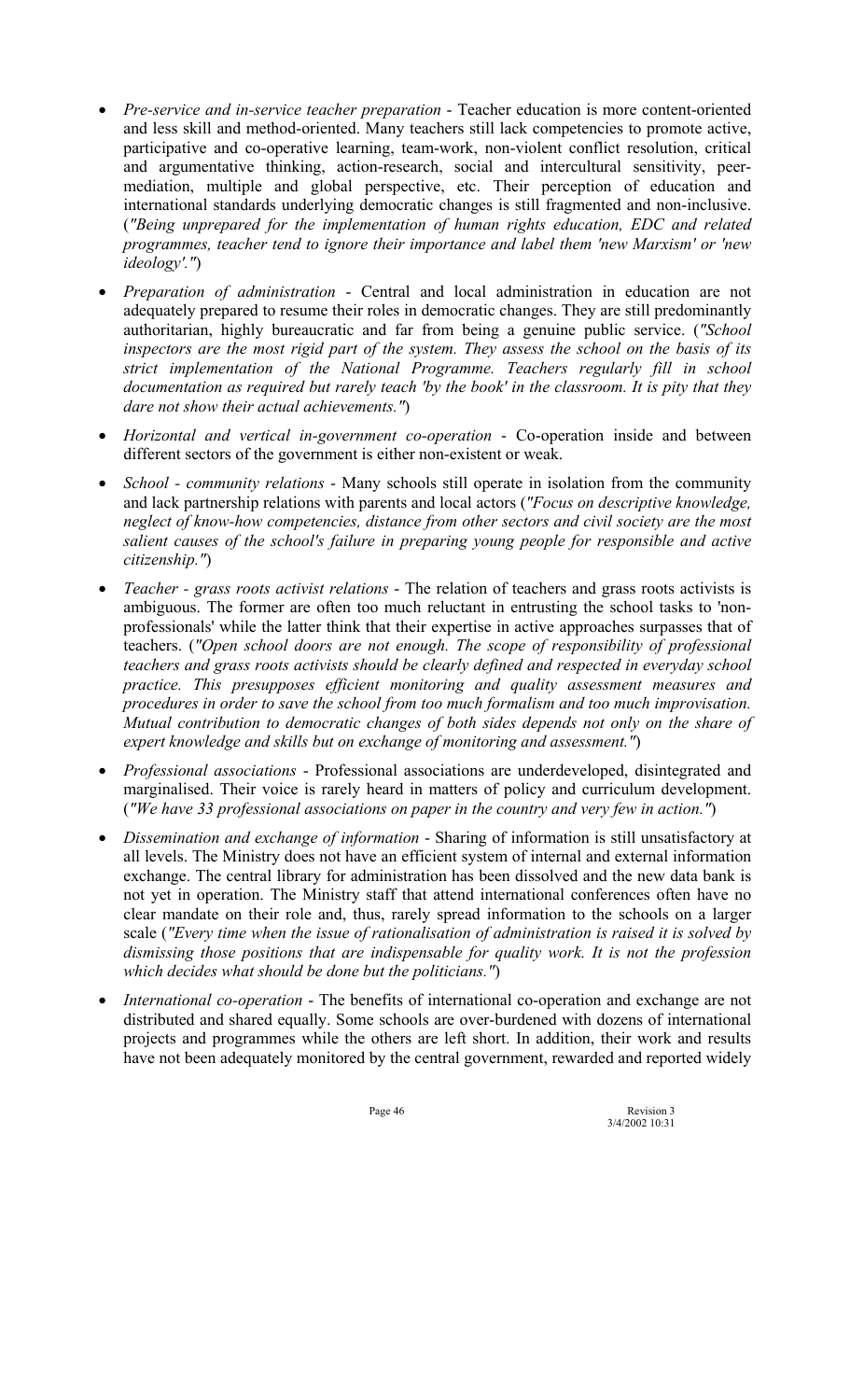except for schools having well-developed web-sites. (*"The selection of schools for such projects by the Ministry following bilateral and multilateral agreements is not transparent enough. Some schools and teachers are favoured at the expense of others."*)

- *Finance* There is a significant misbalance in state expenditures for education when compared to other sectors of society. Financial support of both central and local governments for programme innovations (e.g. human rights education, EDC, intercultural education, etc) and project-oriented work is extremely low and de-stimulating. (*"Much depends on the individual teacher and her/his motivation to introduce new concepts and methods in the classroom often at the expense of his/her spare time and energy. Rewards were non-existent before and now they are, if at all, minimal."*)
- *School facilities* Most schools lack space and necessary facilities for active and teamlearning, project-work, workshops, etc. Classroom furniture and arrangement often supports frontal teaching (*"Pupils still sit in benches for two lined up in rows and look at the back of their peers. One can not expect co-operation and team-work in such environment."*).
- *Grass roots level* Grass roots level activities lack sustainability, co-operation and transparency (*"Many NGOs behave competitively. Generally speaking, the civil sector needs more co-operation and solidarity. Grass roots organisations still fail to see each other as equally important parts of a civil support system and there is the tendency of selfghettoisation among some of them."*)
- *Media coverage* Except for 'Skolske novine', the only newspaper specialised for education, low media interest in education and low level of journalist preparation for reporting on educational issues, in general, and on human rights education, EDC and MofD, in particular, is critical. Education identity in the media is blurred. It is sometimes treated as part of the culture rubric, sometimes in the context of internal politics and more often in the black chronicles. The need to produce sensations becomes far more important than the presentation of good practice or a systemic analysis of educational policy and its implementation. Media are still authority-dependent and politicians/government-centred. Most are short of journalists who have enough expertise to report systematically and critically on educational changes (e.g. decentralisation). Public opinion on education is mainly created through the interviews with high executives. Central media ignore grass roots activities as well as schools' and teachers' work. (*"Journalists are not prepared for educational issues during their study. They learn from personal experience. Their focus depends on the editor's decision. One day they are sent to write about textbooks and tomorrow they are assigned the task of reporting about traffic problems or about shortcomings in milk-industry. One must be a genius to cover all that accurately. And, yet, the media have a great influence on public opinion on education in our country. They might as well be responsible for the fact that the potentials of education for social restructuring and development are still undervalued by the majority."*)

### *Psychological barriers:*

• *Biases against grass roots level organisation* - Misunderstanding and devaluation of the role of grass roots organisations in democratic change is still shared by many in schools, government, public administration and media. (*"When we began to expand our activities in the region we were suddenly portrayed by local political leaders and media as 'homosexuals', 'communists', 'anti-patriots', 'political opposition', 'menace to national cause', etc. Even now, many citizens think of us as of dilettantes and amateurs."*). Such opinions are detrimental for co-operation and they prevent many NGOs from benefiting from the resources allocated to school by the central government for in-service teacher training. *("When I wanted to put a* 

Page 47 Revision 3 3/4/2002 10:31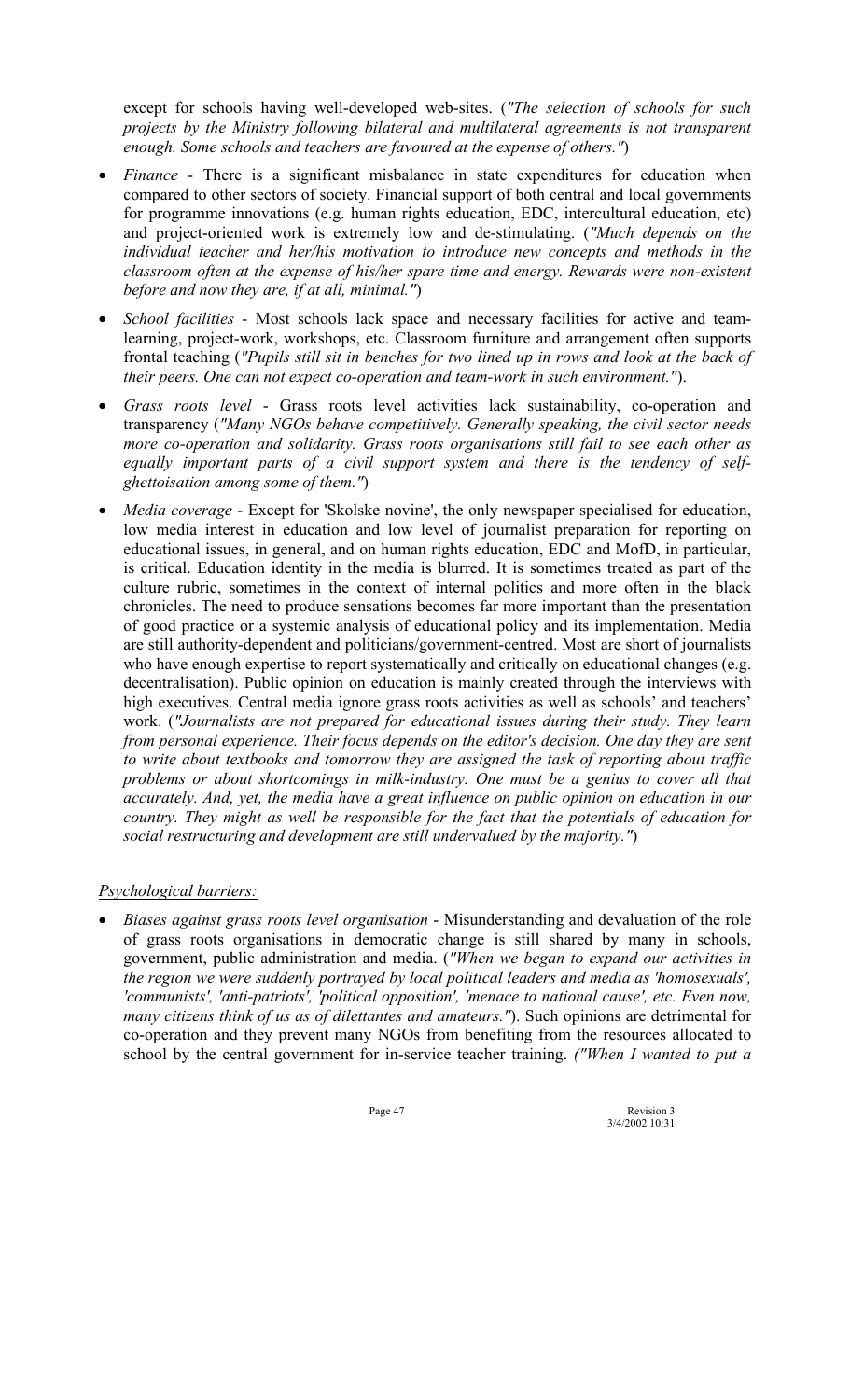*poster of our organisation inside one faculty I first had to ask the dean. He refused it telling me that it was a political act he could not allow."*) Despite the government document aiming at promoting co-operation with NGO sector, things are not well advanced in practice. Recognition of NGOs by schools largely depends on the permissiveness of school principals and this may not be based on rational criteria at all. (*"The arbitrariness is the characteristics of those school principals that have no previous experiences with grass roots activities. They still believe that their main function is to be obedient to 'those from above' while controlling 'those from below'.*)

- *Self-stereotyping and self-devaluation among grass roots activists* Grass roots activists sometimes devalue their own work, believing that civil initiatives are primarily locally bounded and that they lack potential for promoting social changes at the macro level.
- *Devaluation of non-formal training in general* Teachers who think of their profession in terms of fixed knowledge-delivery, impersonal teacher-student relations and disciplined learning tend to devalue non-formal training for its loose forms and strategies (*"When asked what they actually do in the workshops some teachers respond: 'Well, nothing important. We play a bit, have lot of fun and jump from one topic to the other'."*)
- *Fear of de-professionalisation in education* Educators fear that an open school system may lead to de-professionalisation of schooling and education, jeopardise their position and lessen their authority among the students. (*"Some teachers feel uneasy when external partners and the public are more directly involved in education, when they can not control the learning process."*)
- *Fear of innovations* Some teachers and school principals feel fear of innovations in their practice, especially in relation to new methods and strategies for teaching and learning, such as interactive, co-operative and participative styles, team-work, critical analysis, etc. (*"Teachers and students running and/or participating in workshops on non-violent conflict resolution, role-playing, simulation, etc. tend to be perceived as black sheep by their colleagues in the school."*)
- *Stereotypes on Eastern and Western Europe* Referring to international and regional cooperation and exchange, many educators and school principals tend to refuse to establish cooperation with schools from the Southeast Europe and try very hard to become part of some Western school network. (*"Co-operation with underdeveloped European countries is seen as a sign of failure and the least challenging. After having been under Western influences in education for decades, it is now difficult to switch to East European experiences and see them as valuable resources for learning and change. The 'authority-knows-better' attitude does not apply for Eastern Europe. This should be changed soon as we share a lot."*).

### **Possibilities in resolving the obstacles**

Besides the general provisions, the participants of the meeting spoke of the following possibilities for resolving the obstacles to EDC and MofD implementation:

- develop a comprehensive implementation strategy for the National Human Rights Education Programme with clear links to EDC and MofD at all levels and in all forms of education (*"Human rights education should not be introduced solely as specific school subject; it must remain holistic and cross-curricular with strong EDC and MofD dimensions in order to strengthen students' dignity and promote his/her civil potentials."*)

Page 48 Revision 3 3/4/2002 10:31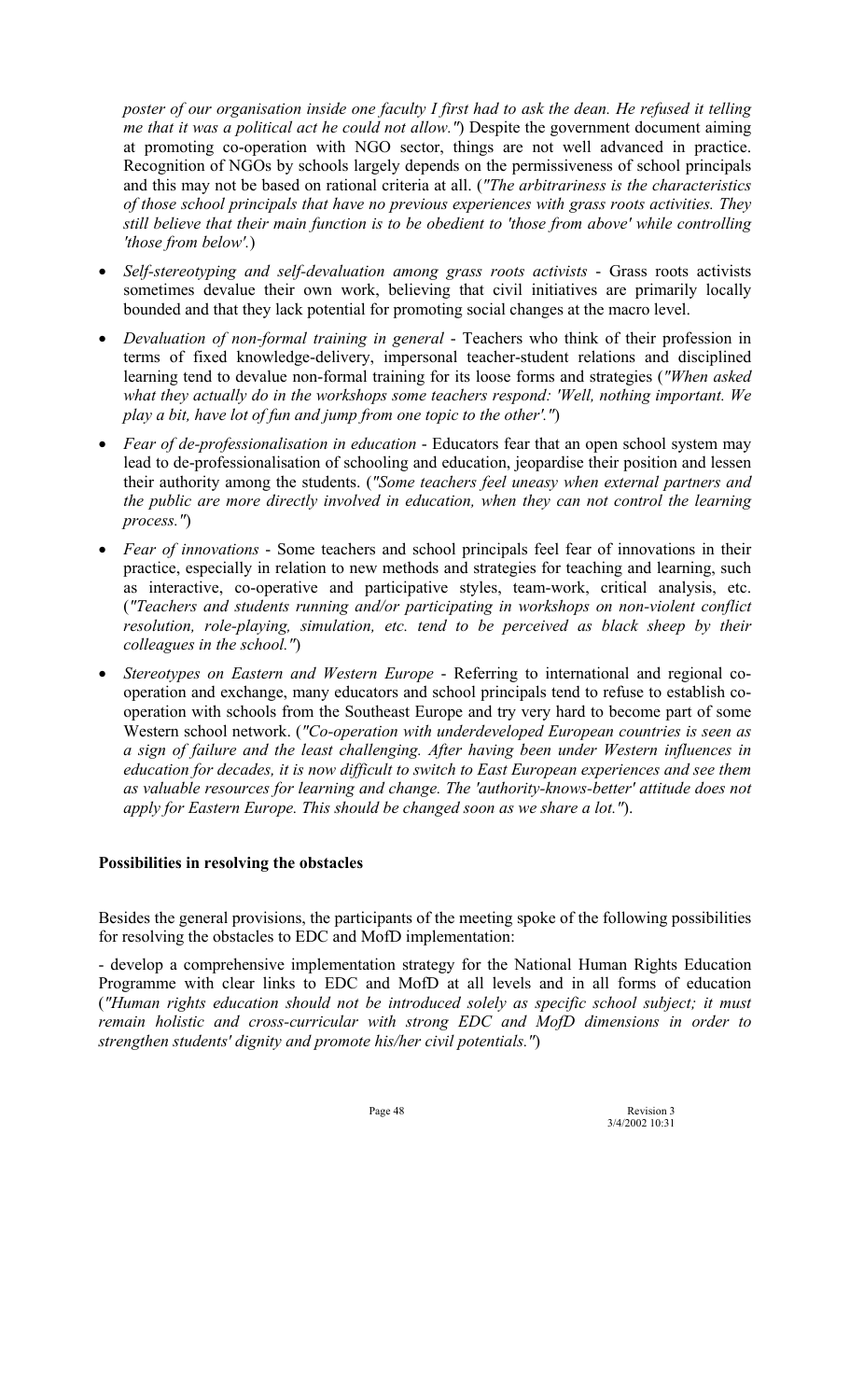- put more emphasis on EDC and MofD at upper primary and secondary education level as well as in religious classes;

- develop standard assessment measures and procedures in human rights education, including EDC and MofD dimensions, in order to use the results for further developments in the field;

- strengthen co-operation in decision making at the local level in line with the new laws on primary and secondary schooling that recognise parents and the local community as school partners in decision-making (*"Such co-operation is extremely important. It enables all sides in the process to learn about democratic rules and procedures and to accept responsibility for educational outcomes."*);

- establish intensive courses for young teachers during their interim period in active teaching/learning methods, democratic classroom management, development of student-oriented programmes and qualitative assessment, in co-operation with local grass roots organisations;

- enlarge the list of grass roots organisations recognised by the Ministry of Education and Sport for their expertise in teacher training and education;

- give more prominence to professional associations in policy and curriculum design (*"Recent initiative of the Open Society Institute - Croatia to assist professional organisations in proposing the curricula changes through round tables and discussions among professionals in secondary education should be supported also by the Ministry."*) .

- encourage schools participating in international projects and exchange programmes (Europe in School, ASP Schools Project, Globe Project, School without Racism, Healthy Towns, etc.) to share their experience with other schools;

- inform schools with access to the Internet about important governmental, intergovernmental and non-governmental sites and provide the necessary means to enable them to contribute to on-line discussions on educational changes in the world;

- establish a special rubric in 'Skolske novine' and, if possible, in other media with information on good practice in human rights education, EDC and MofD, as well as with the analysis of obstacles and solutions, practitioners' opinions, review of books, manuals and textbooks in the field, etc.; ensure more media space for non-formal, grass roots initiatives targeting teachers, students and youth; develop training courses for young journalists in major educational issues (*"The development of a pilot course of this kind has been announced by the Open Society Institute - Croatia for the year 2001/2002."*)

# **5. Conclusions**

Croatia is a typical country in transition, still lacking a rational, coherent, consistent, operative and long-term educational policy. Such a situation is partly due to a communist past when all the policies were mere reflections of the Communist Party's "revolutionary programme" devised, controlled and assessed by the central government. On the other hand, it is also the outcome of a decade of post-communist search for national identity when the searching was halted and handicapped by the war, insecurity of life and economic destabilisation. In such a situation, the need to join a family of highly developed European democracies with well-defined principles of, and strategies for, social development resulted in the production of a series of ill-balanced policy papers in which social priorities were centrally defined in terms of national-state building. All other dimensions of social development were subordinated to this, even when political rhetoric favoured the opposite. The fact that Croatia did not succeed in resolving the quest for nation-state

Page 49 Revision 3<br>  $3/4/2002$  10:31 3/4/2002 10:31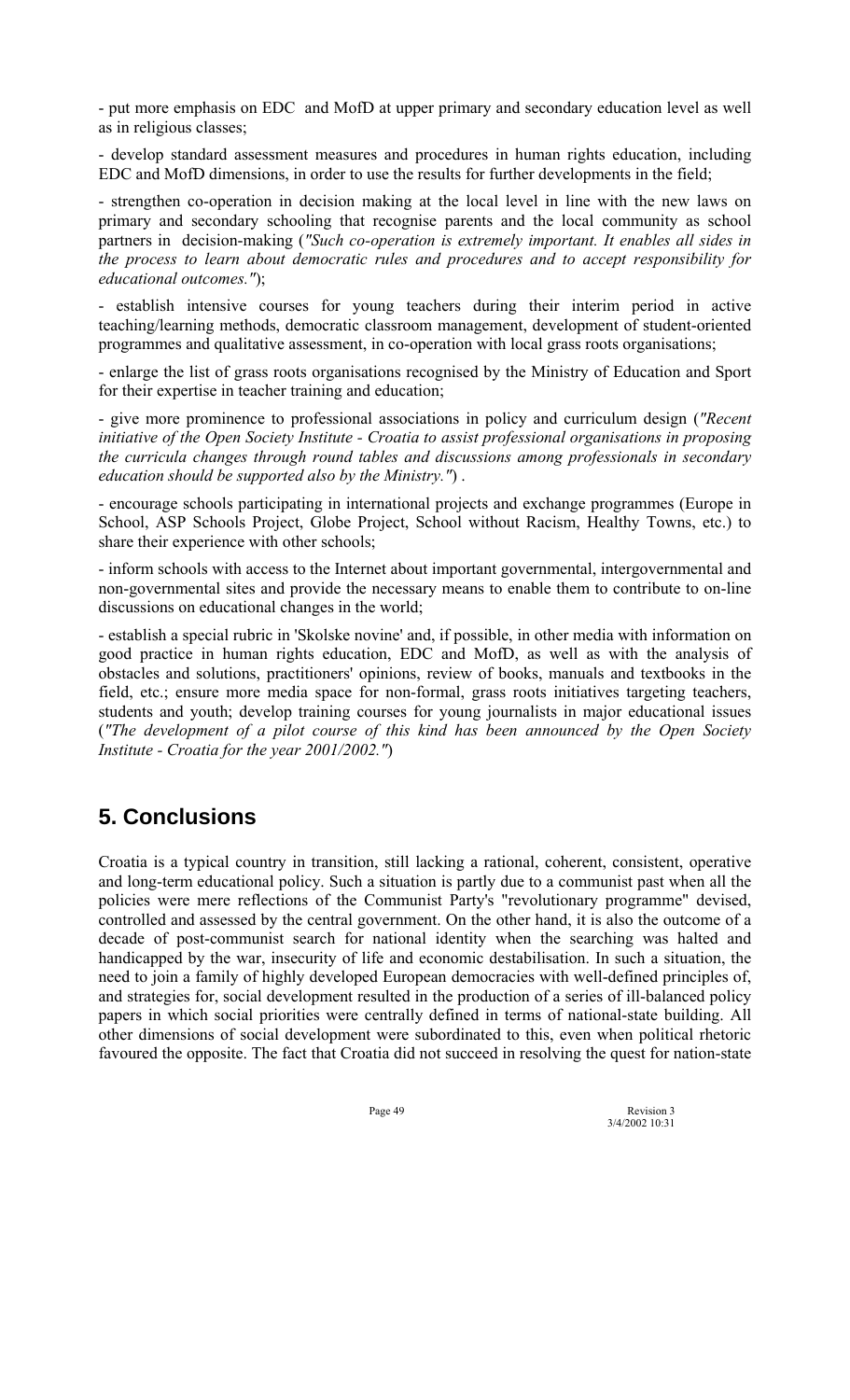building through democratic changes and strengthening of civil society was an important determinant of the January 2000 political changes. The shifts in national priorities towards democracy, open market and European integration mark the beginning of a new phase of political restructuring in which more pragmatic and efficient policies are needed as a sound basis for economic stabilisation and social development.

On a general level, the Constitution has been revised and changed, triggering further adaptation of Croatian legislative related, *inter alia*, to strengthening the promotion and protection of human rights and freedoms, minority members' rights, decentralisation and transparency in decisionmaking, efficiency of education for social and economic development.. Consequently, the government has issued several strategic documents, such as the *Working Programme of the Government of the Republic of Croatia for the 2000 - 2004 Period*; *The Strategy for the Development of the Republic of Croatia in the 21st Century, including the sub-section on education (The White Paper on Education); National Programme of Action for Children in the Republic of Croatia; National Policy of the Republic of Croatia for the Promotion of Equality; Programme of Co-operation of the Government of Croatia with Non-governmental - Non-profit Sector in the Republic of Croatia* and the *Model for the Realisation of National Minority Members' Rights.* The Ministry of Education and Sport has independently developed *The Basis for Restructuring of Educational System of the Republic of Croatia*.

Despite a considerable number of strategic documents, national policies still lack co-ordination, clear priorities and coherence, especially in education. The two policy documents, one issued by the central government (*The White Paper of Education*) and the other by the Ministry (*The Basis for Restructuring of Educational System*) offer different visions and frameworks for educational development and have different perceptions on the role of formal and non-formal education in democratic processes. Both stress the need for integrating different levels and forms of education in the context of lifelong education and for merging public and private sectors in promoting social and economic goals through education. In the same time, both fail to recognise the triangular nature of educational changes and, thus, mention the third determinant, i.e. civil society, only occasionally. In addition, the issues of human rights protection, empowerment of citizens, equality and non-discrimination, pluralism, inclusiveness, and social cohesion, i.e. the key EDC and MofD dimensions are loosely integrated into the overall structure of both documents.

The weakest point in promoting educational changes, in general, and EDC and MofD, in particular, is the lack of implementation policies and strategies encompassing clear procedures, measures and mechanisms. *Ad hoc* solutions prevail in the implementation of policy provisions. There is also the lack of quality assessment and evaluation strategies as well as of national standards of educational achievement in both general education and specific learning fields, including human rights education, education for democratic citizenship, intercultural education and the like. Control of the quality of input should be replaced by the control of the output on the basis of sound national criteria. The modernisation (democratisation) of the overall educational system depends largely on clear understanding of what knowledge and skills student at a certain level of education should acquire in order to participate efficiently and responsibly in economic and democratic changes. To this end, the curriculum, school/educational institution climate and the role of different social actors in education should be reviewed and reformed. Educational institutions should be more student-oriented and society-oriented, i.e. more responsive to the needs of individual students and the community as a whole.

To achieve these changes, Croatia must review its legislation and policy documents in education once again in order to make a giant step from a 'patchwork' framework to an integrated system of

Page 50 Revision 3 3/4/2002 10:31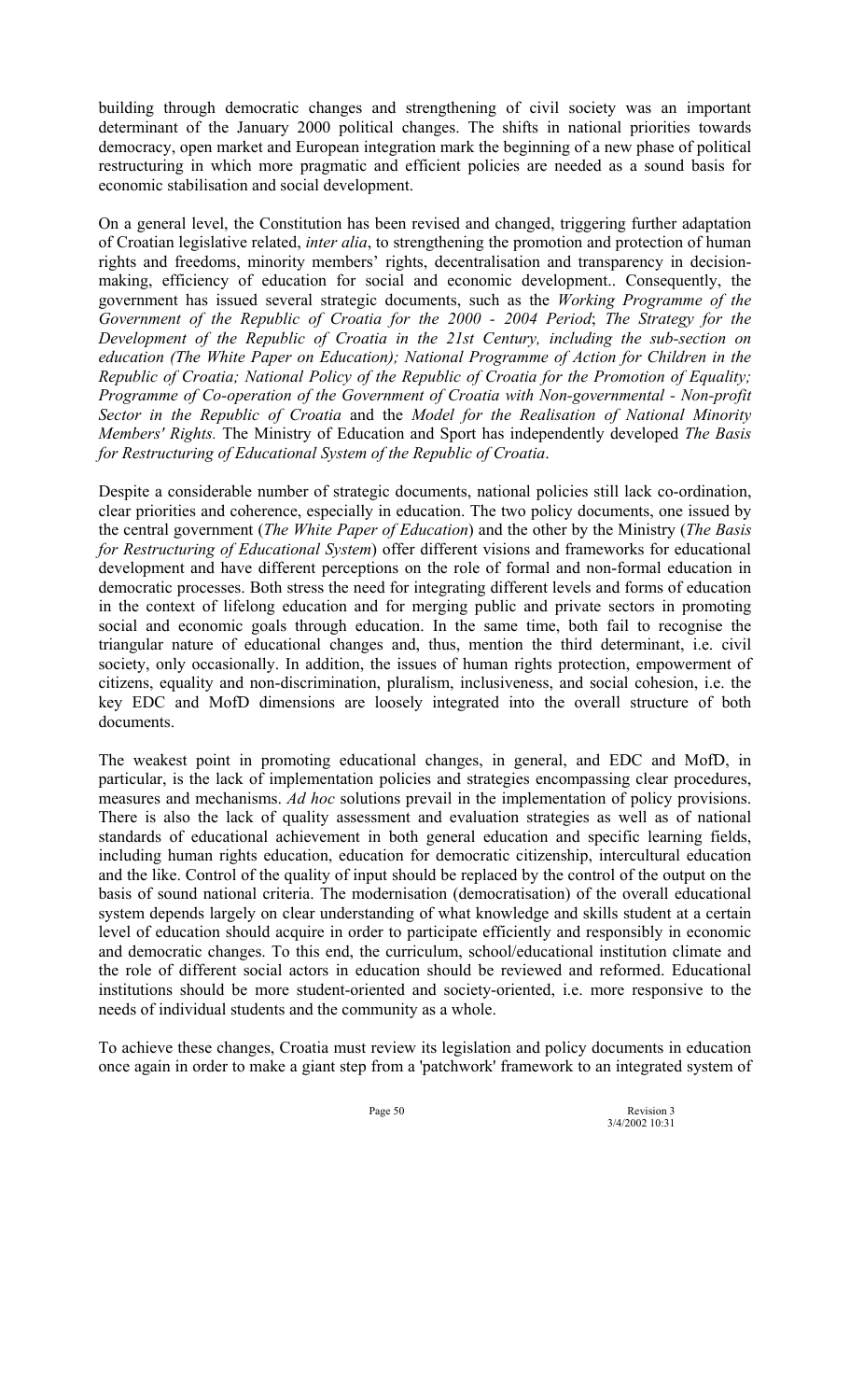ideas, organisation and actions. Many prerequisites for EDC and MofD are already there at the legislative level as well as at the policy and, especially, at the practice level but need to be more balanced and integrated through participation, co-operation and partnership of public, private and civil sectors. Grass roots initiatives in EDC and MofD have already been well placed in some schools. It is now time that the bottom-up strategy finds its proper place in national EDC and MofD policy documents and implementation schemes.

# **References**

*Bilten Foruma za slobodu odgoja*. Zagreb: Forum za slobodu odgoja, 2001

*Centre for peace Studies: Annual Report 2000*, Zagreb: Centre for Peace Studies, January 2001

*Children in the Republic of Croatia*. Zagreb: The State Institute for the Protection of Family, Maternity and Youth, 1999

*Council of Europe Expert Report: The Long Term Strategic Development of Croatian Education System*. Strasbourg: Council of Europe, 1997 Doc. DECS-He 97/95)

*Evaluation Report: Project: Education for Peace-building and Development of Individuals and Community in Eastern Slavonia and Danube Area - OSCE Mission Area - Creative Workshops*, Osijek: Centre for Peace, Non-violence and Human Rights, April - October, 2000

*Implementation of Cultural Autonomy of National Minorities in the Republic of Croatia*. Zagreb: Government of the Republic of Croatia, 1998

*Information about the project "Peaceful Problem Solving, Youth Peer Mediation and Peer Education in Schools: Implementation Period 1995 - 2001*, Zagreb: Mali korak, 2001

*Izmjene i dopune nastavnih planova i programa sa smjernicama razvoja odgoja i obrazovanja u Republici Hrvatskoj.* äkolske novine: Poseban prilog (Zagreb): br. 4, 27. siječnja 1998

Nacrt prijedloga državnoga pedagoškog standarda osnovnog školstva Republike Hrvatske. äkolske novine: Poseban prilog (Zagreb): br. 4, 27. siječnja 1998.

*Načela za izradu strategije preobrazbe i razvoja hrvatskog ökolskog sustava*. Zagreb: Ministarstvo prosvjete i öporta RH, b.g.i.

*Nova hrvatska ökola: Opća Koncepcija odgoja u Republici Hrvatskoj*. Zagreb: Ministarstvo kulture i prosvjete RH, studeni 1993.

*Osnova za ustroj ökolstva Republike Hrvatske: Prijedlog za javnu raspravu*. Zagreb: Ministarstvo prosvjete i öporta Republike Hrvatske, lipanj, 2000

*Peace and Human Rights for Croatian Primary Schools Project*. Zagreb: Croatian Commission for UNESCO, 2000

*Report of the Universities Project Visiting Advisors Programme of the Salsburg Seminar* conducted in May 2000

*Report on the Roma/Gipsy Population in the Republic of Croatia*. London: Save the Children, 2001

*Romski centar: Prijedlog projekta.* Virovitica: Savez udruženja Roma Hrvatske, listopad 1998

*Second Report on Croatia* (adopted on 15 December 2000). Strasbourg: European Commission against Racism and Intolerance, 3 July 2001 Doc. CRI (2001) 34

Page 51 Revision 3<br>3/4/2002 10:31 3/4/2002 10:31